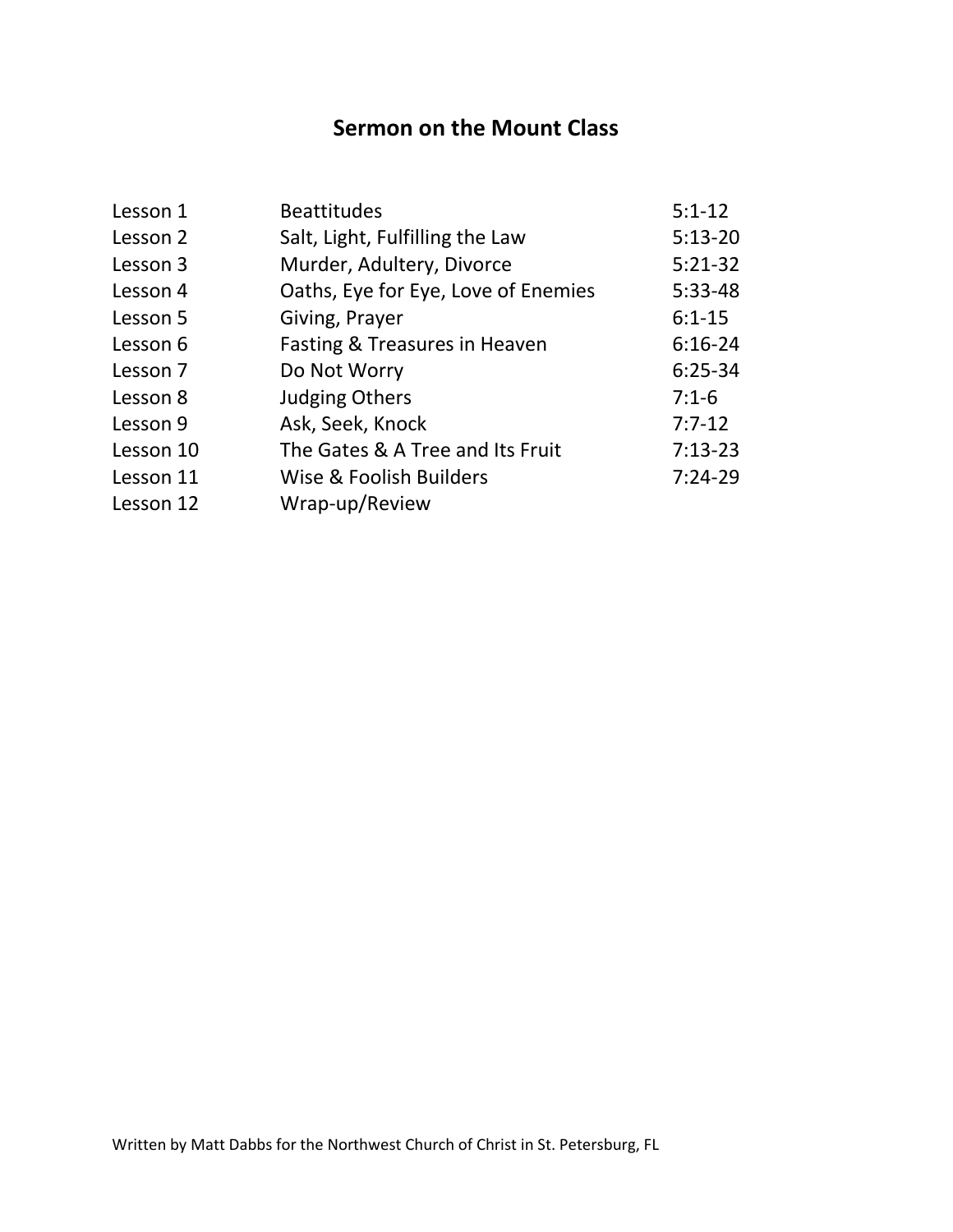## **1. Beattitudes - Matthew 5:1-12**

#### **Introduction:**

Matthew 5:1 says Jesus went up on a mountain side and sat down. That is why we call the sermon the "Sermon on the Mount". It was common in Jesus' day for teachers and rabbis to teach sitting down. Often our teaching today in church is done standing up. Teachers in class and preachers in the pulpit don't usually sit but that was often how they did it. A lot of times the sermons we get in the Gospels and in Acts are like hitting the highlights. In reality a lot more was probably said. If you read the whole sermon on the mount out loud all the way through it won't take you very long to finish. Teachers sat because they often taught for extended periods of time, longer than we are used to for a sermon or a class.

It calls his audience by two different terms in **5:1** – crowds and disciples. We often think of Jesus' disciples as the 12 men who he spent the most time with but here Matthew refers to the entire crowd as disciples of Jesus. *1. What does it mean to be a disciple and how does that make calling the crowd his "disciples" fitting?*

Jesus begins his sermon with a list of 9 blessings. We call them beatitudes because that is the Latin word for "bless." Some people translate this word as "Happy" or "Joyful." **Read Matthew 5:3-11 replacing the word "Blessed" with the word "Joyful"**

List in two columns who Jesus describes as blessed and what their blessing from God is:

|    | Who is blessed                             | The blessing |
|----|--------------------------------------------|--------------|
| 1. |                                            |              |
| 2. |                                            |              |
| 3. |                                            |              |
| 4. |                                            |              |
| 5. |                                            |              |
| 6. |                                            |              |
| 7. |                                            |              |
| 8. |                                            |              |
| 9. |                                            |              |
|    | 2. Who does the world say are the blessed? |              |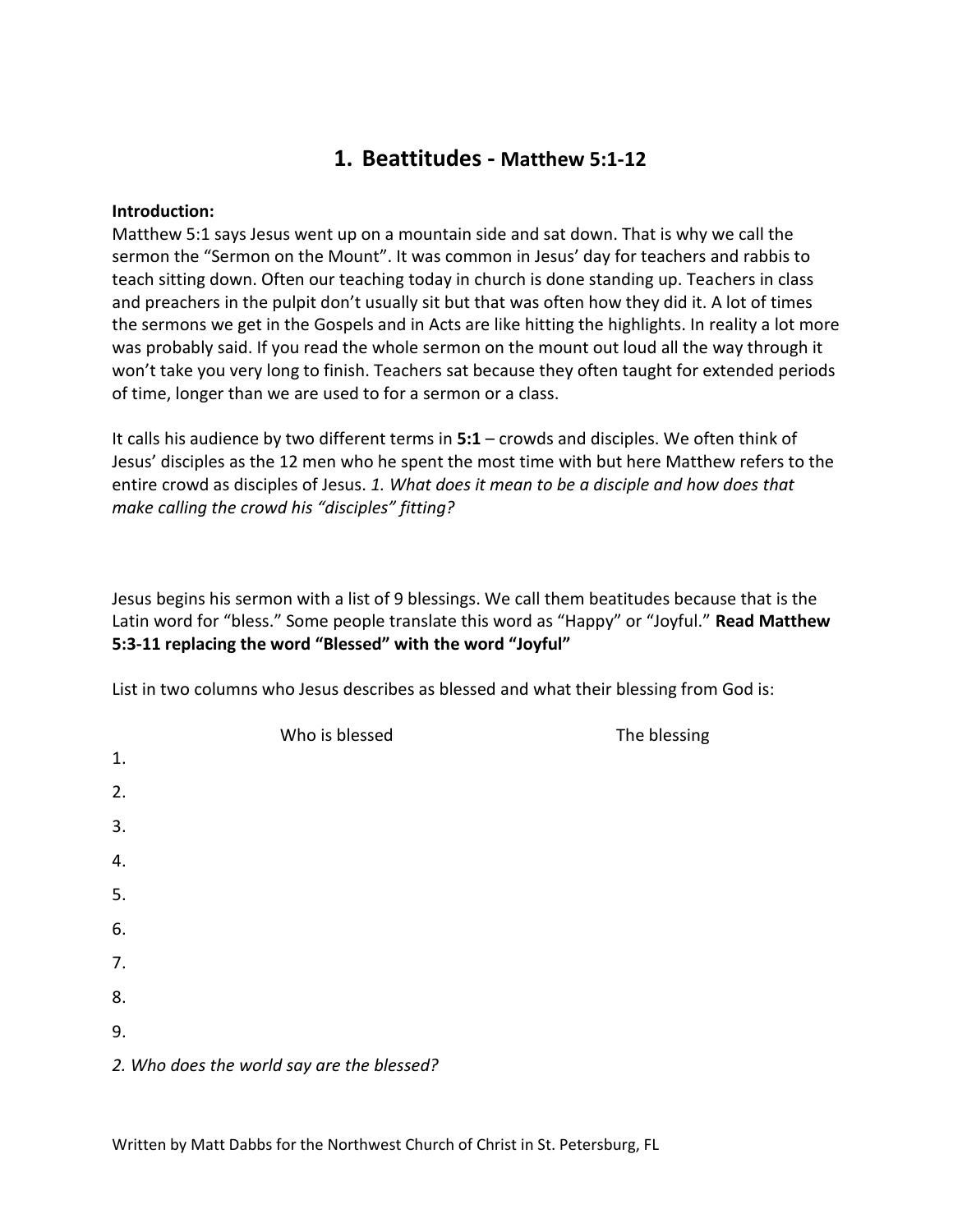### *3. What does the world count as blessings?*

*4. Why is Jesus' list 180 degrees opposite from who and what the world says is blessed?*

Because the world surrounds us every single day it is easy to buy into what the world values. Here Jesus challenges the priorities of the world. He is saying, if you really want to be blessed you don't go about it the way the world does. This list of 9 blessings is Jesus' first clue as to what he is going to be preaching about in this sermon. He is going to take the world as we know it and turn it all right-side up again.

Let's look at these 9 blessings:

- **1. "Blessed are the poor in spirit, for theirs is the kingdom of heaven." (5:3)**
- *5. What does it mean to be "poor in spirit"?*

*6. How does that lead to dependence on God and that dependence result in a blessing?*

### **2. "Blessed are those who mourn, for they will be comforted."**

We know that not every sad person will receive comfort from God just as not every single poor person will be made rich in an earthly sense. People today typically grieve over loss but how many people grieve over sin and the terrible condition this world is in as a whole? It could be those are the types of people Jesus is talking about here.

*7. Why should the reality of the broken state of this world bring God's people to tears?*

*8. What comfort does God have in store for those who recognize just how bad sin and death really are?*

### **3. "Blessed are the meek, for they will inherit the earth."**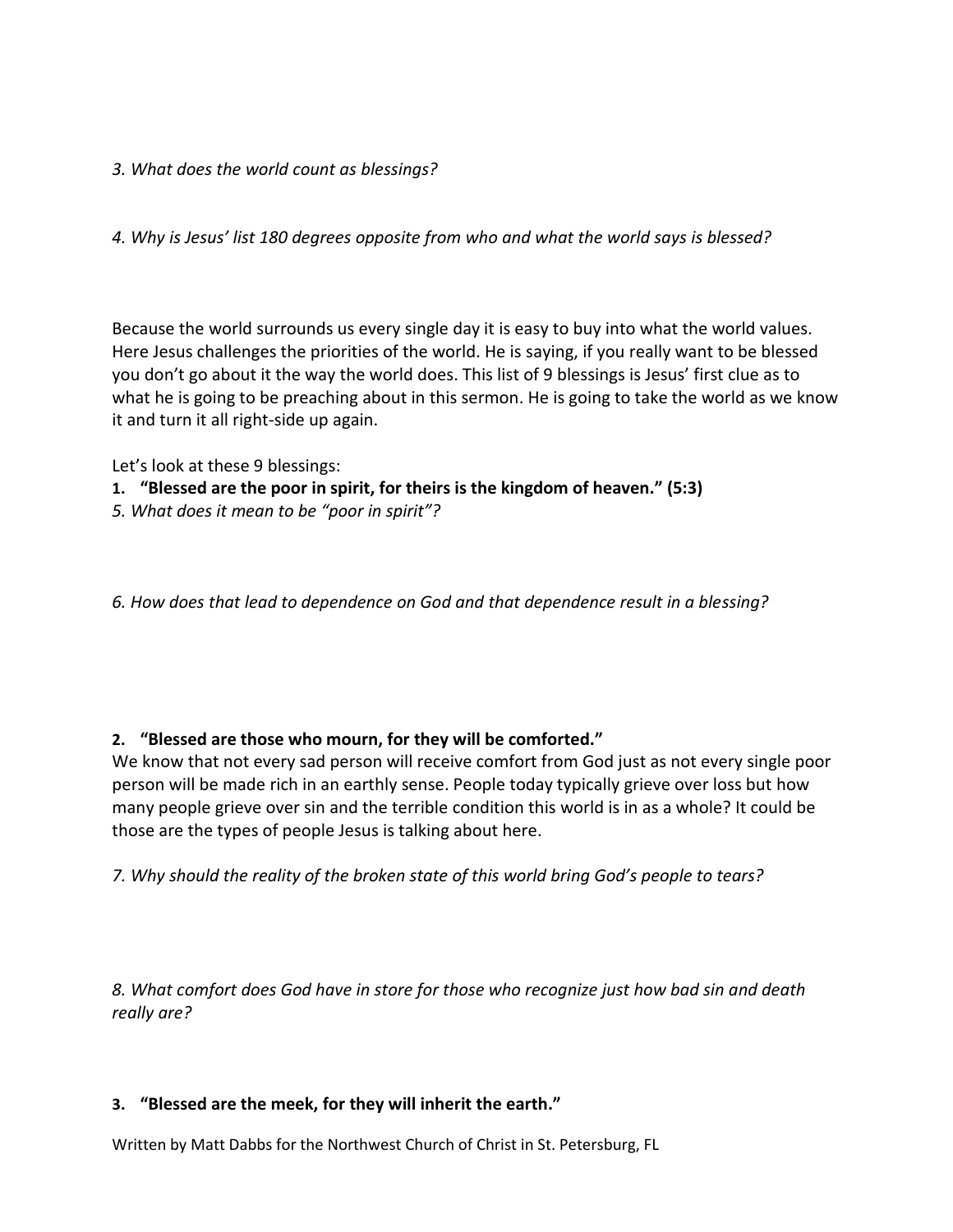Meekness is not weakness. Meekness is the ability to be able to exert one's power and resources for gain but decide not to.

*9. What does the world say one should do with their ability to gain things in this world?*

*10. Why is it important to Jesus that his followers have discipline and not spend all their time advancing their own goals over the well being of others?* Jesus was the perfect example of this!

*11. What does Jesus mean when he says they will inherit the earth? 12. Why is it significant in light of their willingness to not exert their own power to grab as much stuff as possible here and now?*

Just like with the first two, this beatitude comes with a realization that depending on God for everything is of the utmost importance in life.

### **4. "Blessed are those who hunger and thirst for righteousness, for they will be filled."**

1. *How is Jesus using "Hunger" and "Thirst" as a metaphor here?*

*14. What does the word "righteous" mean?*

*15. Who is it who will fill them up?*

*16. Do you hunger and thirst after the right thing to happen, even when the wrong thing may seem more attractive? 17. Are there things you desire more than you desire righteousness? Examples?*

*18. Why is it impossible for selfishness and righteousness to happen at the same time?*

### **5. "Blessed are the merciful, for they will be shown mercy."**

We know that in life sometimes you can be merciful and get run right over…but someone will make good on this…*19. Who is the one who will show mercy to the merciful?*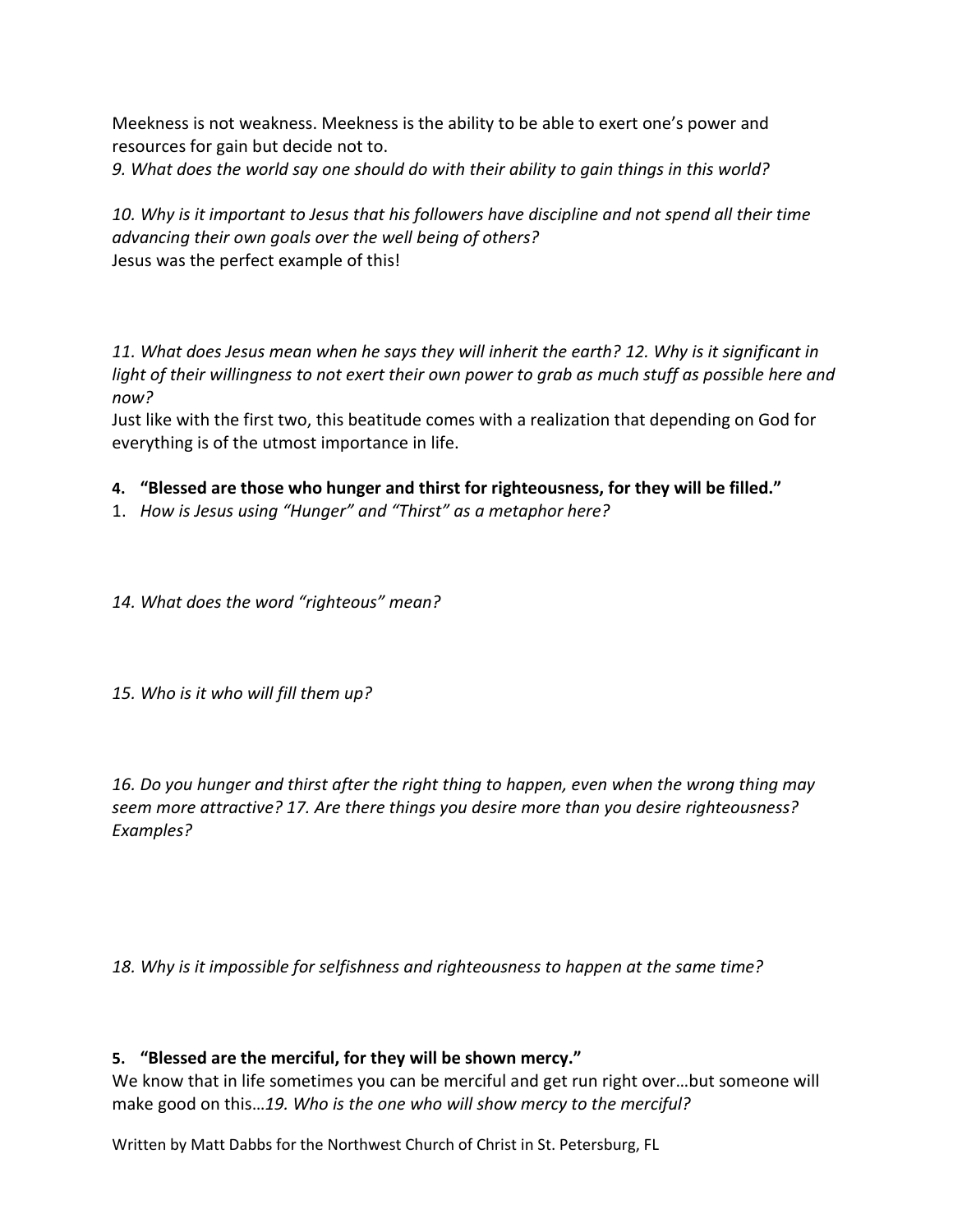*20. How does showing mercy to others show that we understand all God has done for us?*

- **6. "Blessed are the pure in heart, for they will see God."**
- *21. What does the heart represent?*

*22. Then what does it mean to be "pure in heart"?*

Like many of the other blessings, this one is true both now and later. It is true now, those who live pure lives will have a clearer picture of who God is. *23. How is it true later?*

## **7. "Blessed are the peacemakers, for they will be called children of God."**

God, our Father, is one who brings an end to hostility (See Ephesians 2:14-18). Being a peacemaker in the world is being like our Father.

Most of us won't be in a position to bring an end to an international crisis or war…*24. So what kind of hostility are we to bring peace to in our lives?*

## **8. "Blessed are those who are persecuted because of righteousness, for theirs is the kingdom of heaven."**

*25. Is all the suffering or persecution we experience a result of doing good?*

Jesus points out that this is suffering for the sake of righteousness. *26. How might a Christians suffer for doing the righteous thing today?*

*27. How does Jesus' blessing make those things easier to endure?*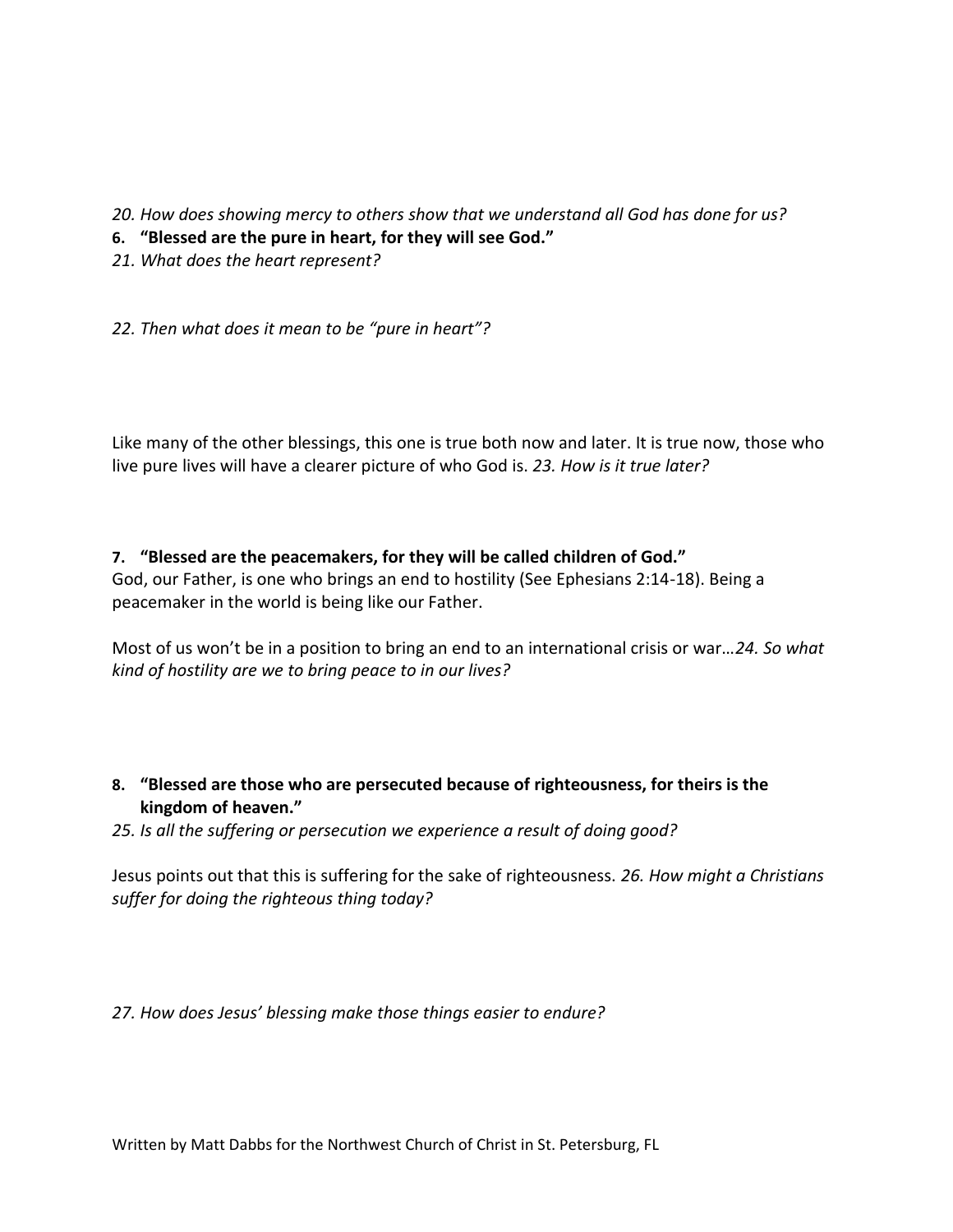**9. "Blessed are you when people insult you, persecute you and falsely say all kinds of evil against you because of me. Rejoice and be glad, because great is your reward in heaven, for in the same way they persecuted the prophets who were before you."**

Notice Jesus qualifies this persecution with "because of me"…just like with the last blessing, this is a blessing for those who, because of their relationship with Jesus Christ, receive unwelcomed persecution and criticism.

*28. Why is it hard to really feel a blessing if that were to actually happen to you?*

*29. Is it possible that if we are really living out our faith that some people will find that offensive?* 

*30. How do we deal with them in a Christ-like way?*

### **Summary questions:**

*31. Which of these blessings did you need to hear the most, why?*

*32. How can we receive hope from a blessing that sometimes seems so far away, say we receive it in heaven, while our troubles are right now?*

*33. What would change in our lives if we really lived out our lives in the way Jesus describes as the life God blesses?*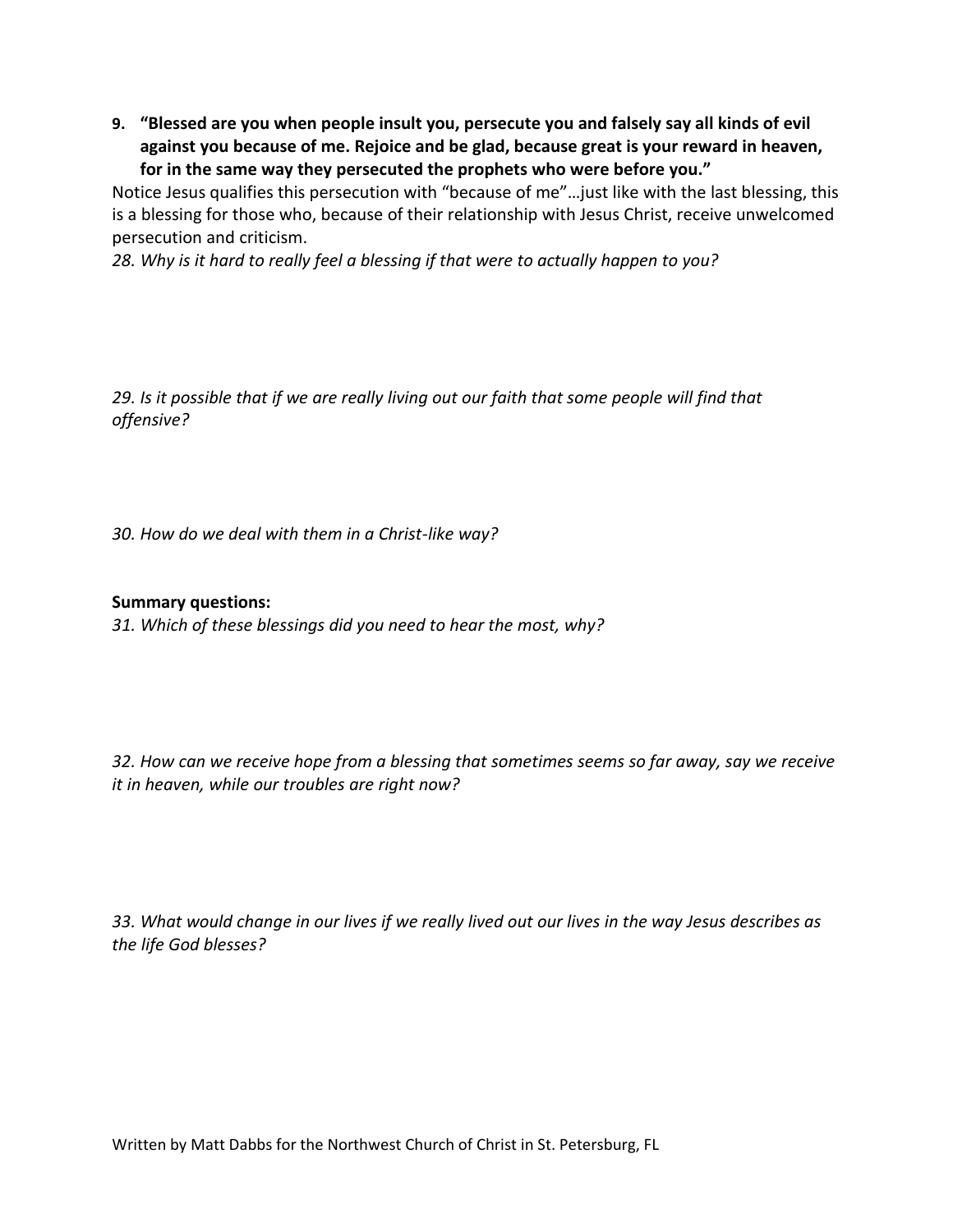## **2. Salt, Light and the Fulfillment of the Law (Matthew 5:13-20)**

#### **Introduction:**

Before we can hear these verses as people who live 2000 years after they were spoken we have to put ourselves in the shoes of the people who first heard them. In this section Jesus teaches about God's people being salt and light. Jesus' audience were Jews. God had a purpose for the Jewish people to preserve the world and to be a light in the world but in many ways they had lost their way and needed a revival of their original purposes. Jesus came to fulfill the law (Matthew 5:17-20). But before he talks about that he reemphasizes the purpose of the Law and God's people in the first place (Matthew 5:13-16). What Jesus is doing in this section of the Sermon on the Mount was getting God's people back to their original intention and purpose.

#### **Salt of the earth (5:13):**

*1. What is salt typically used for today?*

One of Jonah's favorite books is 100 ways to use salt. So there are a lot of ways to use salt today. In their day the main use for salt was to preserve food to keep it from rotting or spoiling. Jesus says we are the "salt of the earth." So Jesus is saying His people are to be a preserving element in the world. *2. Who or what is it we are trying to preserve?*

In order for salt to work it has to come into contact with what it is trying to preserve. Can you imagine putting salt in the room next door to where the meat was being stored and hope it would preserve it? We know that wouldn't work. *3. How can our contact with non-Christians bring about a spiritual preservation in their lives?*

*4. What does Jesus say it is possible for the salt to lose?*

We don't experience unsalty salt because we buy salt that is pure and in nice, tight containers. But in there day the salt could get so mixed in with other things that it no longer worked. There is Jesus' point.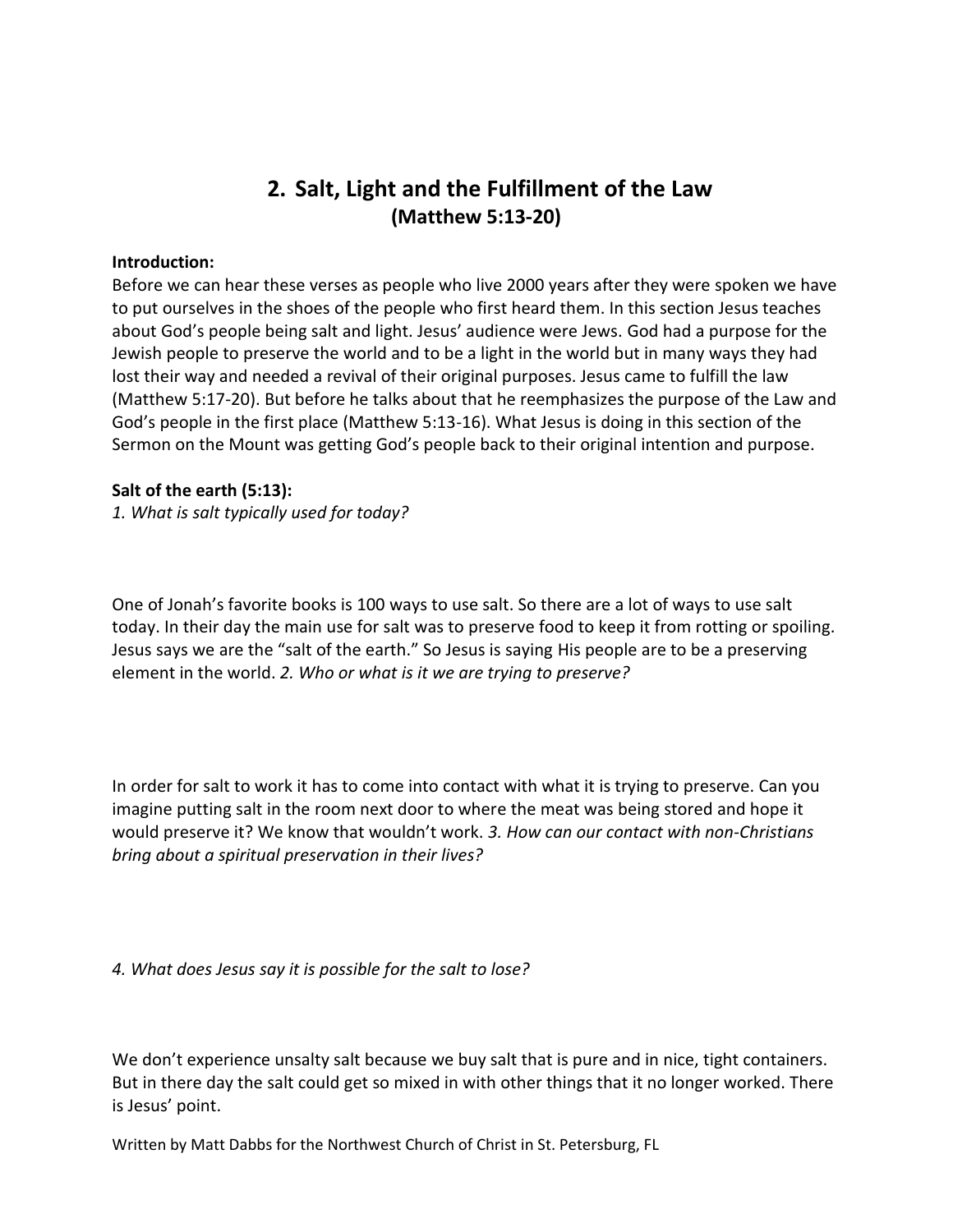*5. What can get mixed into the Christian's life that might take away or dull down our saltiness? 6. How do we find the balance of maintaining our purity from sin and yet stay in close enough contact with the world that we can be a blessing to people and draw them closer to God?*

### **Light of the world (5:14-16):**

God had always intended His people to be a light to the world (**Isaiah 42:6** and **49:6**). There God says the Jews were supposed to be a "light to the Gentiles." In the Bible the word Gentile refers to anyone who was not one of God's chosen people. In other words, Gentiles were non-Jews. Here Jesus is not teaching anything new. He is calling them back to God's original purposes.

*7. How is our faith in God and our belief in the truth of the Gospel a light to the world today?*

*8. Why does the world even need a light? 9. Do you think the world realizes it needs one?*

In **John 8:12** Jesus said that he is the light of the world. Here we see that we are also to be lights. When we provide the light of the truth in a world that desperately needs the truth we are being like Jesus. *10. Is it possible to shine our lights in an obnoxious way? 11. How might someone do that?*

Or we can take it the other extreme and not shine our lights at all. Both extremes can be equally ineffective at drawing people to God through the lives we live. *12. How are Christians, living for God, like a light to the world?*

As Jesus points out, lights are not made to be hidden. They aren't serving their purpose of they are covered up. *13. Why or when is it tempting, as a Christian, to keep your faith hidden from others?*

Last, Jesus tells us two things: 1) how we let our lights shine and 2) what results come from it.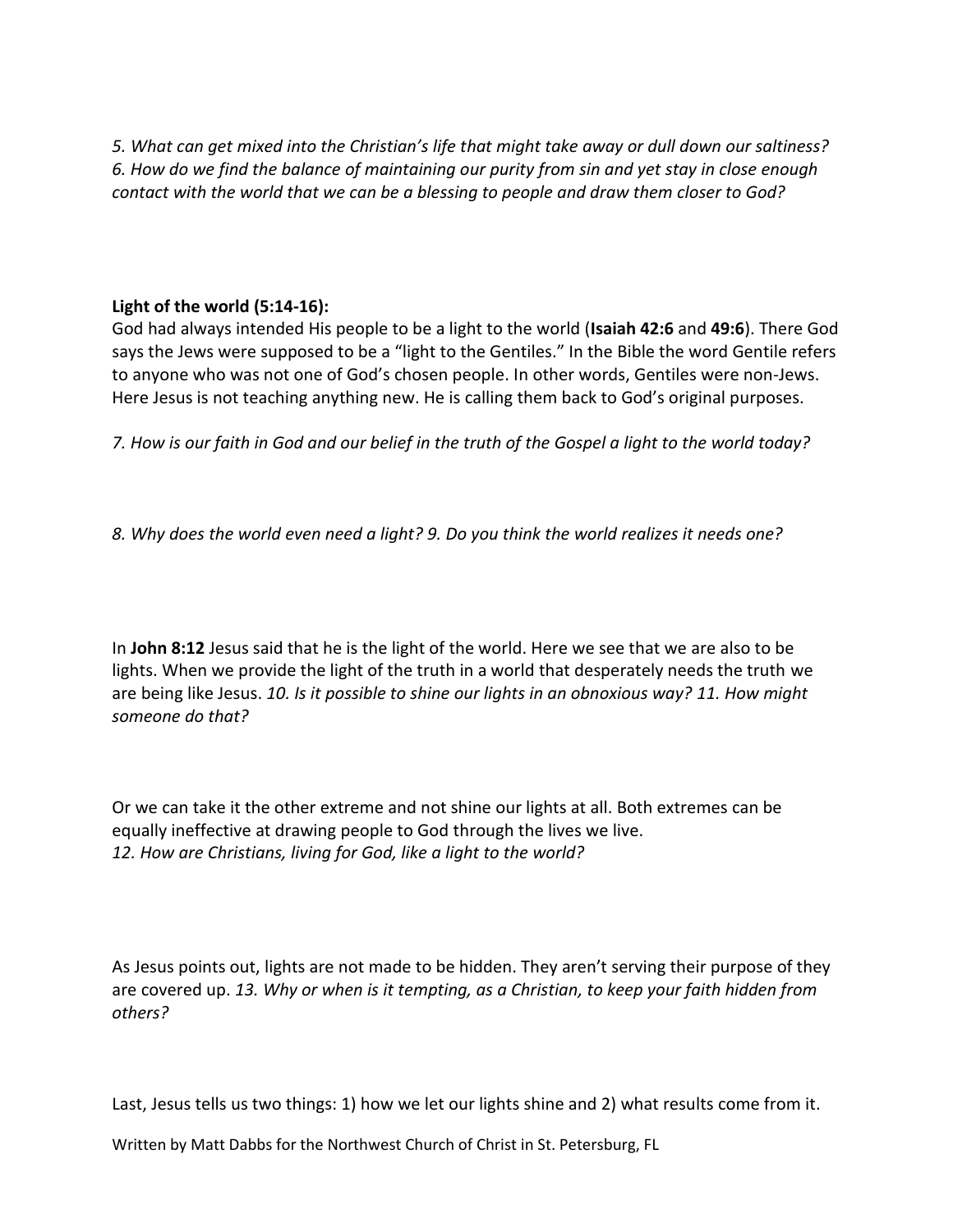- *14. How does Jesus say we let our light shine in 5:16?*
- *15. What result does Jesus say this will produce?*

*16. Are there any other results that can come from living our faith out in the world around us besides bring praise to God?*

### **Jesus, the Fulfillment of the Law (5:17-20):**

Jesus is just about to teach on many things found in the Old Testament Law. He will teach on murder, adultery, oaths, and many other things. Before he does so he wants to make sure people understand what he is saying. Nothing he says is intended to undermine the Law of Moses or the teaching of the prophets (**5:17**). What he is doing is just like what he did in teaching that we are to be God's light to the world. He is getting these teachings back to God's original intention.

*17. What does Jesus say he did NOT come to do (5:17)?*

*18. What does Jesus say he DID come to do (5:17)?*

*19. What does it mean to "fulfill" something?*

While Jesus had come to establish a New Covenant (**Luke 22:20** & **1 Cor 11:25**) he lived under the Old Covenant. Jesus took those laws very seriously because they were God's Laws. Jesus' Sermon on the Mount is going to remind us that many of those laws are still important today if we understand them properly. For examples, while we don't do sacrifices any more we are still not to murder or steal. We will talk more about this in next week's lesson. Jesus came to fulfill the law. That means he came to help the Law reach its intended purpose (see **Galatians 3:23- 25**).

In verse 19 Jesus stresses the importance of obeying God's Law. Jesus doesn't say you are guilty if you just break the BIG ones – don't murder, don't steal. You are just as guilty if you break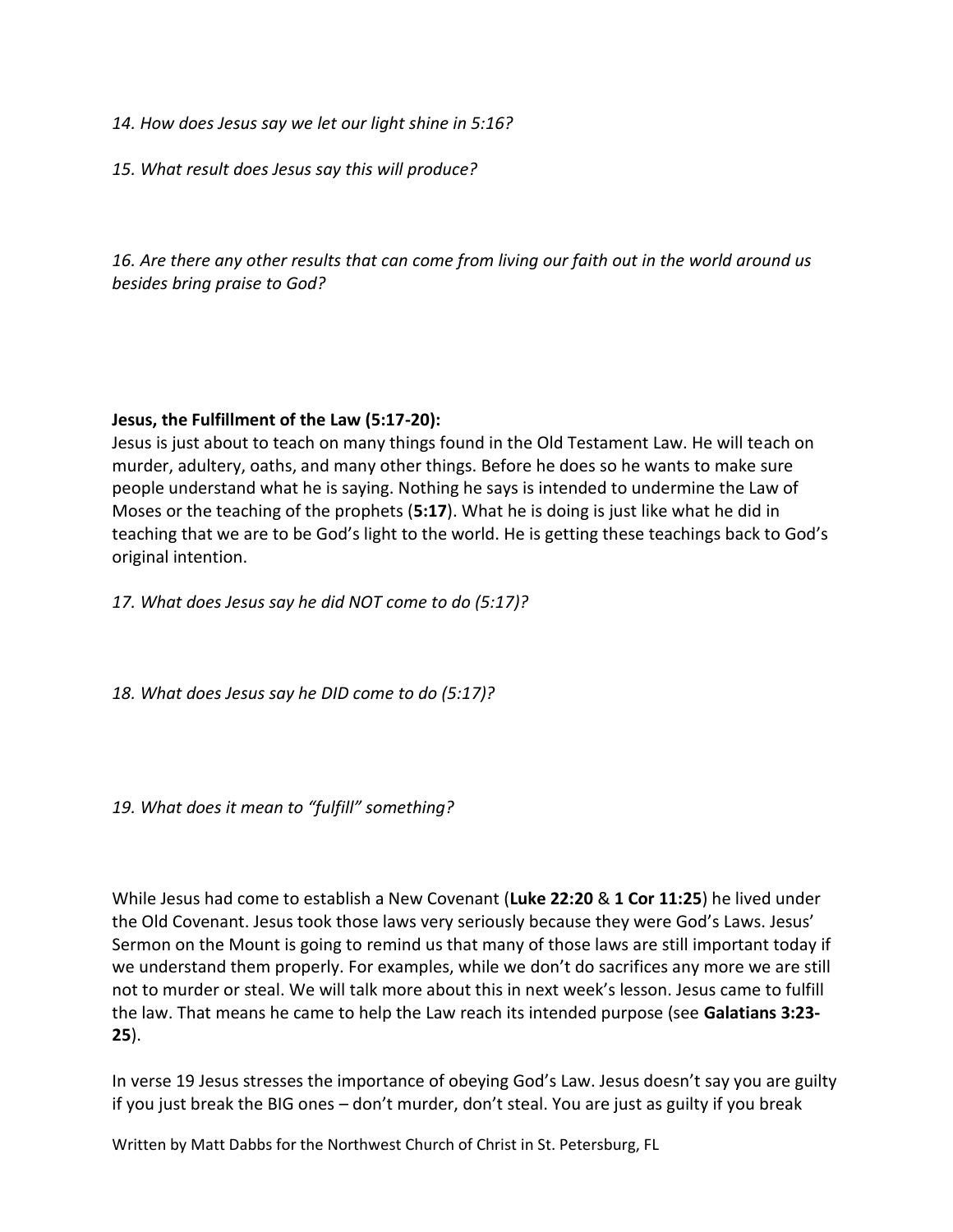even the smallest of the commandments. *20. Why is it easy to rationalize that we must be alright with God if we just stay away from the BIG sins? 21. Whose righteousness does Jesus say one has to surpass to enter the "kingdom of heaven?"* 

At first to their ears it sounded like Jesus was saying, "Imagine the most righteous people you know…you have to be more righteous than they are." But realize the Pharisees had a shallow righteousness that was more about self-righteousness than any real righteousness that can only come from God and not from self.

*22. How can we rely on God to make us righteous rather than try to earn or work our way to heaven?*

*23. Does that mean obedience to God's commands is unimportant if we can't become righteous by our own hard work?* 

*24. Why is obedience then still important?*

### **Summary Questions:**

*25.* What opportunities do you have to be salt in the lives of the people you rub shoulders with every week?

*26.* How might you shine a light for Jesus into the lives of people who are looking for a better way to live?

*27.* Are there commandments that you have struggled with keeping for a very long time even though you know what is right and wrong? What do you need to do in order to submit to God's will in that area of your life?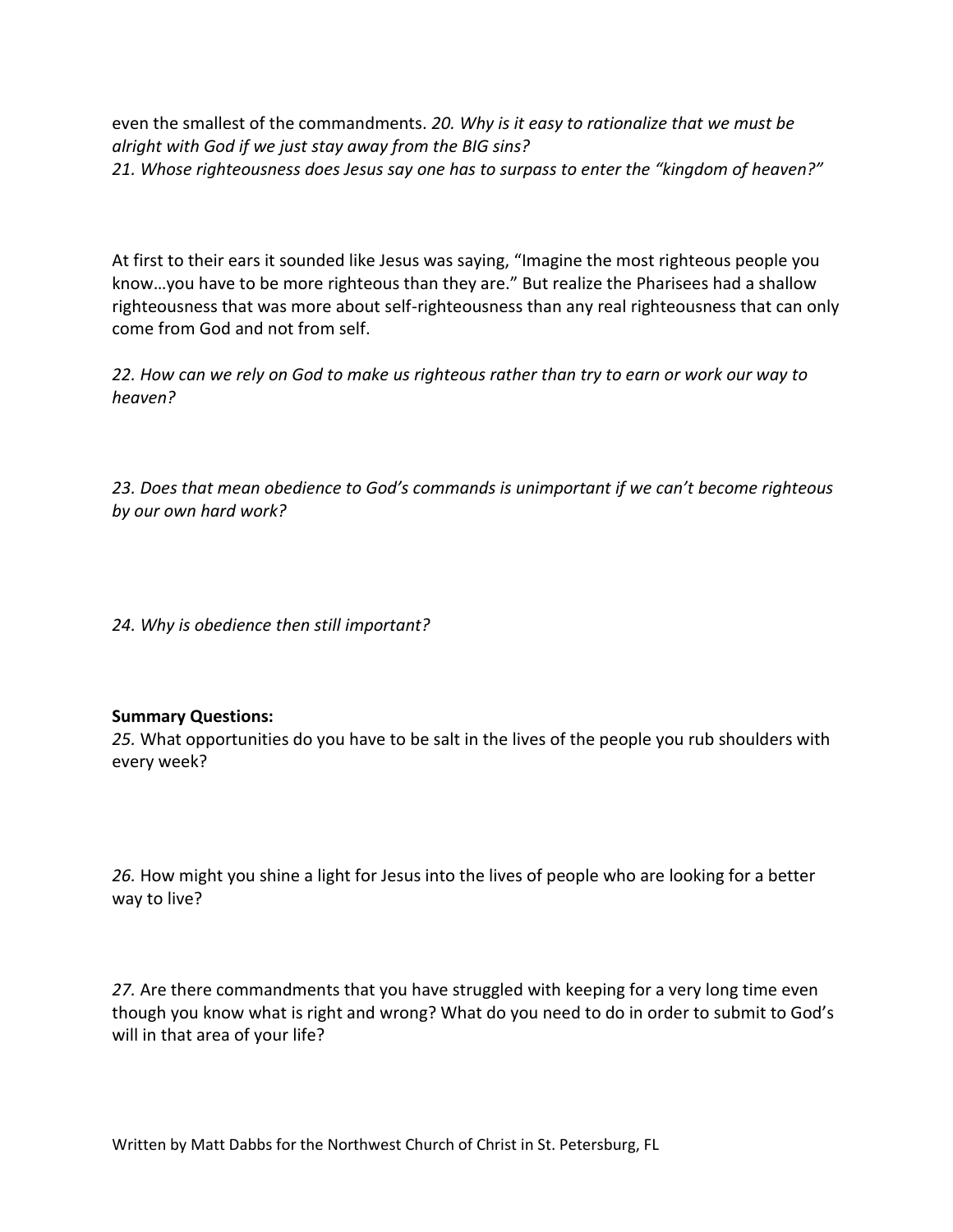## **3. Murder, Adultery and Divorce (Matthew 5:21-32)**

#### **Introduction:**

Just like with the beatitudes, Jesus is again going to turn our thinking "right side up." The next few topics Jesus deals with point directly back to what we looked at last week in 5:17-20. Jesus came to fulfill the Law (that is the Law of Moses). Part of that means he came to restore its original intention that so many people had gotten away from. For instance, God didn't just want His people to not kill people. He also wanted His people to love each other and not hate each other. Jesus is not disagreeing with the Law. If a Jew in Jesus' day followed all the teachings found here he would in no way be in violation of any law in the Law of Moses. Jesus is helping us see what God intended the Law to be about in the first place. It wasn't about outward obedience to a list of rules. It was about the heart.

#### **1. Murder & Anger (5:21-26):**

Jesus starts each of these with something like, "You have heard that it was said." *1. Where had they heard these things said?*

The Law "Do not murder" comes from **Exodus 20:13**. It was the 6<sup>th</sup> commandment of the 10 commandments. Jesus takes "do not murder" a step further. *2. What else does Jesus say not to do?*

*3. Was that teaching just for them or is it for us too?*

You probably don't struggle with murdering people on a regular basis but many of us struggle with our anger. *4. Why does Jesus put murder and anger on the same level? (See also Matthew 15:19)*

We know murder and anger have different consequences but ultimately they came from the same place in our hearts. Jesus' point here is God wants our hearts and not just our outward obedience to a list of rules. We can avoid murdering people but still have a rotten heart. God wants all of our hearts so Jesus teaches us not to be angry with others.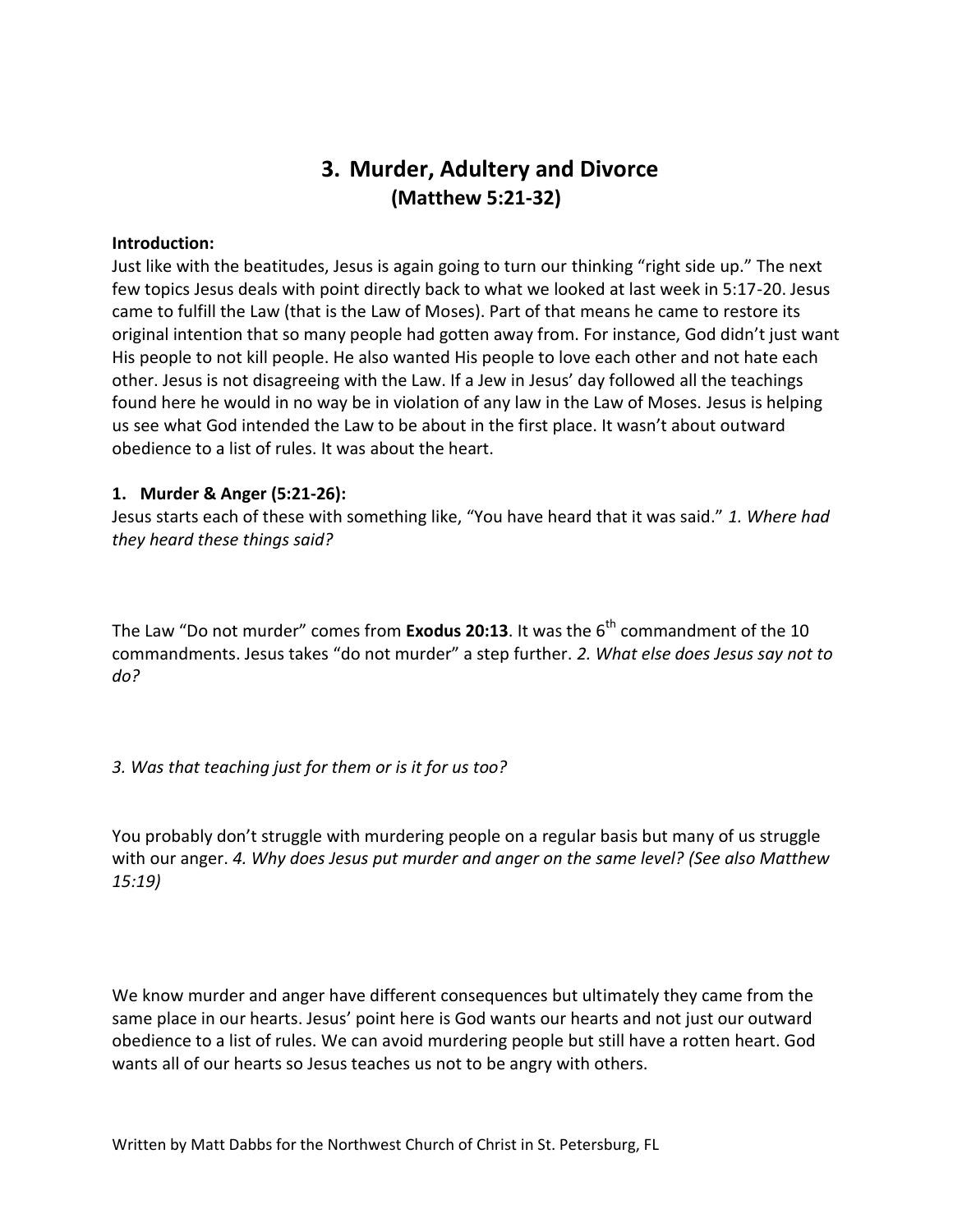*5. Are you angry with someone right now? What would Jesus tell you to do about that?*

*6. What else does Jesus say we are not to do toward other people?*

The word "raca" probably means something like "empty headed fool" or "numbskull." 7. *You don't really hear those words much anymore but what do people say today that carry the same tone?*

Our words can be like a thermometer of our heart's condition. *8. What does it say about our heart if we call other people names or shout insults at them? (See Matthew 15:18)*

Jesus uses an example in **5:23-24** that shows just how important being reconciled with others is to God. *9. What did Jesus say they were to do if they were about to offer something to God but realized someone was upset with them?*

*10. What does that say about how serious God is about us keeping our relationships solid and resolve any brokenness we might experience?*

It would be easy to rationalize that giving a gift/offering to God is more important than making things right with someone. But maybe what Jesus is teaching us here is that it is hard to be reconciled to God or offer Him the gifts God deserves if we have angered others and show no concern for making things right (See Matthew 22:34-40 for the connection between how we love God and how we love others).

Last, some people believe that **5:25-26** deals with outsiders to the faith. Since we are not to take each other to court that may be what Jesus is teaching about here. Again, Jesus is all about making things right with others. *11. Why do you think Jesus is so interested in how we treat others and our relationships with others?*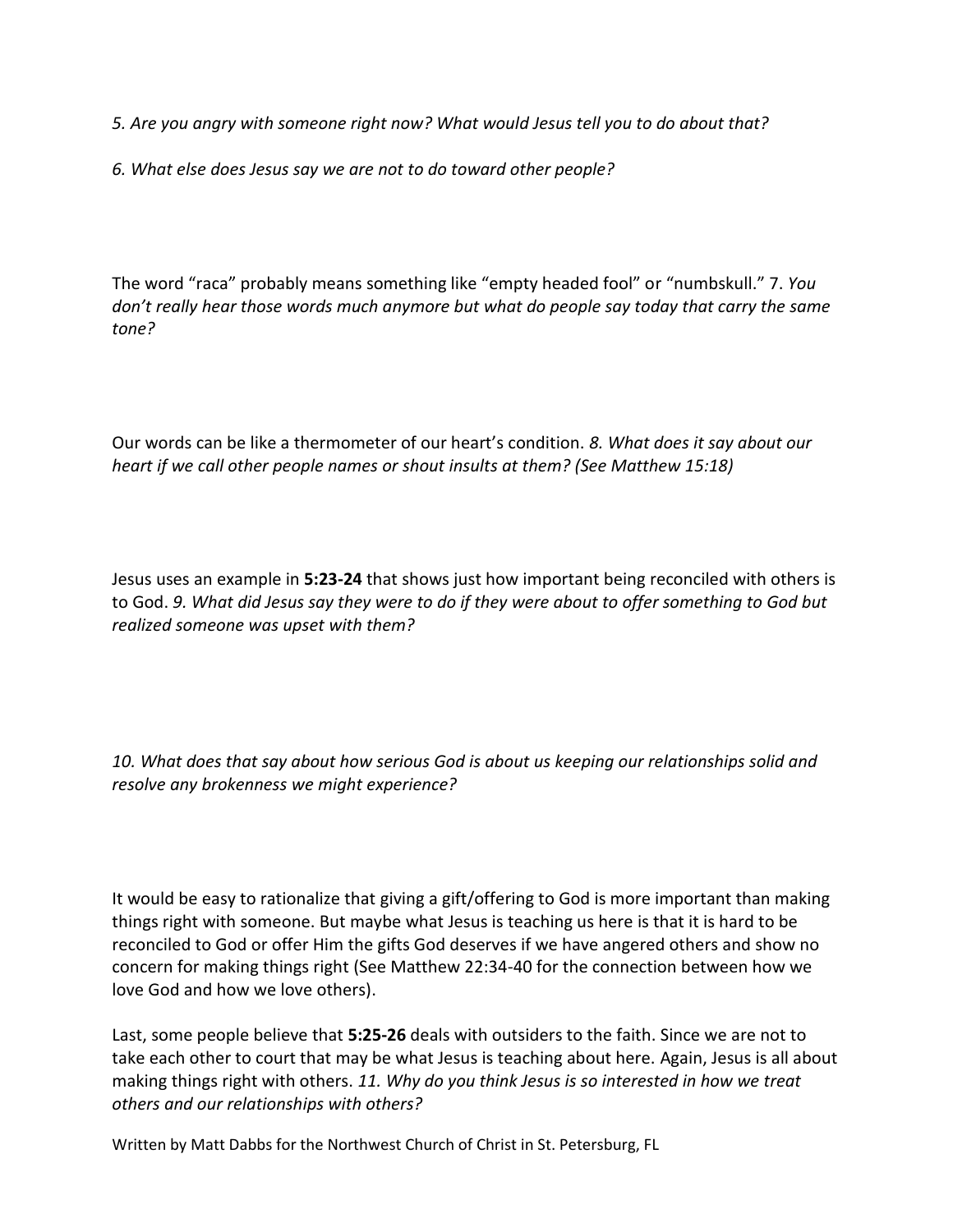## **2. Adultery & Lust (5:27-30):**

Next Jesus addresses the very next commandment in the 10 commandments. Right after the commandment to not murder is the  $7<sup>th</sup>$  commandment that says, "You shall not commit adultery" (**Exo 20:14**).

### *12. What two things does Jesus condemn in these verses?*

Again, Jesus is getting to the heart issue. It is one thing to say you have never committed adultery and quite another to say you have never lusted. Jesus says those two things come from the same place in the heart (Again, Matthew 15:19) and both are troubling to our souls. While Jesus uses a male example as the person lusting, these verses are for both men and women.

This is a huge issue in our country and in the church today. Lust does something to our hearts that is not healthy for our souls and is not something God is pleased with. God intended for sex and sexuality to be full defined through marriage and not through undressing people with our eyes. Just like being angry with people, lusting after people degrades them and makes them into something less than God desires for them to be.

*13. Why do you think our nation is so addicted to sex?*

*14. What can we, as Christians, do to combat this…even starting in our own homes?*

Next, Jesus gives an example of just how extremely bad and evil he views lust to be. *15. What does Jesus say to do if you struggle with lust? 16. Do you believe Jesus is exaggerating?*

Jesus is talking about "spiritual surgery" and is not advocating our removing various body parts/self mutilation. In doing so he is highlighting the seriousness of sin. *17. Why is it easy in our world to think some of these things, like lust, are no big deal?*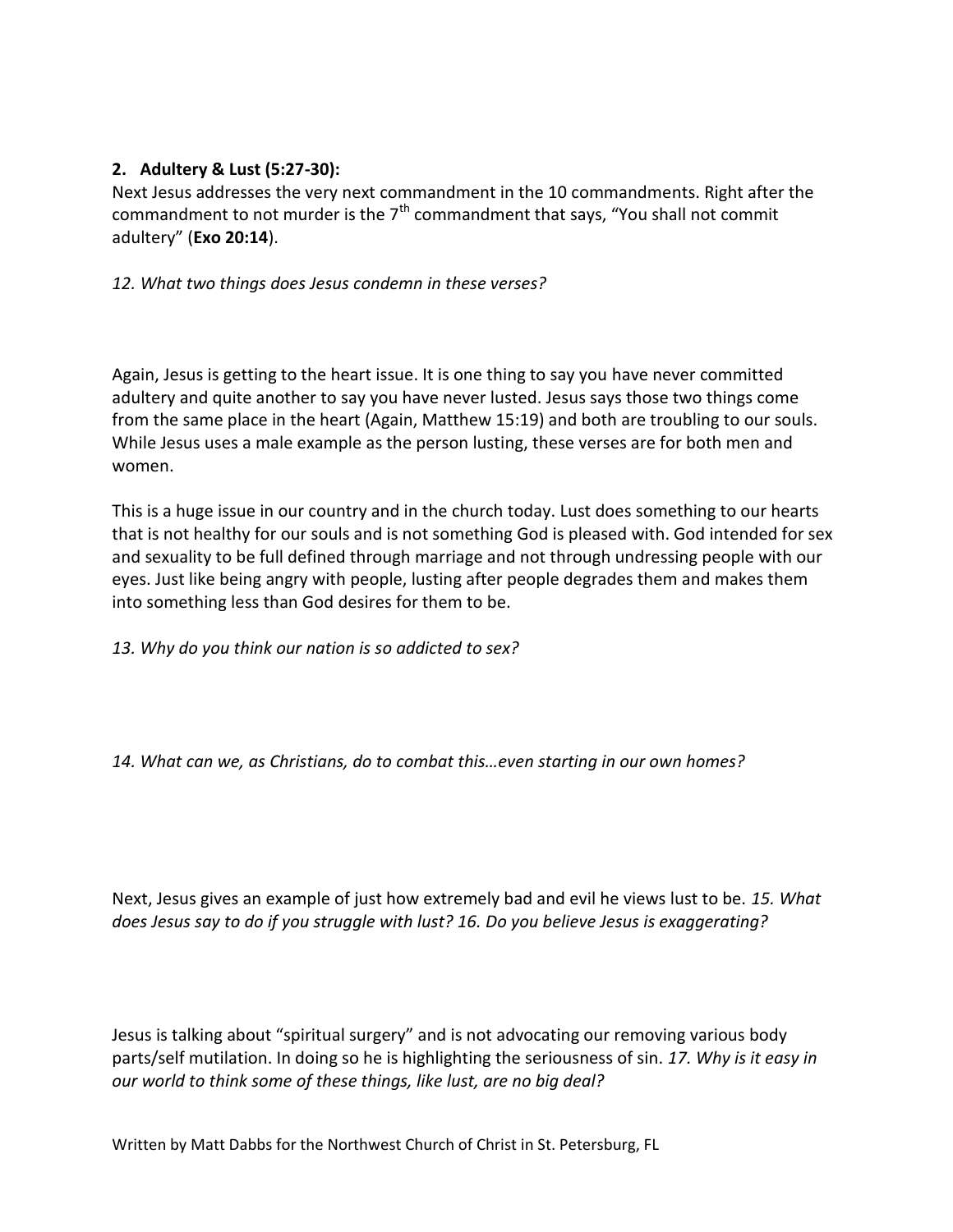### **3. Divorce (5:31-32):**

In ancient Judaism a man could divorce his wife (Deut 24:1-4) but she was not allowed to divorce him without going through the court system. There was a wide range of ideas on what reasons a man could give from divorcing his wife. Some held a strict view that it had to be due to adultery while others said it could be just about anything that upset him. What Jesus teaches in these verses really serves as a protection to the women. God didn't want the men divorcing them because they burnt dinner, leaving them to be on their own in society.

*18. What did Moses say the men required to give their wives if they divorced them?*

A certificate of divorce was a document that released her to marry another man. This was to ensure that he didn't come back and claim to be married to her at a later date. In some ways it was a protection for the woman against any abuse he might try. You can see that Jesus really had a heart to protect those who had little or no voice in the way he viewed and protected women through his teaching.

*19. What did Jesus allow to be the reason for divorce?*

*20. If you are married, what are some things you can do to strengthen your marriage?*

*21. If you are single and think you may be married some day, how can you see yourself preparing to have a strong marriage?*

*22. I you are single with no intention of getting married, how can you be a support to the marriages of your close friends?*

**A note about divorce –** Jesus is showing us God's ideal when it comes to anger, lust and marriage and divorce. None of these three things are on the "unforgivable" list or else we would all be in trouble. God has an ideal and Jesus taught that ideal but we all know people make mistakes and often the pieces have to be picked up. Divorce is a difficult subject for us to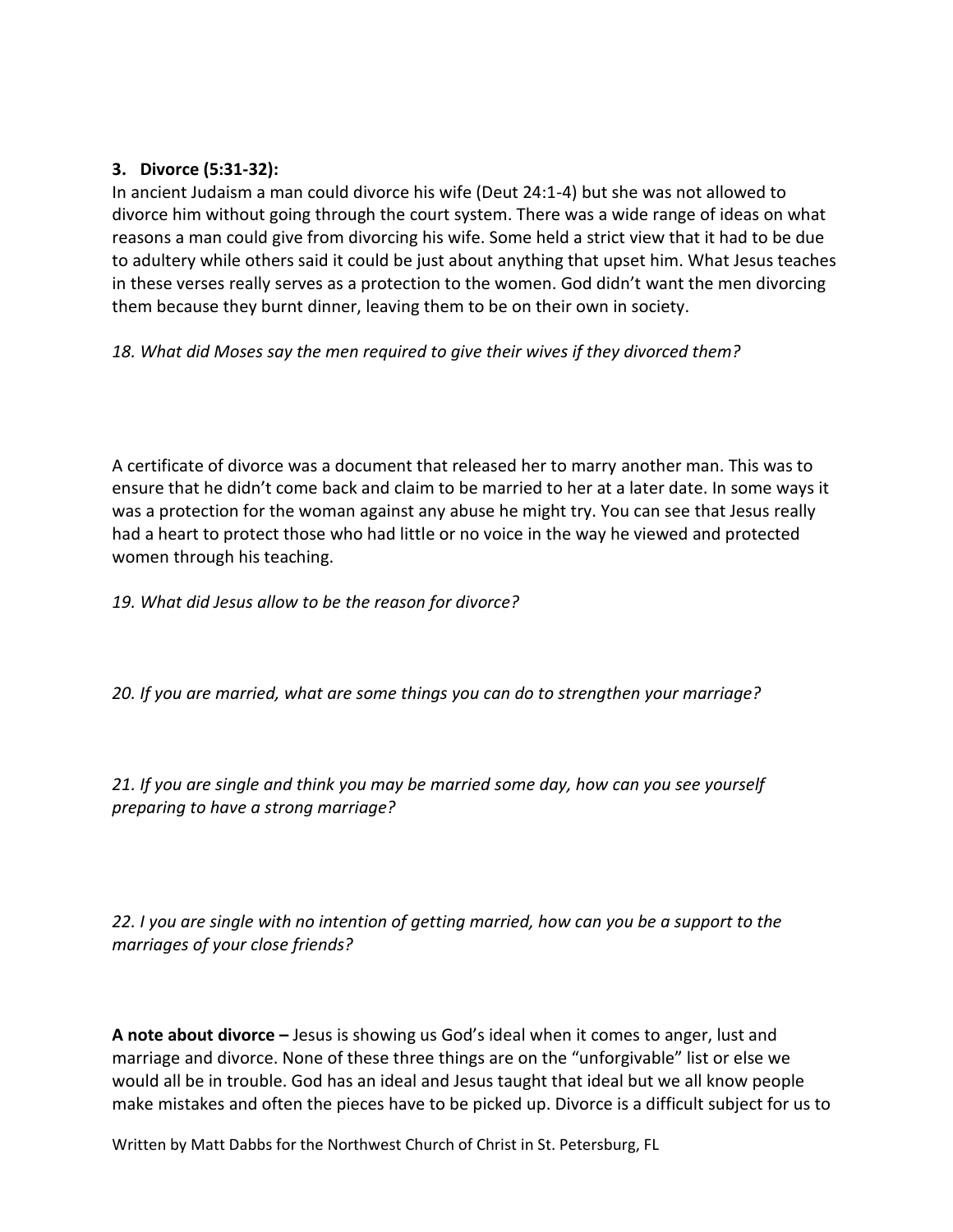deal with in such a short amount of time. Jesus never said those who have angered, those who have lusted or those who have gotten a divorce were second class citizens in the kingdom of God. As we know not every divorce is done for scriptural reasons just like every sin any one of us commits in unscriptural. That does not mean we are happy about divorce or advocate divorce but that also does not give anyone the right to be less forgiving than God is on this subject. We all want to see the ideal thing take place in each and every marriage but we know things don't always work out that way. We do have to advocate for people who are seeking God and seeking to get their lives back together.

### **Summary Questions:**

*23. Is it ever okay to get angry (See Ephesians 4:26)? If so, what would be some things a Christian might get angry about?*

*24. Where is the line between thinking someone is attractive and lusting? What personal rules can we have to keep our minds from crossing that line?*

*25. Are there people you know who had gotten a divorce who never returned to the church/their faith? What can you do to reintroduce them to God's grace and mercy?*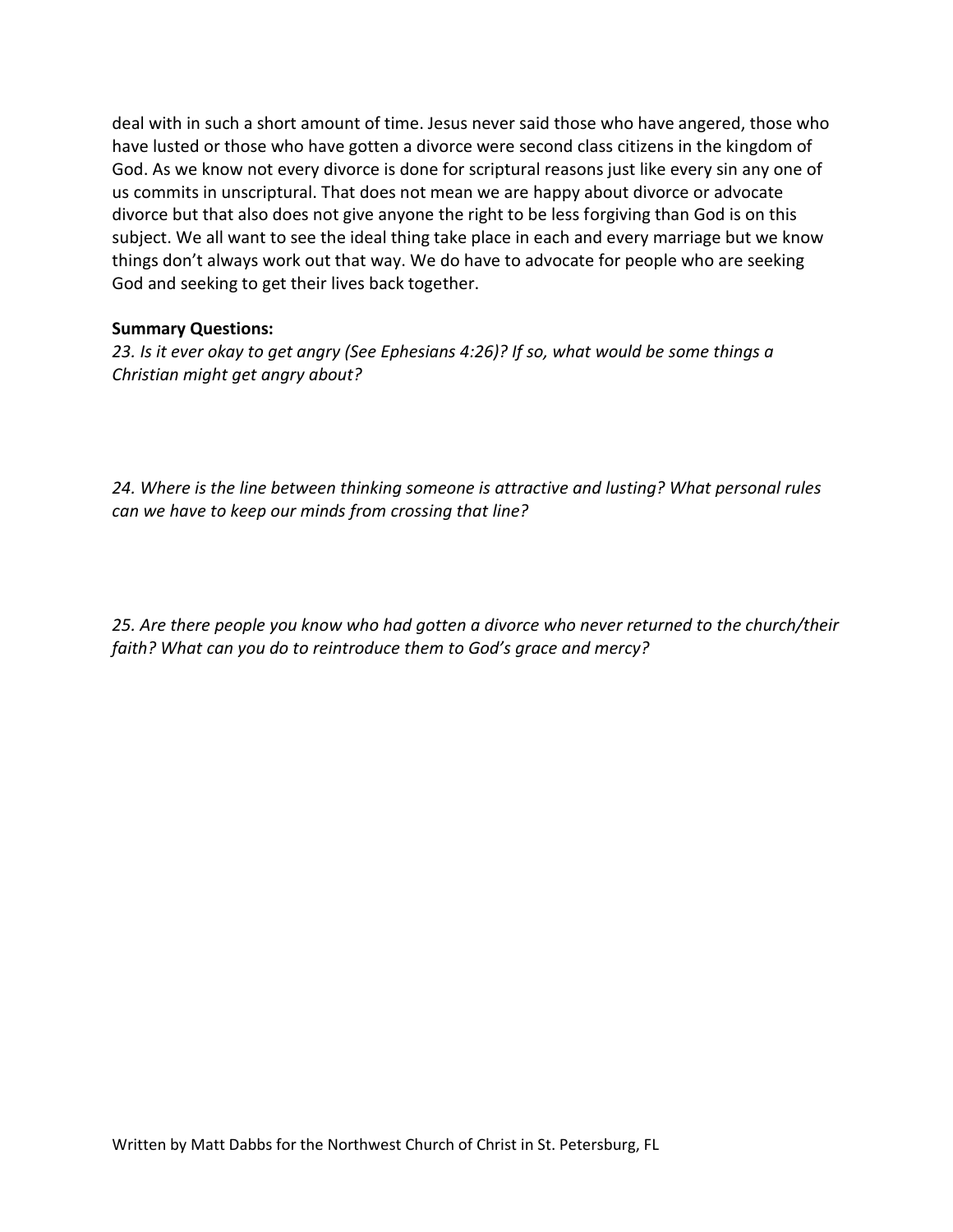## **4. Oaths, Eye for an Eye & Love for Enemies (Matthew 5:33-48)**

These next three teachings of Jesus require a little bit of history to understand properly. Remember, when we read scripture we have to try to hear it like they did if we are to understand it for what it is really trying to teach us today.

### **Oaths (5:33-38):**

*1. How would you define what an "oath" is?*

*2. What are some other things we call that today?*

If Jesus is condemning all oaths or promises then we have a problem because Paul used oaths at times **(Romans 1:9 & Galatians 1:20)**. We know Paul wouldn't swear by an oath while writing inspired scripture if Jesus commanded him not to. You have to know how oaths were done when Jesus said this. In Jesus' day the Pharisees had constructed a strict system for making oaths. It got very technical in an effort to create loopholes to keeping your word. Here is an example of two of their oaths – If you swore *by* Jerusalem was not a binding oath but if you swore an oath *toward* Jerusalem was binding (See D.A. Carson, Jesus Sermon on the Mount, 50). This was not based on scripture. They made up this system and it was probably in full force at the time Jesus was preaching and teaching. In other words, they had a whole system that allowed and rewarded dishonesty rather than in all things trying to uphold telling the truth in all situations.

*3. What three examples does Jesus tell them not to swear by?*

*4. How does that information make sense of what Jesus is teaching in 5:34-35?*

*5. Why is there really no such thing as a small promise?*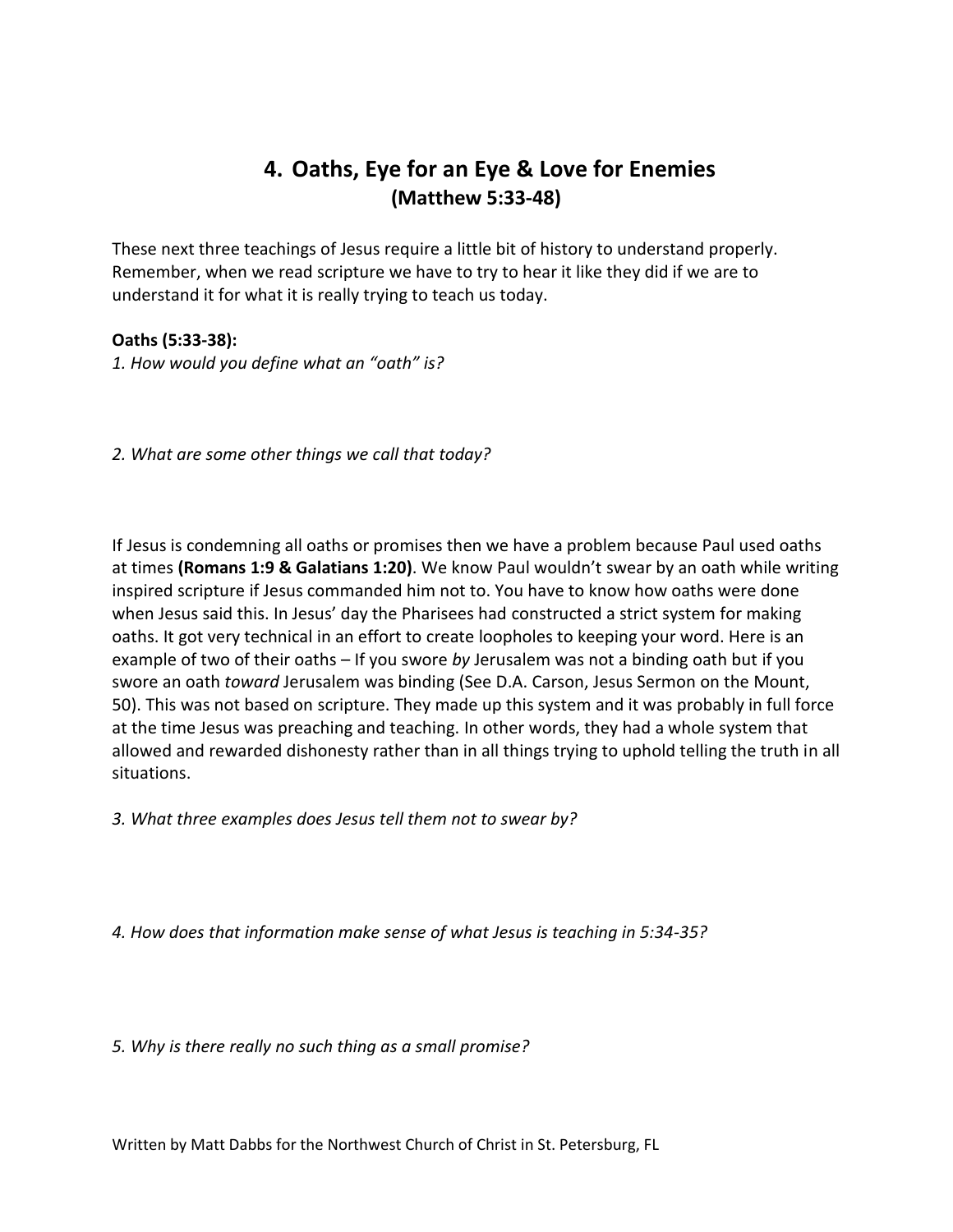*6. Why is it important that we, as Christians, place a high value on truthfulness?*

*7. What does it say about us if we can't be trusted when we tell people things?*

### **Eye for an Eye (5:38-42):**

Jesus is not teaching pacifism as some have believed these verses to teach. Jesus does call us to be peacemakers (See 5:9) but these verses were not intended to address pacifism. In order to understand this teaching you again have to understand something about the culture Jesus was addressing. The culture in Jesus' day was a culture of honor and shame. In Greco-Roman society one was to seek out honor and avoid public shame or disgrace at all costs. This is something we miss when we read this in  $21^{st}$  century America but it wasn't missed by them. On a side note, this was also one of the things that made crucifixion so terrible. On top of the pain came public humiliation and shame.

So what does this have to do with Jesus' teaching here? A slap in the face in their culture was a shaming act. It was degrading. They even had rules about which way you slapped someone and how much shame different types of slaps would bring someone. A slap with the back of the hand had a different purpose and a different legal penalty than a slap with the palm. So let's see how this impacts how we view this passage.

*8. If someone was right-handed and they struck you on the right cheek, which side of the hand did they use?*

*9. If they struck you again on the other cheek which side of their hand did they use?*

A slap with the back of the hand was considered the most degrading and shaming. A slap with the palm of the hand was the slap you were more likely to give someone of equal status. So Jesus is teaching if someone slaps you with the back of the hand (right hand to right cheek) they have profoundly shamed you. Instead of fighting back and possibly further shame yourself, do something that really shows the perpetrator a lesson about your value as a person. Turn the other cheek to them and see if they will slap you with their palm. The message in their day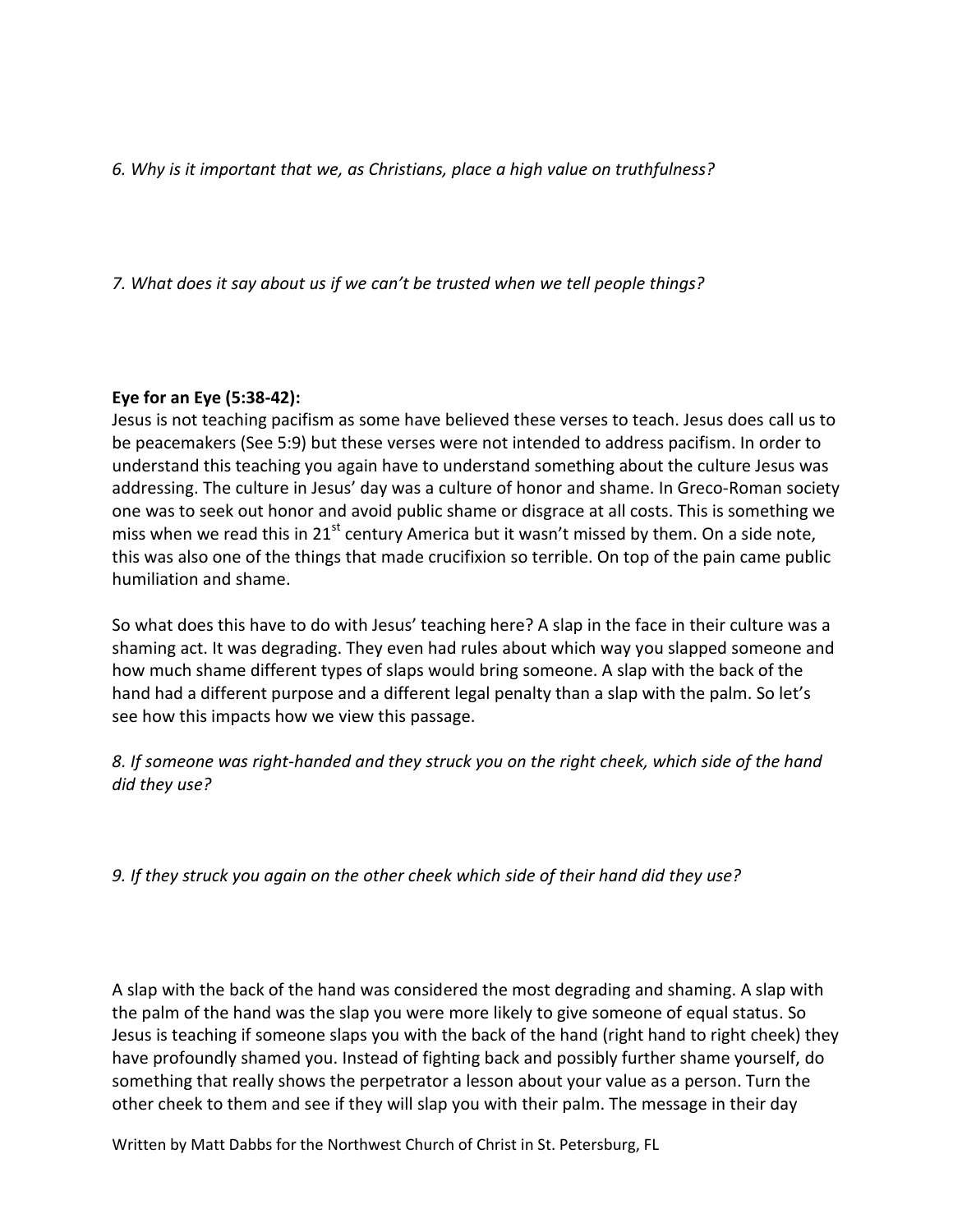was…if you slap me again it shows I am your equal. It forces the one doing the slapping to lift the other's status and recognize their value and the shameful way they treated them with the first slap. It is asking the question, "Will you recognize in my life that I am to be honored more than you thought?" We miss that in reading it today but they understood it because this was part of their world.

We don't go around slapping people but we have other ways of dishonoring people. 10. *What are some ways we can dishonor people today?*

*11. How does Jesus' teaching here challenge us to recognize the worth in everyone, even people we get upset with?*

*12. Why is patience with others key in this process?*

This also has a lesson for those who are abused or insulted. One is, we don't let anyone else define our value. Only God can do that. 13. *Why is it easy to let other people set the value of our self-worth?*

*14. Where should our worth come from?*

Next Jesus addresses two additional situations in how we deal with those who might wish to take advantage of us.

*15. What two examples does Jesus teach about in 5:40-42?*

Two last pieces of background. In their world, most men only wore two pieces of clothing. To give both away would leave them naked. The point being, if someone is going to take advantage of you in court, doing this would really expose how rotten that they are that they would take everything you have and leave you standing their naked. This would shame the one using the legal system to take advantage of the less fortunate. The second piece of background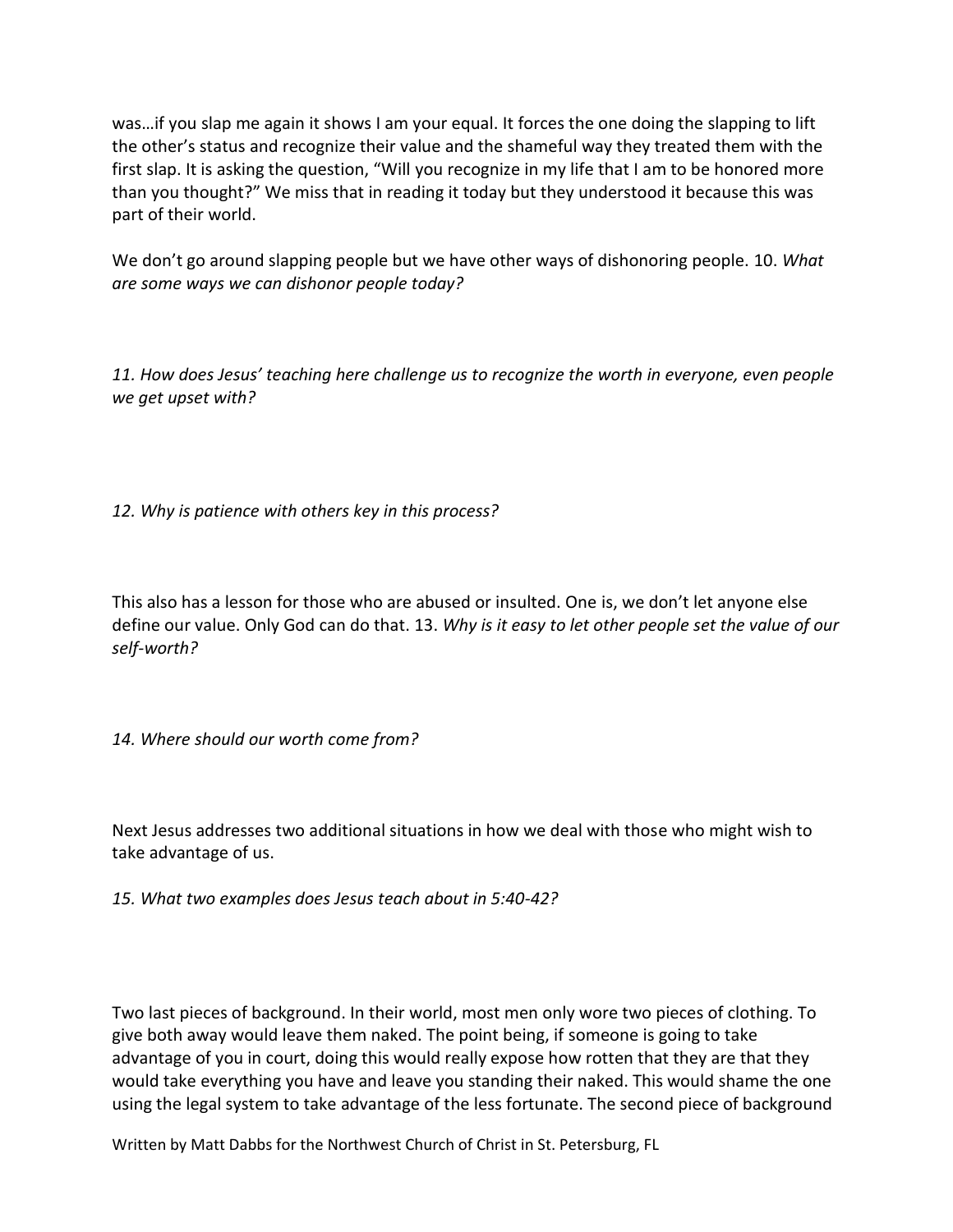is the custom of being bound to carry the pack of a Roman soldier one mile if they asked you to do so. By law, they couldn't make you go further than that. *What does Jesus say to do instead?* Not only might you surprise the soldier by the life you are living you might make him fear discipline by his commanding officer if they found out you went twice as far as you were supposed to!

*16. Why is it challenging to live a life of self-sacrifice?*

*17. Why is it challenging, as Americans, to let go of some of our rights from time to time?*

*18. How might God be glorified when we are willing to live like this?*

In 5:42 Jesus talks about how we give to those who ask. This is a difficult teaching and we get all tied up on it if we try to make the wrong point out of it. We immediately think of wise giving and foolish giving and how we don't need to be wasteful. The context of this verse is Jesus talking about living a life of self-sacrifice and he is using different examples to show how it can be done. Jesus' point is not that we get tied up on how we use our money. His point is, it isn't *our* money. It all came from God so God wants us to be generous people. If we recognize it all comes from God then we will deal with money in a whole new way. It is about the heart. D.A. Carson put it this way, "Christ will not tolerate a mercenary, tight-fisted, penny-pinching attitude which is the financial counterpart to a legalistic understanding of "an eye for an eye and a tooth for a tooth." When confronted with opportunities to do good, Jesus is saying, we shouldn't constantly be evaluating it through the lens of "what is in it for me" and only give in ways that advance our own personal interests.

We have many opportunities to give. *How do you evaluate which ones to give to?*

*How do you think Jesus would evaluate this?*

It is possible to be kind and gracious and generous and still turn down some requests to give to various needs, groups, or people. In all of these areas, Jesus was the ultimate example of a new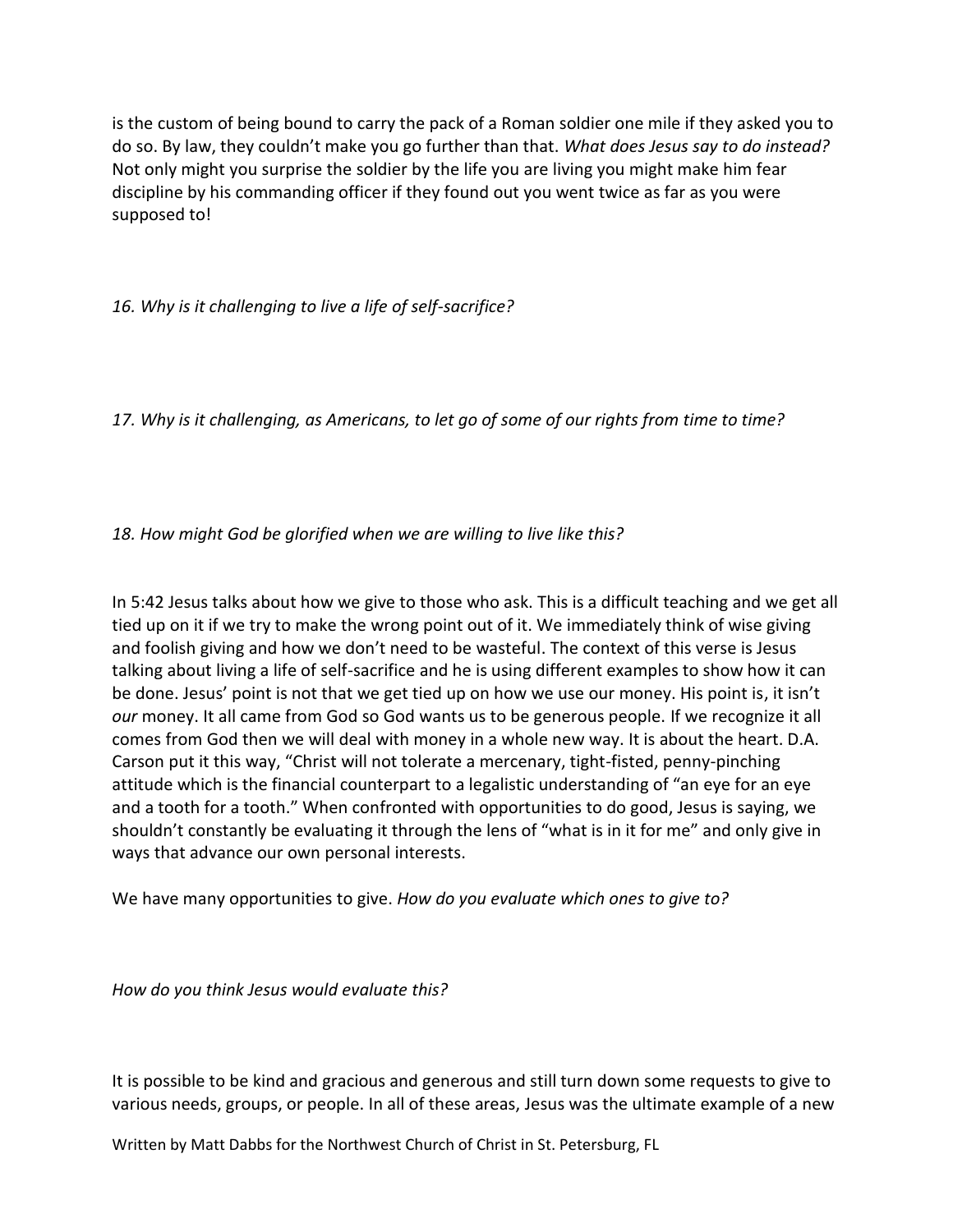kind of living, living the way God always wanted us to live. He didn't just teach it and preach it. He lived it out (**1 Thess 5:14-15 & 1 Peter 2:21-23**) **Love of enemies (5:43-48):**

19. How does loving and praying for our enemies reflect a godly life (see 5:45)

*20. Why is it important for Christians to live exemplary lives in the world and not just try to be a tiny bit better than the people around us?*

Jesus is not looking for a legalistic approach to greeting. The people you greet or choose not to greet can say a lot about how you view those people. *How can choosing not to greet someone reflect a heart problem?*

Last, Jesus calls for perfection (**5:48**). Jesus is saying God is the standard. It is not about being a little better than the pagans or better than another Christian. God is the standard and we, as God's children, are trying to be like our heavenly Father. God is not looking for checklist keepers with rotten hearts. Ultimately God is looking for holiness in our lives.

*Why does our holiness require dependence on God and his mercy?*

*Even though we can never be perfectly holy on our own, why is it an important thing to strive for?*

### **Summary questions:**

*21. How do all of these teaching not just teach us to follow a set of rules but actually challenge the way we view our own lives and the lives of those around us?*

*22. Which of these teachings is most challenging for you? Why?*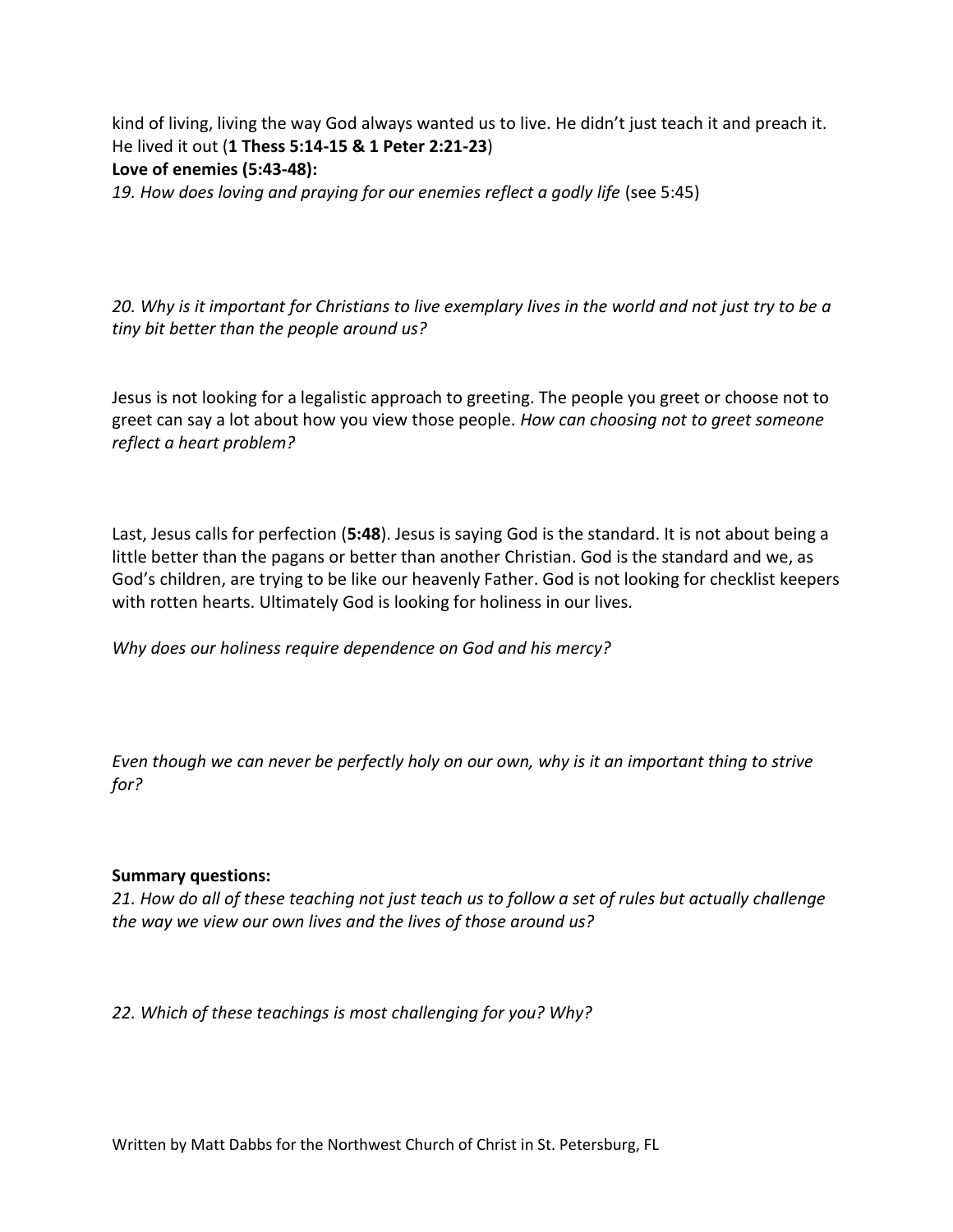*23. What would be different in your life if you really lived out what Jesus is teaching here? How would those around you probably respond?*

# **5. Giving and Prayer (Matthew 6:1-15)**

These verses begin a new section of the sermon that includes giving, prayer and fasting (6:1- 18). These three things have much in common. They are outward acts that come out of our relationship with God. Jews in Jesus' day saw these three things are pretty standard aspects of expressing their faith. What also makes these three topics similar is that Jesus deals with each of them the same way:

- 1. First, he shows us what false acts of righteousness look like
- 2. Second, he describes how the results and rewards are limited
- 3. Third, he shows us what real righteousness looks like
- 4. Fourth, Jesus tells us how God responds to real righteousness

Jesus introduces these three things in 5:1. *1. What does he call all three?*

*2. What warning does Jesus give us about our motivation for doing good/righteous things?*

### **Giving to the needy (6:2-4):**

Jesus never says these are bad things to do. He says they are good things to do. But if we do them for the wrong motives then we missed the point. If you boil it all down, a lot of the sermon on the mount is about how people missed the point and Jesus is getting them back to the heart of the matter again. *3. How does helping the needy just to be seen or praised by others put the focus of giving in the wrong place?*

Jesus talks about reward from God or reward from men. Obviously it is better to be rewarded by God than by men. Even though we know that, sometimes many if not all of us are still guilty of doing things to please others rather than to please God. *4. What motivates us to continue putting our focus on people or things other than God?*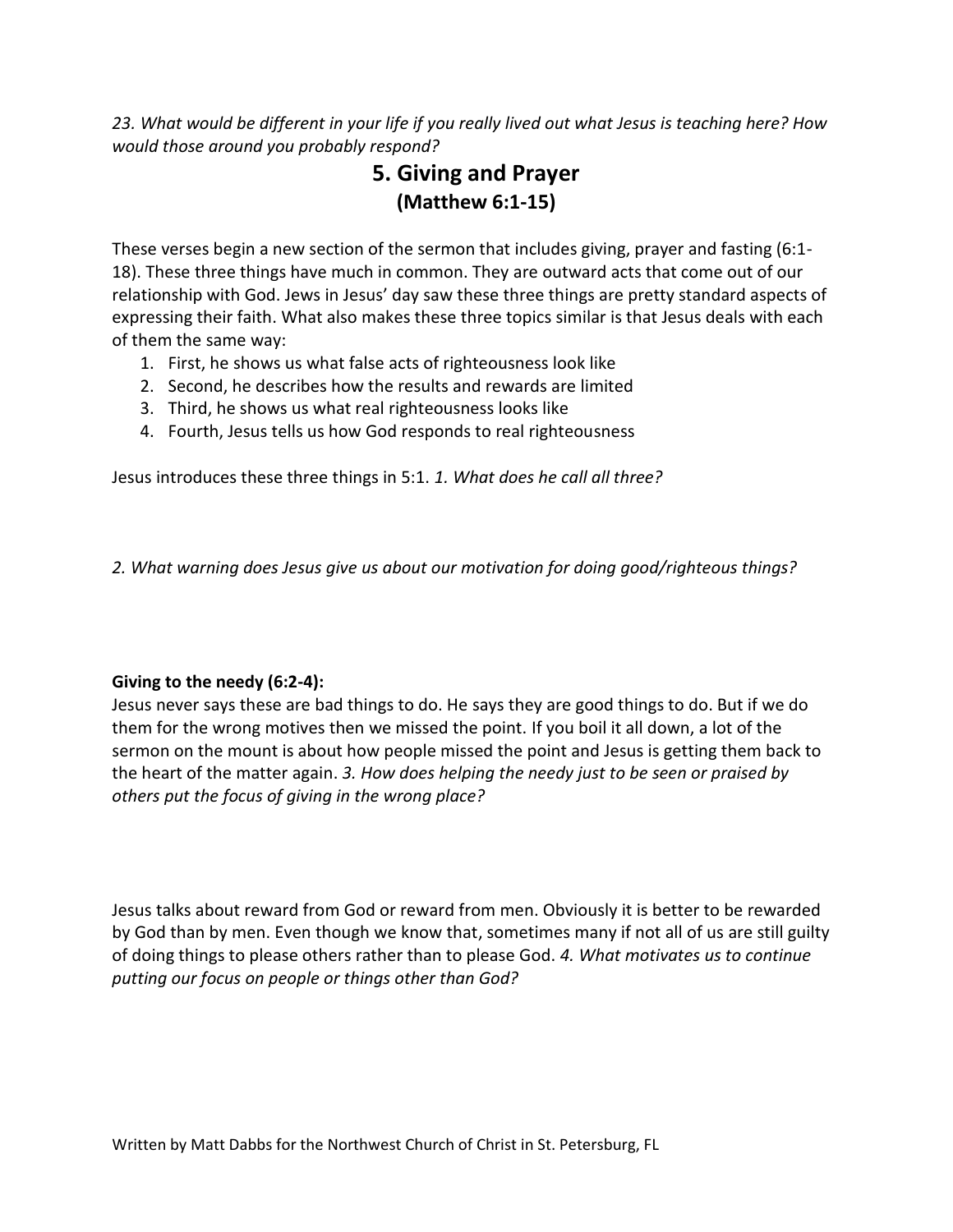*5. Whose approval are you seeking? How often do you really seek God's approval for the things you do in life?*

*6. How might you actually go about seeking God's approval in any given situation?*

Jesus calls people who take advantage of false righteousness hypocrites. *7. Why would acting like this be hypocritical? Why do people not like hypocrites?*

The word hypocrite comes from the Greek stage actors. Often one person would play multiple roles in one play so they would have to wear different masks in order to do so. The opposite of this is integrity…what you see is what you get. *8. Why is it important for God's people to have deep integrity?*

In **6:3** Jesus says to give in a way that your left hand won't even know what your right hand was up to when you gave. Jesus is using exaggeration to emphasize the privacy of it all (**see 6:4**). When you give in private you are better able to keep control on your motives for doing so. Once you start telling the world how big your gifts and contributions are it is easier for Satan to creep in and start manipulating our motives. When someone is blown away by your generosity, the next time you give you are more wondering how impressed those people will be than you are concerned about the person you are trying to help.

### **Prayer (6:5-15):**

We know we can give for show but can we pray for show as well? Jesus says we can. What Jesus is rejecting is a motivation for prayer that is based on what others think of us. *9. What should be our motivation for prayer (there can be several)?*

In their day they had some opportunities to pray for show that we don't really have today. There were times when trumpets would blow from the temple signaling God's people to turn to the temple and offer up public prayer. You can bet some people made a show out of this. While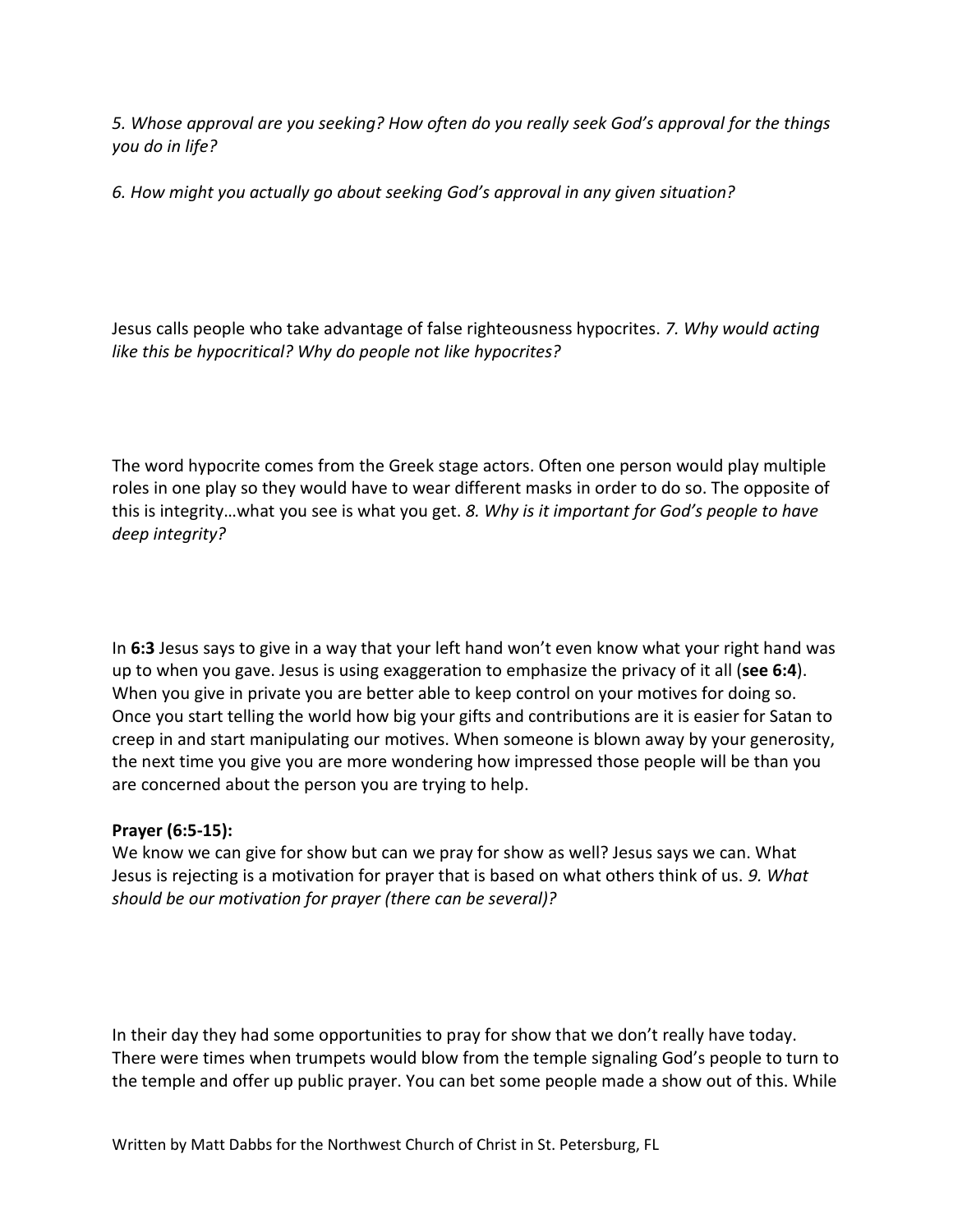we don't have that same issue today we are still human and it is still possible to pray for show. *10. How might we be tempted to pray in showy ways today?*

**6:7-8** can be a bit confusing. Jesus first says don't go on and on praying and babbling. Then he says you don't need to do this because God already knows what you need. It boils down to their rationale for praying that Jesus mentioned at the end of **6:7**. *11. Why does Jesus say they go on and on with their babbling?*

The point is, God will hear us when we pray to him because God cares about what we have to say. Logically, it could be easy to say "If he already knows what I need why pray at all?" But as any of you parents know, there are many times in the lives of our children we already know what they are going to say or what they need but we still want to have that conversation with them because we love them. God loves you. God wants to hear from you!

### *12. Do you think we ever doubt those last two sentences in these notes? If so, why?*

Sometimes we can get in a rut with the way we pray and just tell God the same few phrases over and over again. Can you imagine if your best friend talked with you that way? *13. What would you think about that?*

## *14. Why do we sometimes pray like that, saying the same few phrases day in and day out?*

Jesus reminds us that God really wants us to talk with him in a very real and personal way. Starting in verse 9 Jesus gives sort of a "model prayer." He does not give us this so that we memorize it and mindlessly repeat it. He just said not to do that but that is what some people have done with this prayer…people are funny like that. He is covering the type of content that our prayers can also cover. We just need to personalize it to fit what is really going on in our lives from day to day.

### *15. What does the word "hallowed" mean?*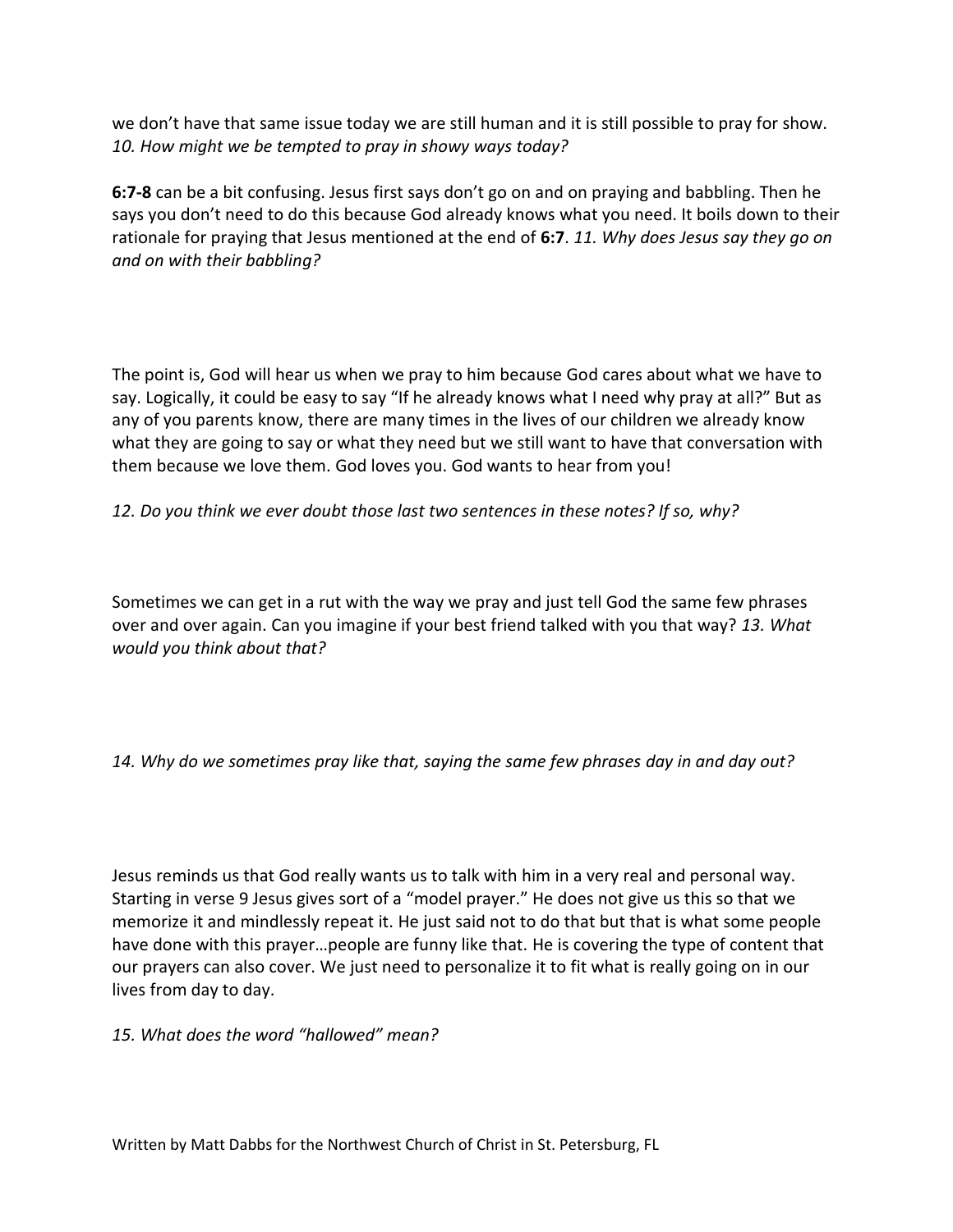When we pray we first have to remember who we are talking to. We are talking to the Creator of the universe! So we approach him with love and respect. *16. What are some things we can say to God that show our love and respect for who he is?*

*17. What are a few types of things Jesus prays for in this prayer?*

*18. Which of these does God most need to hear from you?*

*19. What do you think Jesus means by God's will being done on earth as it is in heaven?*

*20. How do we contribute to that or distract from that through the way we live as God's people?*

Last, notice forgiveness is huge in this prayer and in Jesus' explanation to follow. In many of the teachings we have had so far forgiveness could play a huge role. *21. Why does God link the forgiveness He has for us with the forgiveness we have for others?*

*22. Do you struggle with forgiving others? If so, how can God's forgiveness serve as a model?*

### **Summary Questions:**

*23.* We can be really good at making ourselves happy but how often do we consider whether things are pleasing to God? *How might you be more mindful of God's role in your decision making on a daily basis?*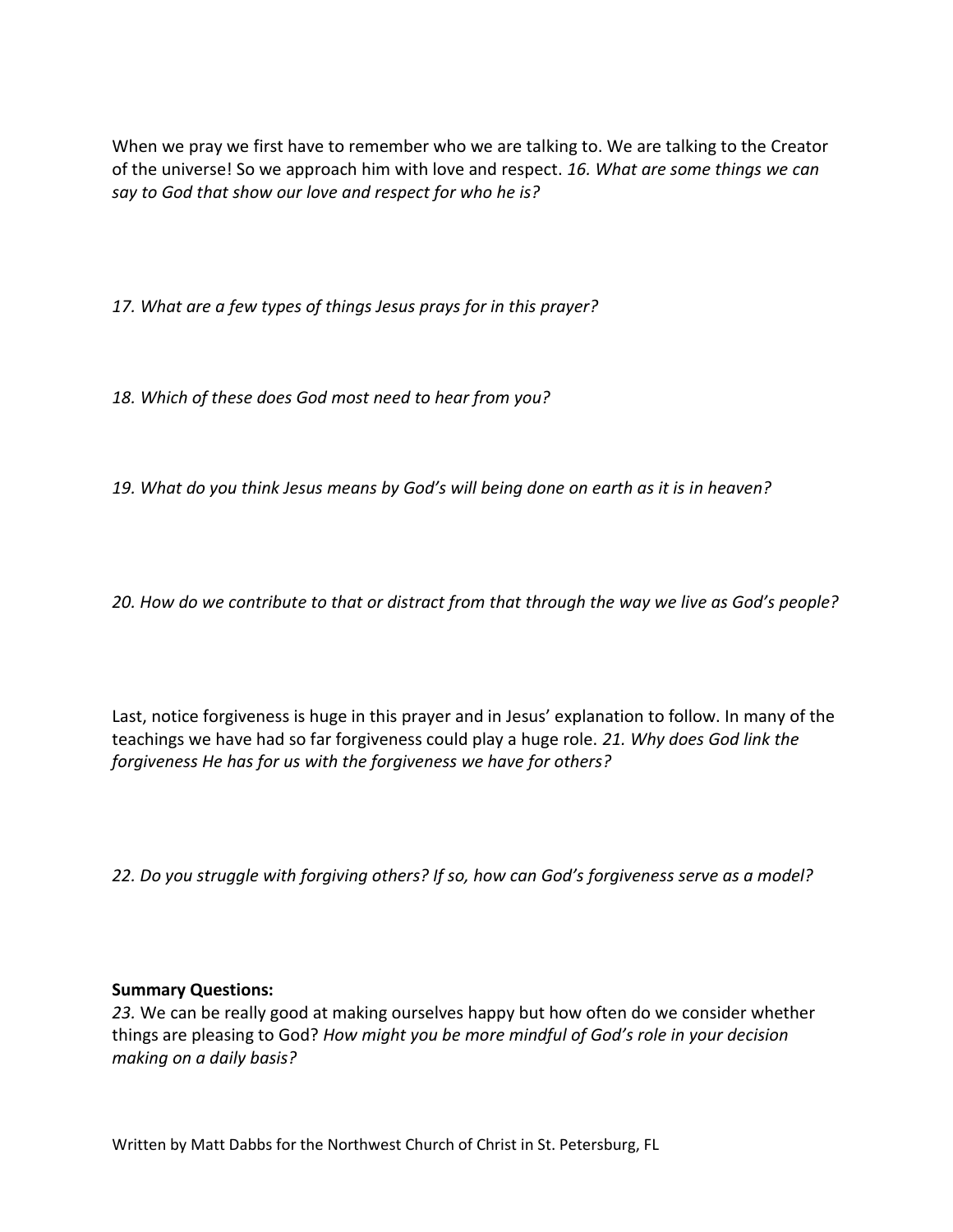*24. Do you think prayer and scripture reading would help get us more focused like this?*

*25. Is there anyone you know that you haven't forgiven? Does knowing that can actually impact the way God sees your own forgiveness motivate you to seek out that forgiveness?*

*26. How easily are you "led into temptation"? Do you resist or do you give in pretty quickly? Again, how can prayer and scripture reading get us focused and more aware of what is right and wrong?*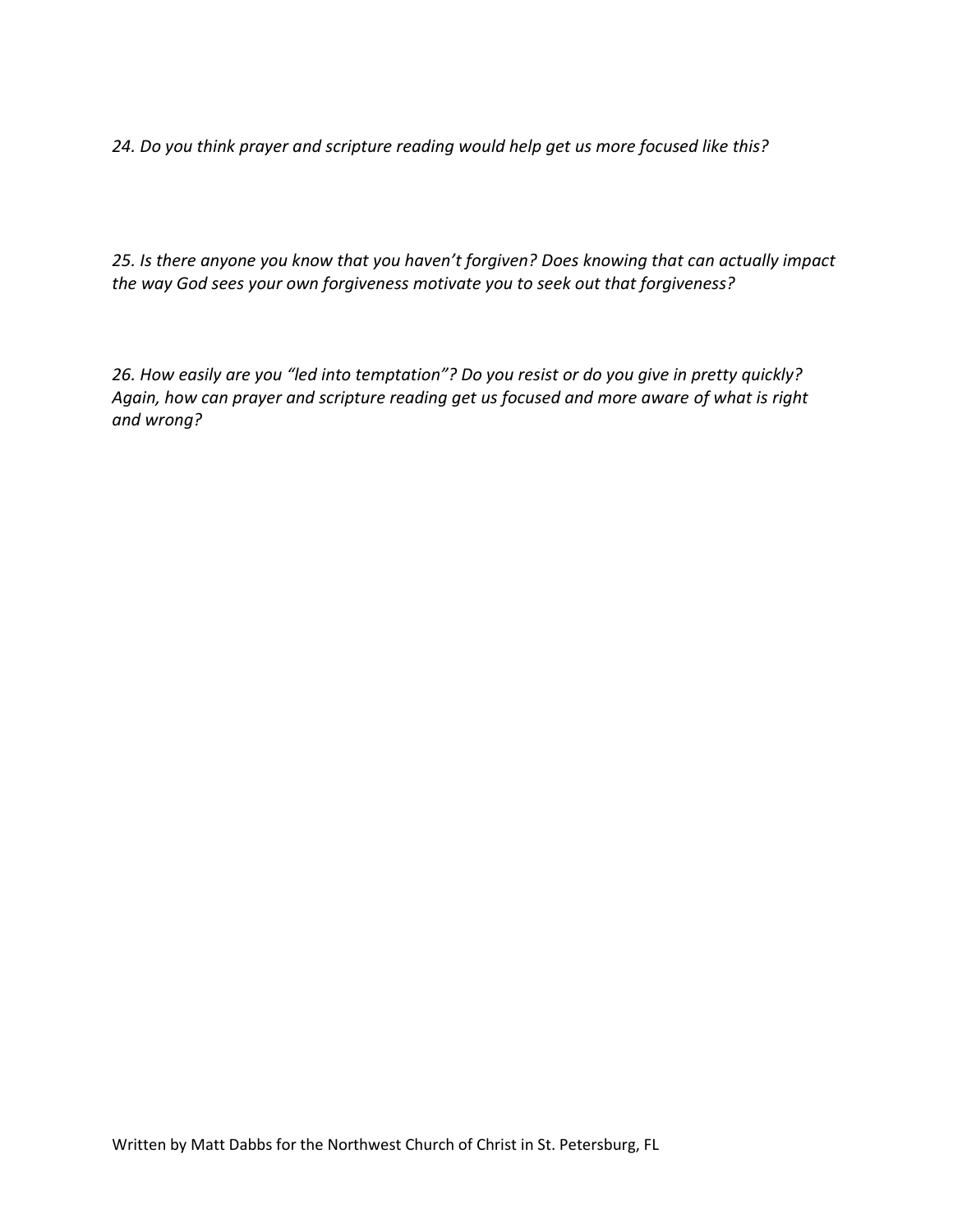## **6. Fasting & Treasures in Heaven (Matthew 6:16-24)**

### **Fasting (6:16-18):**

These verses on fasting end Jesus' section on Giving, Prayer and Fasting that began in 6:1. If you remember from last week each one had the same structure.

**Label each of these parts with the appropriate verses in 6:16-18:**

- 1. First, he shows us what false acts of righteousness look like
- 2. Second, he describes how the results and rewards are limited
- 3. Third, he shows us what real righteousness looks like
- 4. Fourth, Jesus tells us how God responds to real righteousness

All of these points: giving, prayer, fasting and where we store our treasures are about God. They are all about how we relate to God, how we prioritize our lives around God and our choice to love God and put him first or to choose to do something else with our lives that is more about self than it is about God.

First, notice Jesus doesn't say if you fast but when you fast. Fasting was much bigger in their day than it has been in ours. For many of them, it had become more about religious expression and piety than about actually spiritual discipline. In other words, fasting had become a way to show off one's own superior religious acts when it was supposed to be a means to draw closer to God.

1. *What does Jesus say not to do when you fast?*

The hypocrites would make fasting a big show. They would do it on certain days and they would dress different and look different. They would smear ash on their faces and make themselves look destitute. It was obvious they were fasting and they wanted you to know that is what they were up to.

2. *How does showing off really make the act about you when it was supposed to be about God?*

I like the question N.T. Wright asks of this passage, 3. *"The question is, are your eyes fixed on God or on someone (or something else)? What is your priority?*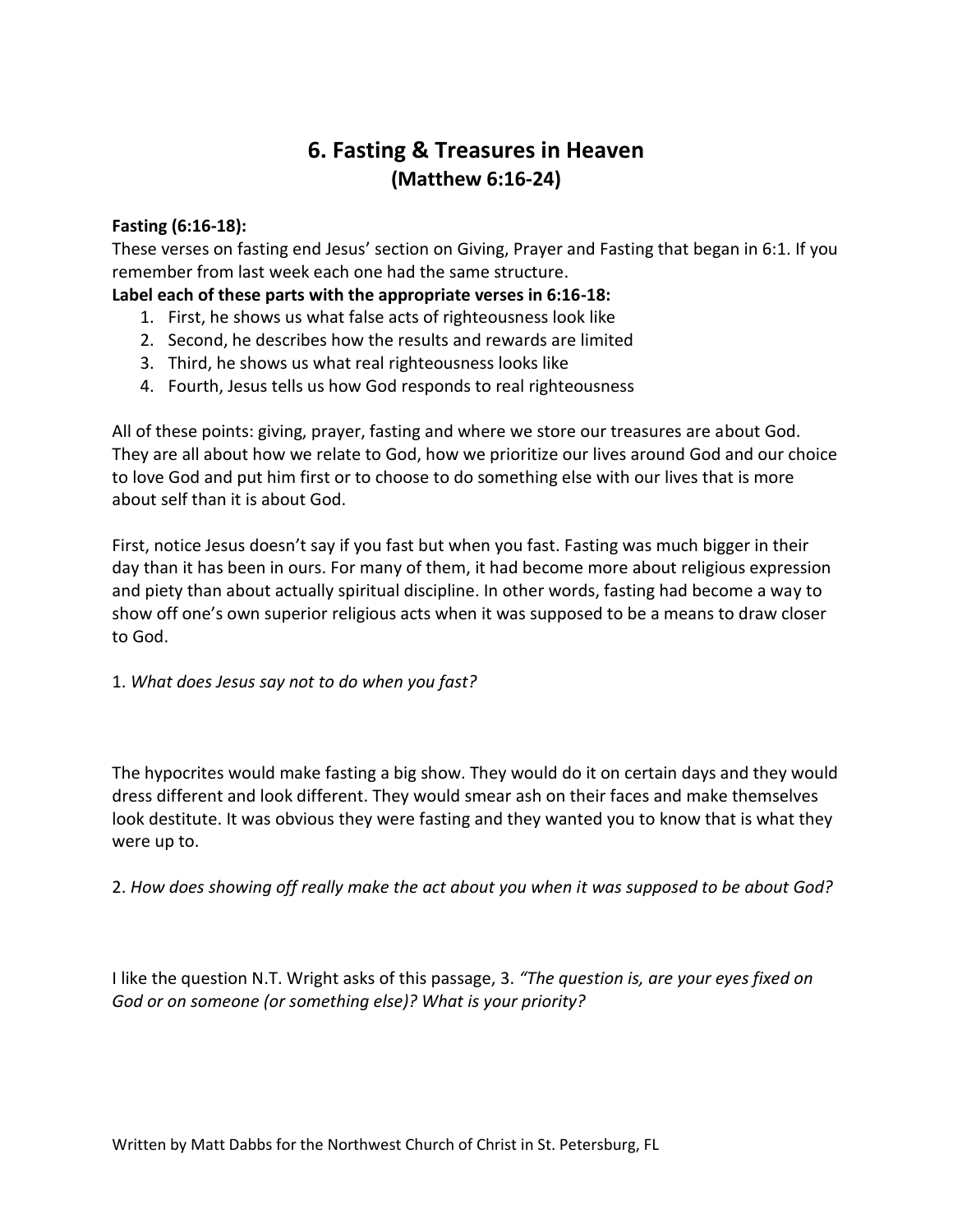*4. Why are we so tempted to make other people the priority in what we do even over God? 5.How can we correct that?*

*6. What are ways we can use our faith for show or for our own advantage rather than having pure motives that come from a genuine desire for God?*

*7. Have any of you fasted, what benefits have you found in your Christian walk?*

## **Treasures in Heaven (6:19-25):**

The section on storing up treasures in heaven gets us right back to the subject of putting God first and doing things out of pure motives. Jesus uses three examples to help us see the importance of seeking God and keeping him front and center in our lives.

*8. Jesus talks about treasures here…what things in your life do you see as the most valuable? Why?*

Jesus says to store up treasures in heaven. 9. *How does that actually work?*

That question is answered by all the other verses in chapter 6 about keeping God first and doing everything to please Him. 10. *Where is God right now?*

If God is in heaven and we are doing things right now that put him first (in the way we give and the way we pray and the way we fast, etc) it shows we recognize that life is more than about here and now. There is more to come – life here (on earth) but also life with God (in his presence in heaven forever).

So when Jesus teaches to store up treasures in heaven, he is telling us to use our actions to invest in eternity. 11. *What are some things we can do that have positive eternal consequences?*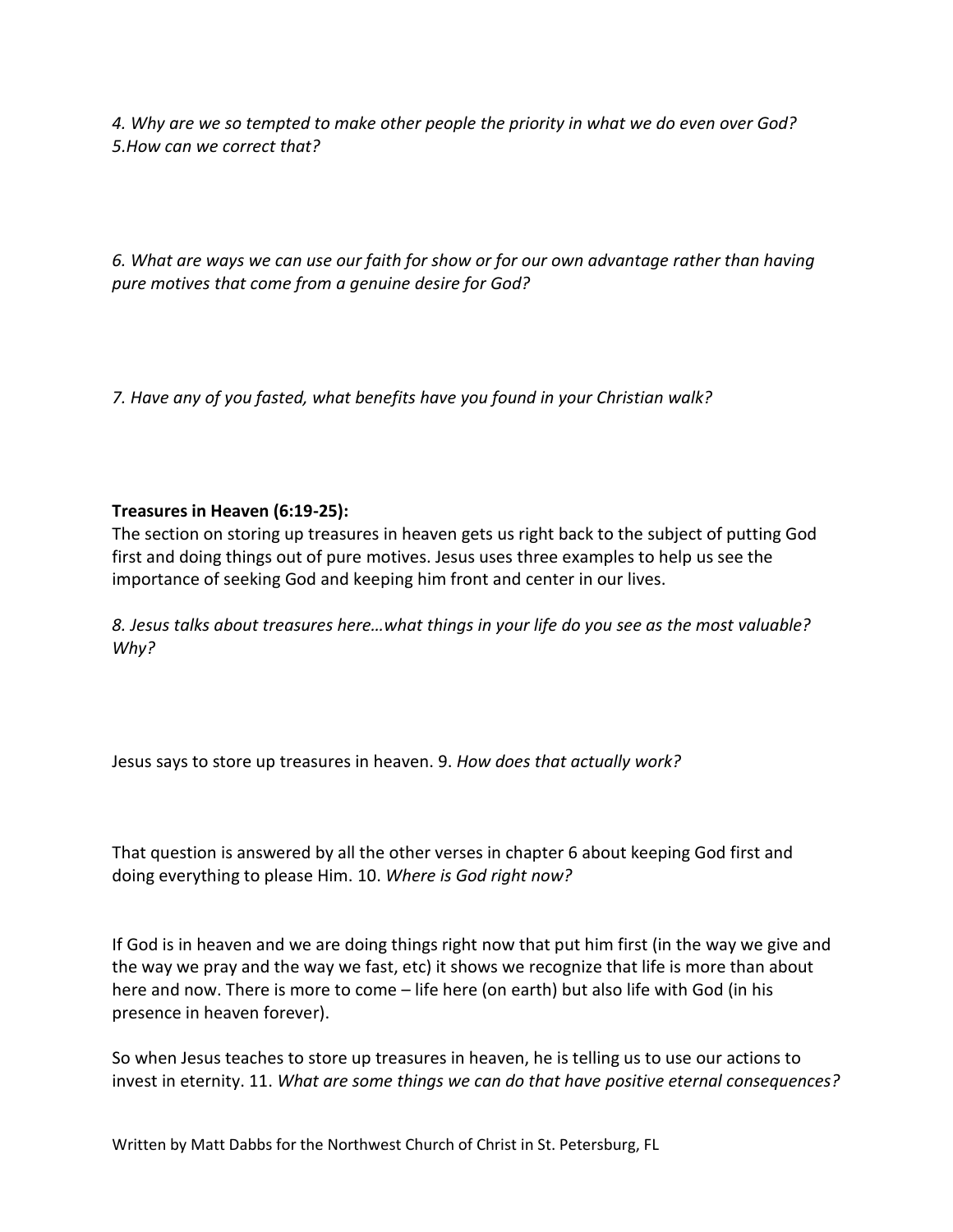In 6:22 Jesus says our eyes are a lamp to our body. Jesus didn't just change the subject here. He is still talking about having godly priorities.

*12. What two options does he say we have with our eyes?*

*13. What results does he say each of those bring?*

What is Jesus talking about here? The context has been keeping our focus on God and not on what other people think. Focus has to do with where we are looking (**Heb 12:2-3**).

We don't relate very well to walking in darkness like they did. They had primitive lamps to light their homes. We have electricity. But can you imagine driving your car at night and your headlights go out? 14. *How important would having a good light seem to you driving 70 mph in total darkness?<sup>1</sup>*

In the same way, we have to make sure our lives are full of light that will lead us closer to God. 15. *What helps illuminate the way closer to God?* (See **Psalm 119:105, 1 John 1:5-10**)

*16. How does God's word, the Bible, give light to our path/life?* 

Jesus starts with not storing up treasures for yourself on earth and ends this section with the possibility that some people have made wealth their master. Your translation may say "mammon" in 6:24. That word means money or wealth. 17. *Why does our world put a priority on money over God?*

 $\overline{a}$ 

 $1$ this example is from N.T. Wright's book Matthew for Everyone, 63

Written by Matt Dabbs for the Northwest Church of Christ in St. Petersburg, FL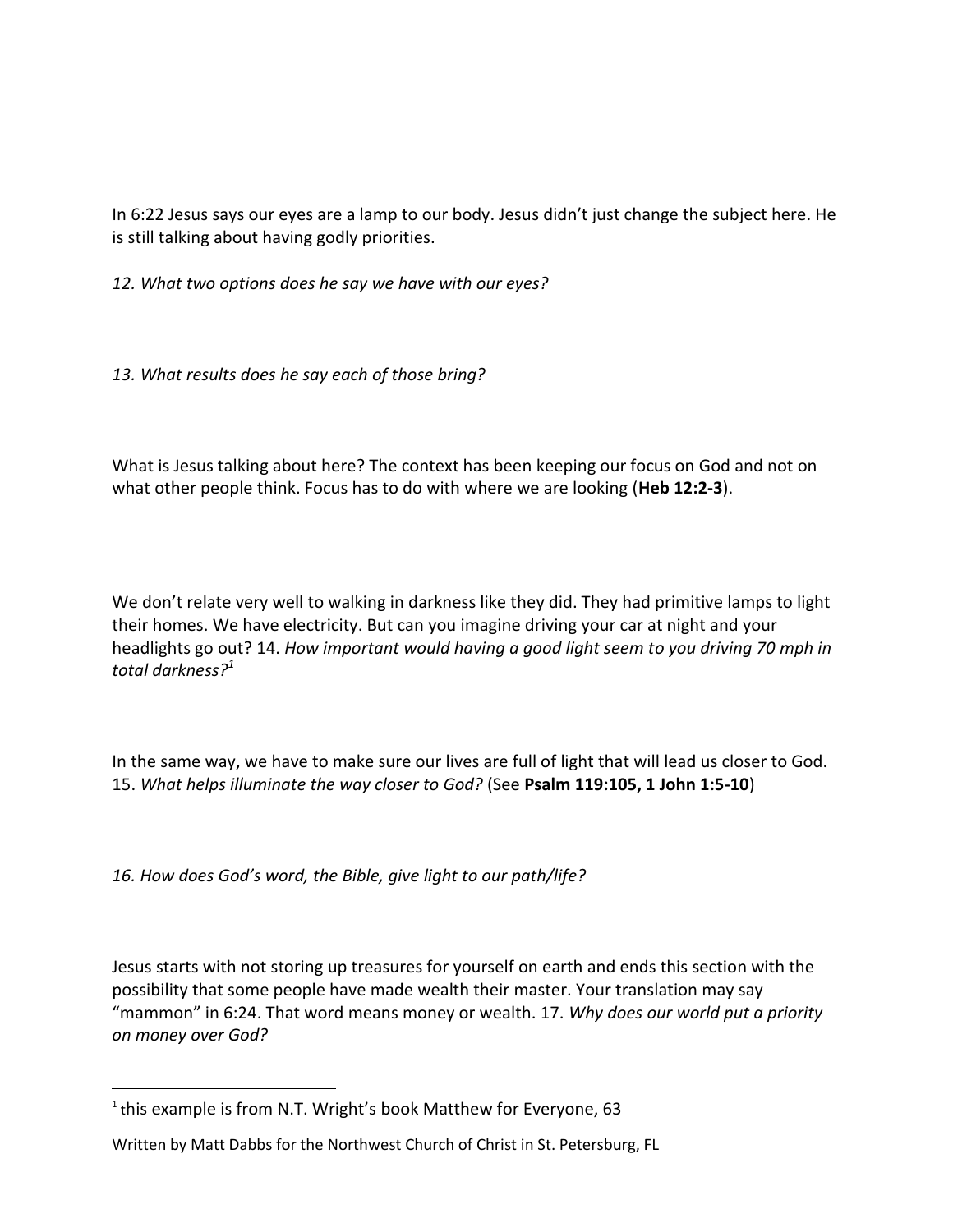18. *How are we, as Christians, tempted to do the same?*

19. *How can we resist the temptation to make worldly priorities our priorities?*

The main point in all of this is to focus on God and do everything we can to please Him. When we focus on anything else our world turns dark and we can no longer see clearly. 20. *Have you ever had a time in your life when the whole world seemed like a dark place?* 21. *How was focusing on God the answer?*

#### **Summary Questions:**

22. *What temptations do you face to put your primary focus in life on anything or anyone other than God?*

23. *What things have you found try to take the place of God in your own priorities?*

24. *How can we help each other keep our lives in check and our priorities on what matters most?*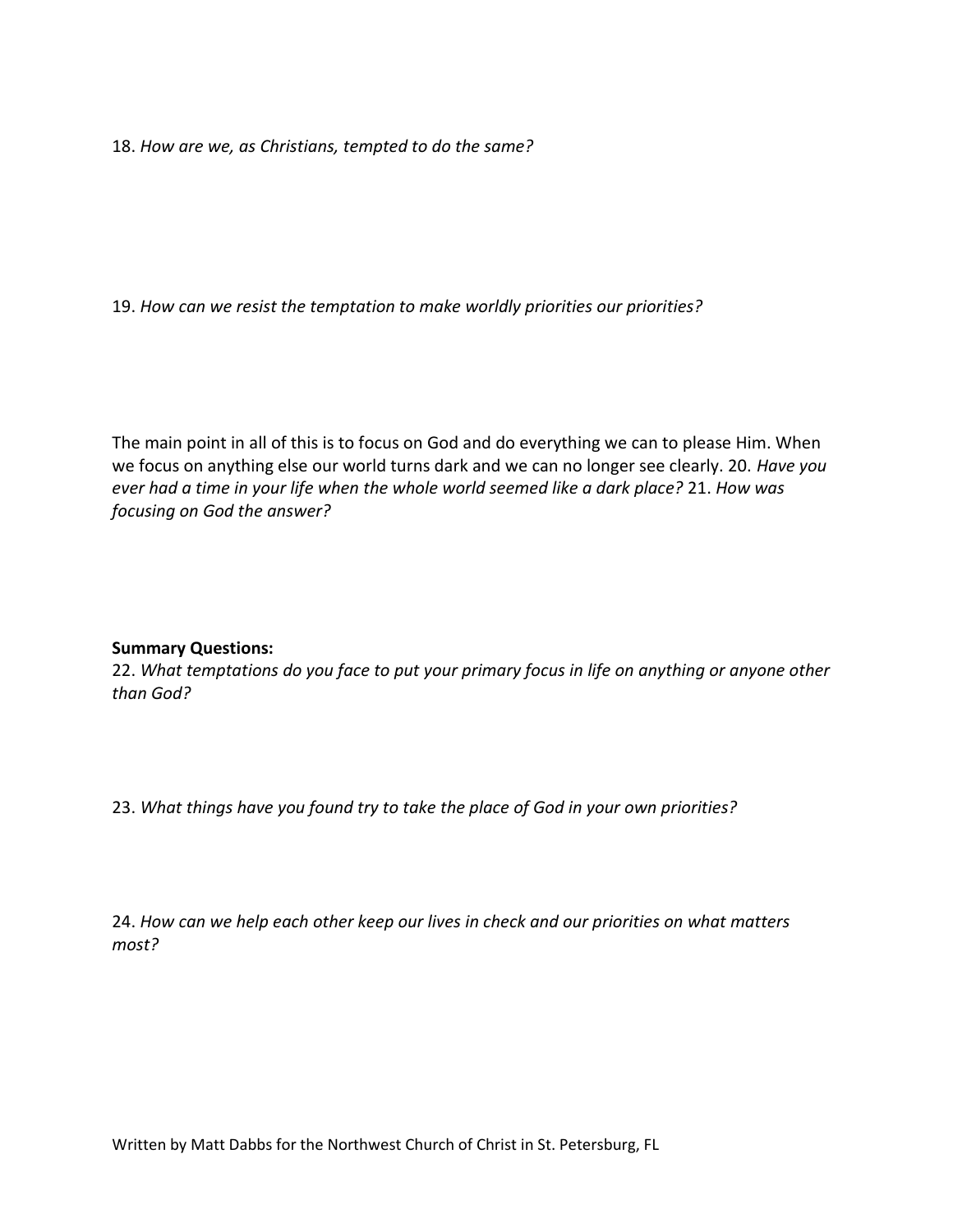# **7. Do Not Worry (Matthew 6:25-34)**

In 6:25 Jesus starts with the word "therefore" that means that what he is about to say is the natural outgrowth of what he was just talking about at the end of the last lesson. Jesus just finished teaching about keeping our focus and priorities on godly things (which result in storing up treasures in heaven).

*1. What does Jesus tell us not to do in 6:25?*

*2. How is that connected back to what Jesus just taught about storing up treasures in heaven?*

Jesus is clearly trying to get our minds to be focused on God and lose the kind of focus that the world has. 3. *What is the world typically focused on attaining?*

*4. How does that lead to worry?*

If we follow Jesus we will have much less to worry about in our lives. 5. *Why is that?*

The world ultimately worries about having what they want. Jesus says we do need things but the person who is godly knows that God will provide us exactly what we need. If life is about the abundance of our possessions and our ability to attain and maintain all that stuff then we will have lots of worries. But if we realize all we need comes from God we will have far fewer worries. The pressure is off.

*6. Why do you think the pressures of the world tend to result in more worries and more trouble rather than less?*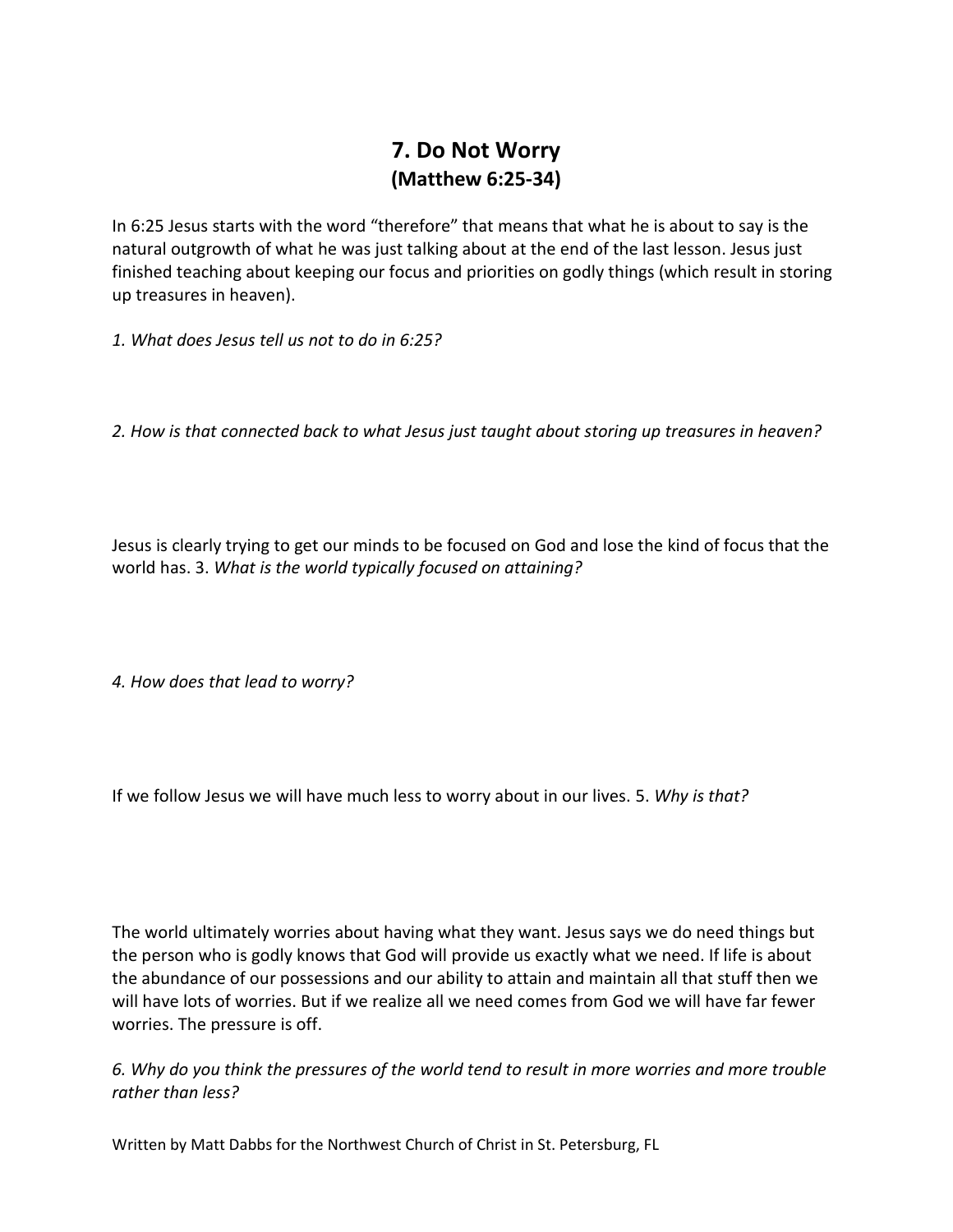The promise of the world is that if you get more things you will have less to worry about. 7. *Is that true, why or why not?*

*8. What two examples does Jesus use to show that God takes care of the basics? (6:26, 28)*

Jesus is making the point, if God takes care these seemingly insignificant things, then He will take care of us as well. The missing piece for some of us is **trust**. 9. *Do we really trust God enough to let go of thinking we can do it on our own?*

*10. Why is it hard to let go of control of things?*

Does it help to know that God knows us and what we need even better than we do? He also knows just when we need things and how to go about providing it. But still, many of us struggle with letting go.

*11. What barriers do you face to letting go of control and giving it over to God?*

*12. What things are you afraid he may not provide that you really enjoy?*

Jesus says "who of you by worrying can add a single hour to his life? (6:27). 13. *Have you ever found a good place for worry in your life? 14. Is there a productive place for it?*

*15. When does worry become unhealthy?*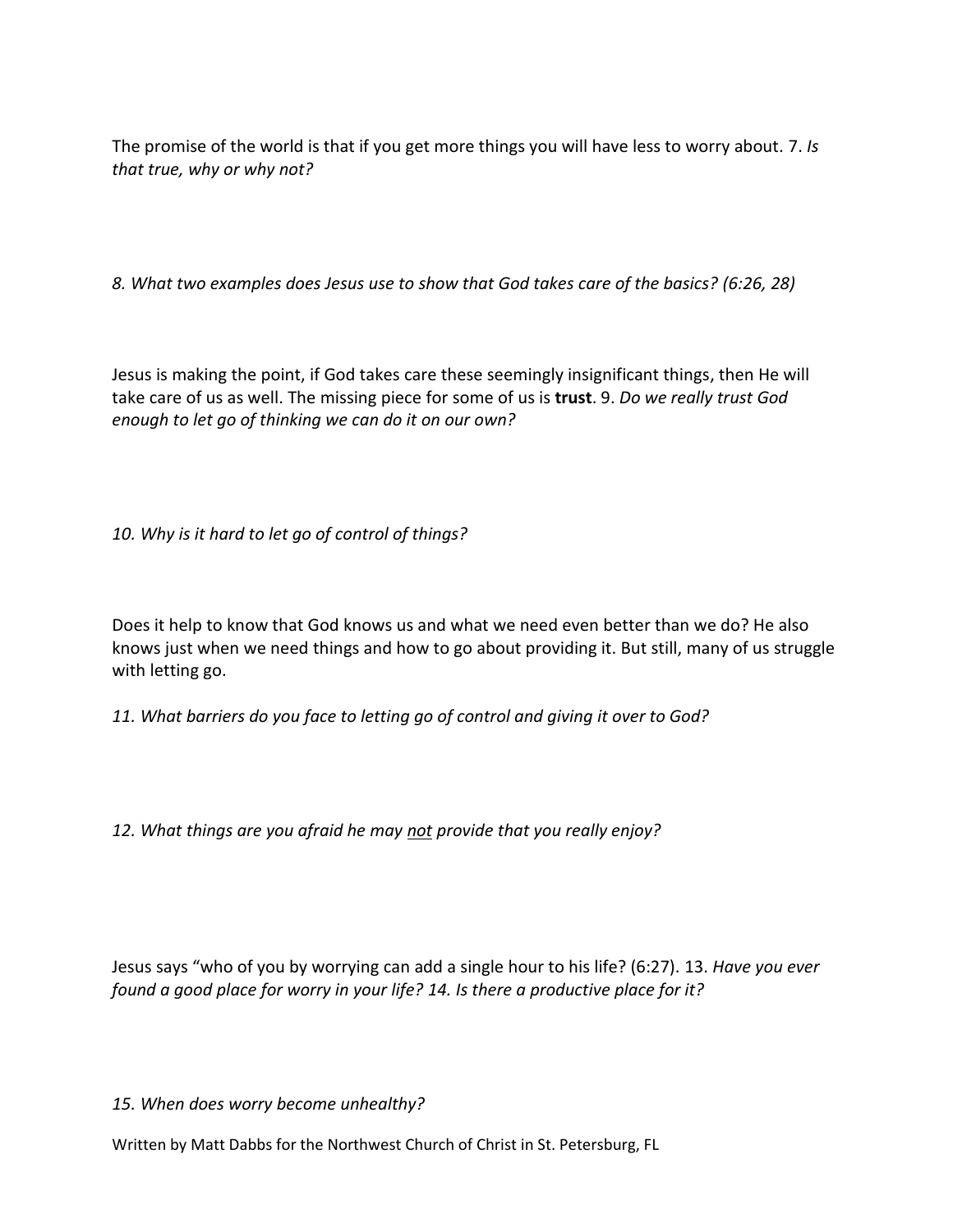It sounds like the people in Jesus' day had some pretty basic needs – food and clothes. Most of us aren't worried about that. In this nation we throw more food and clothes away than some people in other places could even imagine. 16. *What things do we consider "basic needs" that really may not be?*

*17. How can we go about shifting our priority back to what is really important, a relationship with God and not stuff?*

Some people are better at having a relationship with things than they are with people. One of the best definitions for addictions is treating people like things and things like people. Our world has an addiction problem. People just want more and more and feel less and less satisfied or happy.

Remember Jesus prayer earlier in the chapter? 18. *How does this connect with Jesus praying for "daily bread"? (6:11)*

Verses 32 & 33 contrast worldly desires and Christian desires. Jesus is not saying we shouldn't eat or that a desire for food is bad in and of itself. He is saying that we should trust that God will provide and that is what the non-Christians miss it. They believe if it is going to happen it is because they have done it on their own, apart from God. 19. *Is there anything we can actually accomplish on our own or provide for our families apart from God? Why?*

*20. What does Jesus say we are to seek in 6:33?*

If we were really seeking God out we would trust that he would provide for our needs in what is more important. 21. *What makes it hard or gets in the way of our seeking God's kingdom?*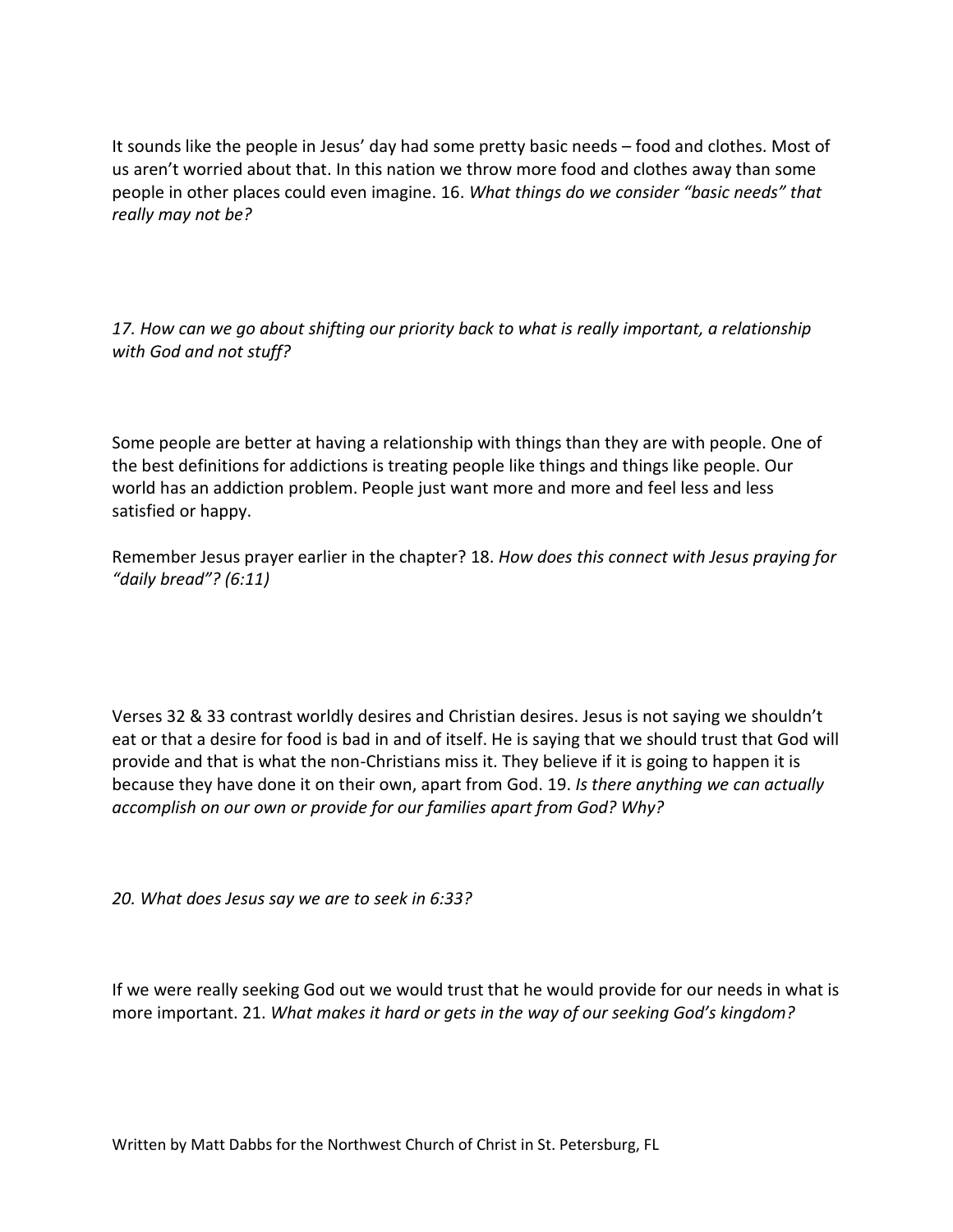*22. Do you think it is possible to seek God's kingdom in a half-hearted kind of way? 23. What might that look like?*

Again, this is about trust. Trust God enough to seek Him. Trust God enough to know that you don't have to run yourself ragged storing up treasures on this earth or gaining or maintain vast amounts of wealth in order to impress God. God will provide. 24. *Do you think, then, God expects us to do nothing but sit and wait for food and clothes to be delivered to our doorstep?* 

*25. How do we find that balance?*

**Summary Questions:**

*26. What do you worry about? Why?*

*27. How might you hand that over to God? What would it take for that to happen?*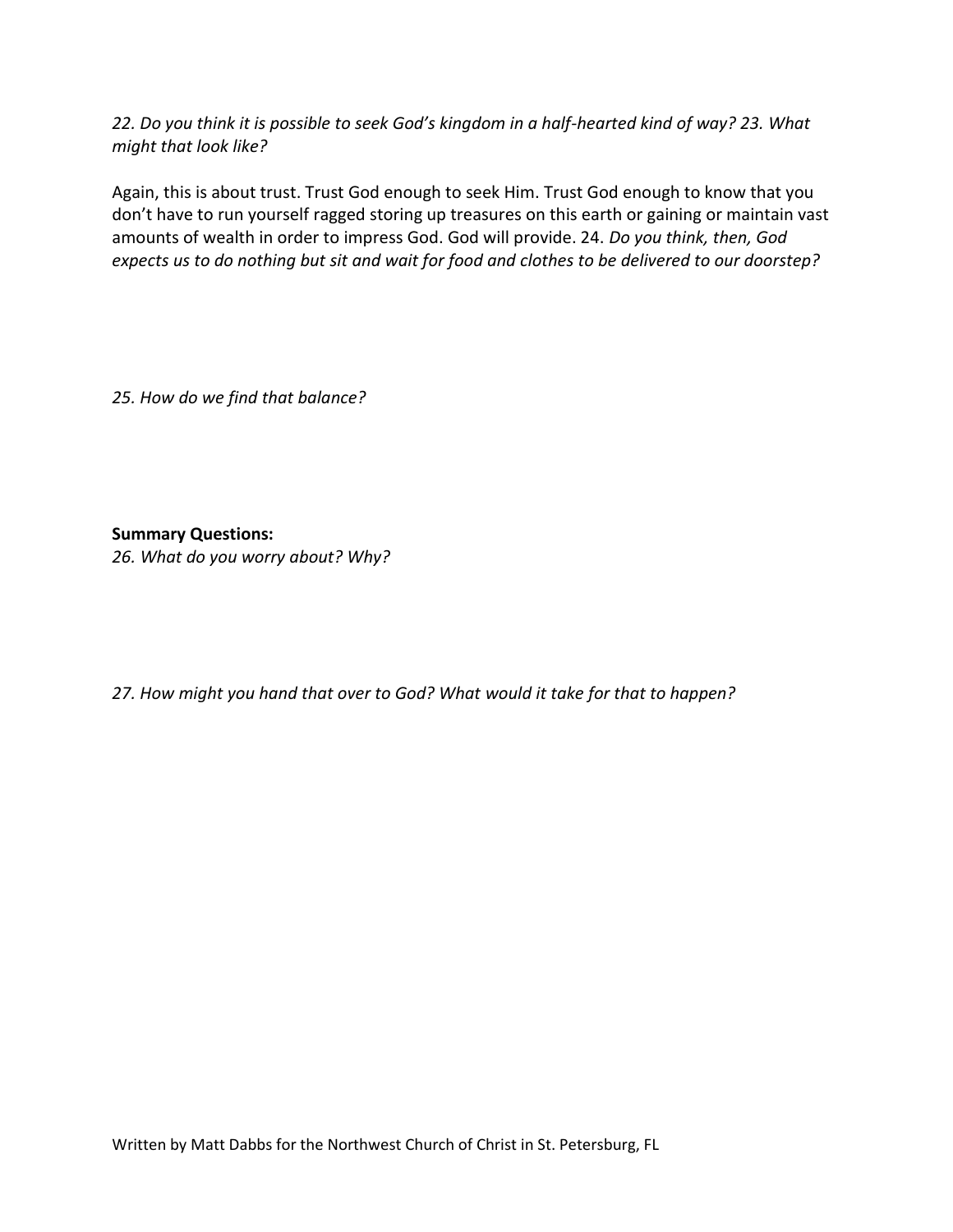# **8. Judging Others (Matthew 7:1-6)**

So many times in the Gospels it seems like Jesus switches to a new subject with little transition or connection to the previous teachings. It may seem that way here but that is not really the case. Jesus has been teaching about how we view God and how we view others. For instance, pretty much all of the previous chapter was about keeping God at the center of all we do and seek him out as best we can. That is right where Jesus picks up.

Without giving too much away, Jesus is still talking about who is at the center of your life and how that impacts the way we view and treat others.

*1. What does Jesus command his followers not to do? Why?* (7:1)

7:1 can be translated, "Do not judged so that you are not condemned." 2. *How is it possible that in condemning someone else we actually condemn ourselves?*

Sometimes we are guilty of the very things we see others doing but we are quicker to condemn them than we are to condemn ourselves. In fact, sometimes we are actually doing worse things than those we condemn and yet we pass judgment on others before taking inventory of our own sin. That is why in a little bit, Jesus says that sometimes people with a plank in their eye are judging those who merely have a bit of sawdust in their eye. More on that in a bit.

*3. Why are we tempted to be extra judgmental against those things we ourselves struggle with?*

**7:2** puts God back in the center of the judging process. It is God who will put back on us the measure we use to judge others. So if you are harsh and critical and unmerciful to others be careful because God can use your own standards in judging you.

*4. Is that sobering? How does that motivate us to be more graceful in how we view others?*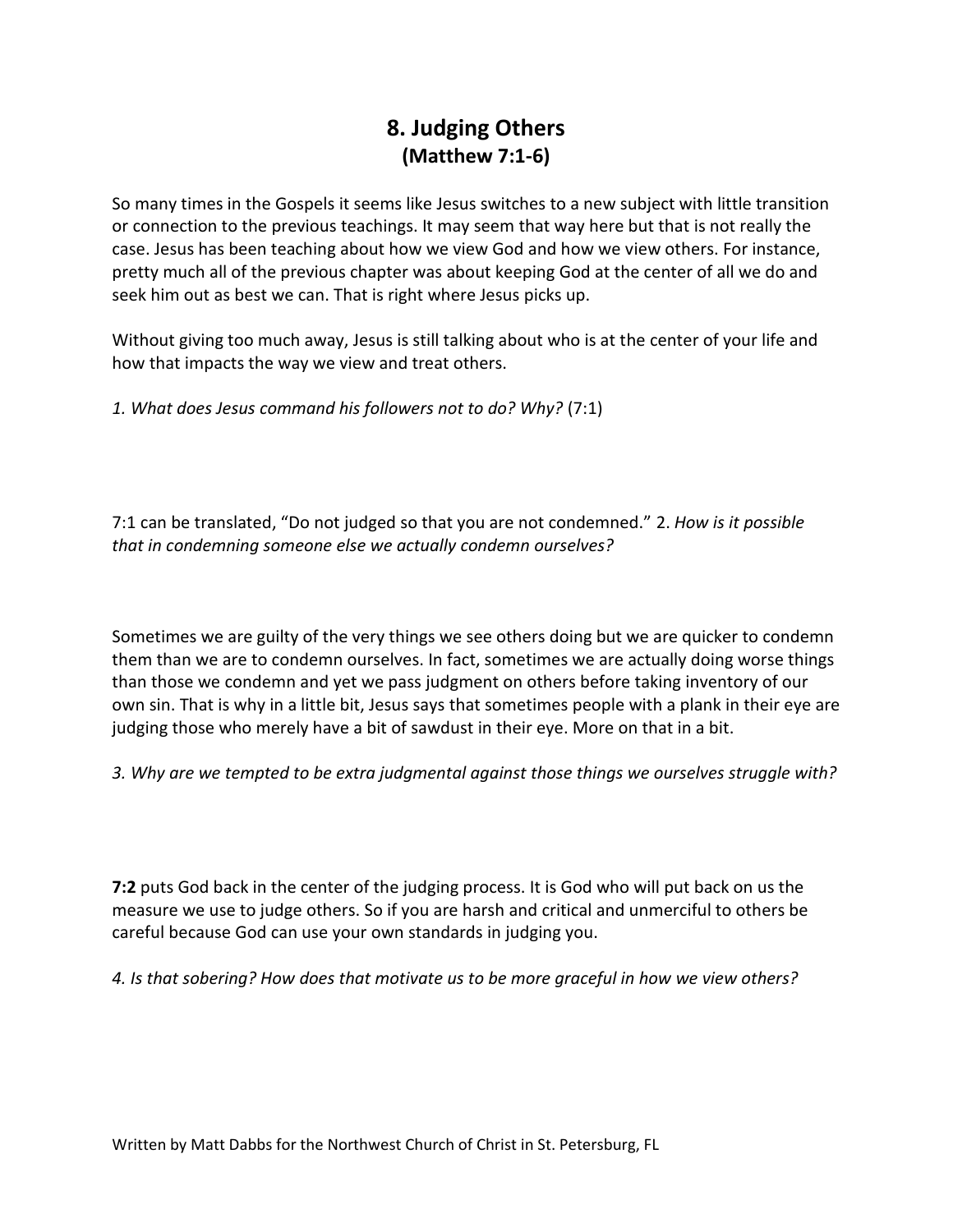### **What Jesus is NOT teaching:**

Jesus is not teaching that in life we have no room to call things right or wrong, sinful or righteous. We know that because in other places in the New Testament people judged others and rightly so:

- *1) 5. How is what Jesus says in 7:6 a judgment on others?* So we see that Jesus himself judged. See also **7:15** where Jesus judges certain people as false teachers and calls on his disciples to recognize that as well (See Carson, 105).
- *2)* Read **1 Cor 5:5** 6. *What does Paul's statement there require the Christians in Corinth to judge that man's actions?*

Making a right judgment is crucial in the lives of Christians. On the surface it seems Jesus is condemning all judging but that clearly cannot be the case because Jesus, Paul and others didn't practice that and call on us in other places to make judgments.

### **So what kind of judging is he condemning?**

**1 -** It may be that Jesus is teaching against the kind of judging the Pharisees practiced. They often pronounced self-righteous and erroneous judgments on people (See **Matt 9:10-13, 12:1- 8, Luke 7:39**).

*7. How is it possible to be so critical of others, like in Matthew 9:10-13, that we actually miss someone doing a godly thing?*

**2** – It is important that we understand what the word "judge" can mean in their language (Greek). It can mean everything from being discerning to being harshly judgmental. Jesus is condemning the second and not the first. God wants us to be discerning of right and wrong, good and evil. There is a difference between judging something and being judgmental. 8. *What is the difference between judging something or someone and being judgmental?*

Like the rest of the sermon on the mount it boils down to the attitude of the heart. Do we cast judgments that are constructive for the well being of others or do we let our hearts get so hyper-critical that we cannot see any good in anyone other than ourselves? 9. *What is the difference between genuinely trying to help someone realize something is sinful vs. being condescending and judgmental?*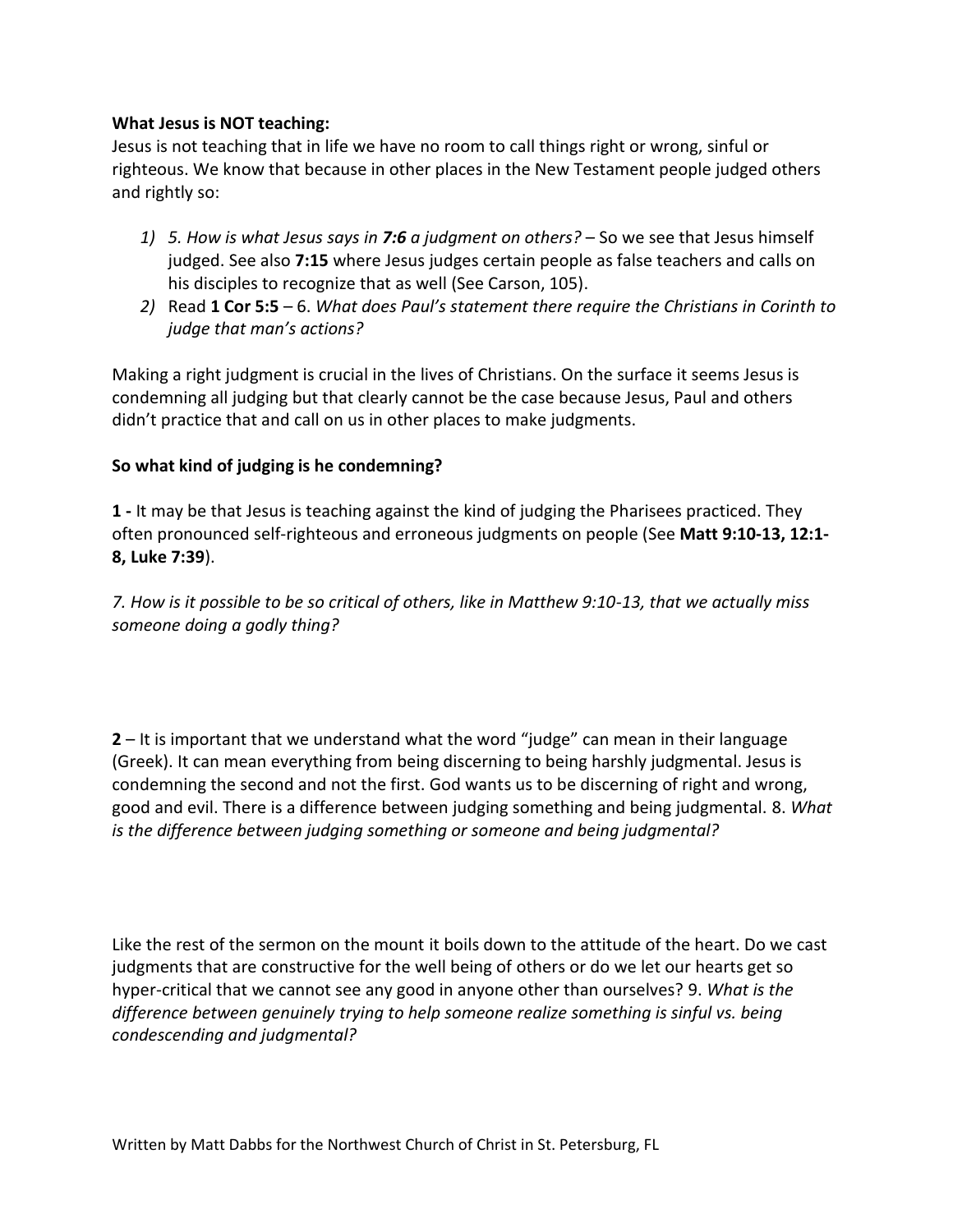In **7:3-5** Jesus gives a preposterous example of what this looks like. A man is walking around with a bit of sawdust in his eye. It itches a bit and he would certainly like to get it out. A man behind him says, "Hey, let me help you get that out of your eye!" He turns around and has to duck because the very one who wants to help him get the dust out has a 2X4 coming right out of his own eye.

*10. Why is that problematic?/Why would that be difficult?*

*11. What does Jesus say the one with the 2X4 must first do before he can help the man with the sawdust?*

Before we pass judgment on others it is important that we take that time to evaluate our own lives and make sure we aren't just as guilty if not more guilty than the person we are going to talk to about an issue.

*12. Why would you probably not receive someone very well if they asked you about a problem you had if you knew they had the problem 10 times worse than you?*

Often, like a 2X4 coming out of a man's eye, our problems are way more obvious to those around us than we realize. It is important that we are humble enough to own up to our faults.

Some in the world see Christians as people with planks in their eyes. They think we are walking around with planks in our eyes but have our own sins and problems that we cover up. We have to make sure that we don't reinforce that stereotype with the non-Christians we are around.

*13. Why do you think the world views Christians as judgmental?*

*14. What are things we can do that would actually reinforce that sterotype?*

*15. What are some things we can do to help them redefine how they see Christians and how Christians handle their mistakes?*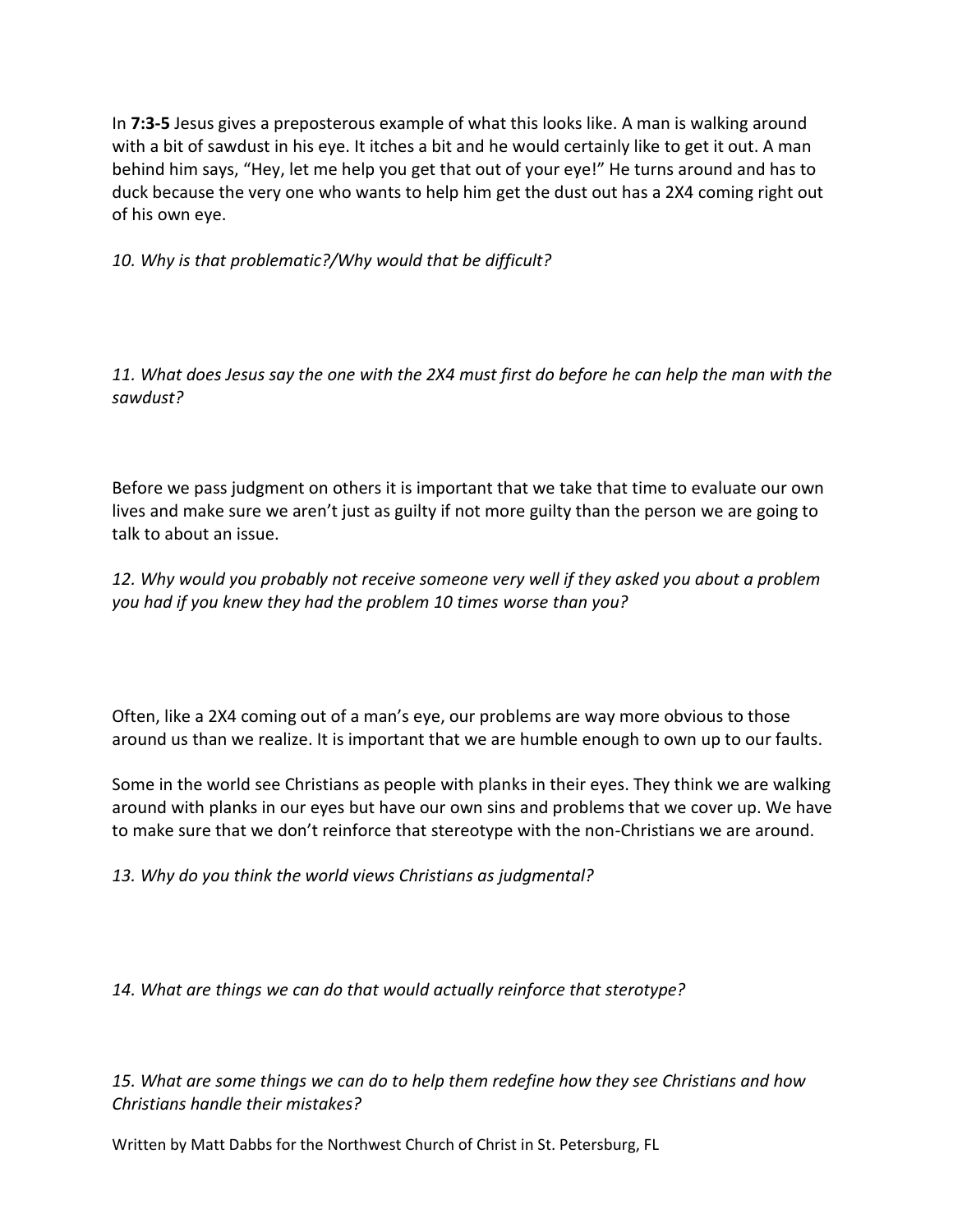#### **How do you make a righteous judgment?**

- *1.* We first look at ourselves and evaluate our own guilt before passing it on to others (See **7:3-5**)
- 2. Heart check We have to evaluate if we are judging someone's actions for righteous or unrighteous motives.
- *16. How might you judge someone with impure/unrighteous motives?*
	- 3. Approach people with humility. If we put ourselves in the position of being someone else's judge we have failed already.
- *17. Why does someone approaching you humbly make you more likely to listen?*
	- *4.* We avoid making judgments based on appearance alone **(see John 7:24)**

*18. Have you ever condemned someone and later found out you didn't have all the facts, you were wrong?*

*19. How did you handle that once you found out you made that mistake in judgment?*

This teaching puts God back in the center of how we view other people when they make mistakes. We have to realize that we aren't God and we don't judge them as God does. We don't reward people with heaven or condemn people to hell. That is God's place, not ours. Once we start seeing ourselves as the judge to keep everyone else in line we run the risk of putting ourselves in jeopardy – See **7:6**

### **Giving the sacred to dogs and pearls to pigs:**

D.A. Carson calls this teaching, "the danger of being undiscriminating." What that means is that yes, we have to check our attitudes when we pass judgment and make sure we aren't treating people unfairly or with improper motives, but also have to be an honest judge of character and realize that some people act like savage dogs or wild pigs.

Jesus is saying, if people are rude and abusive and violent toward you that they might not, in that moment, be the more receptive to the Gospel. Jesus is teaching them to be wise enough to be discerning about people's character. Some people are just rude. Some are angry. Others are bitter and violent. That is just the reality of the world. If they hold God's people at arm's length because they are unsafe to be around the truth is they hold the Gospel at arm's length as well.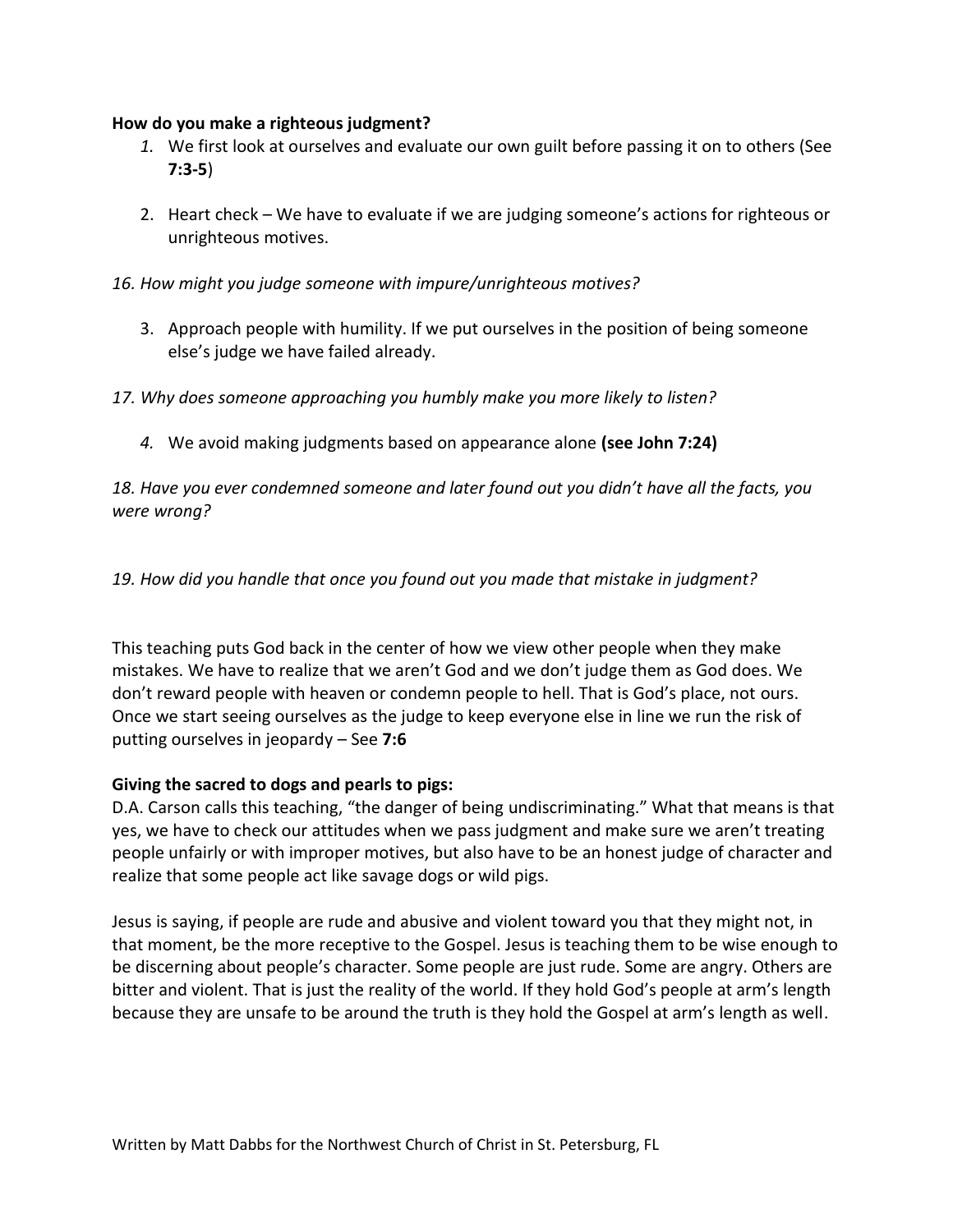*20. Have you ever known someone who was so hostile toward Christianity that the door to sharing it with them shut immediately?*

And yet we don't want to count people out or believe they would never become Christians. Jesus is encouraging his followers to be wise in their approaching and timing of sharing the Gospel with angry and ferocious people.

### **Summary Questions:**

*21. Do you have a tendency to be harsh and critical toward others? What might you miss seeing in their lives?*

*22. Is there anyone you know you feel you have judged unfairly or with a mean spirit? How might you reconcile that?*

*23. Are there some people you might be best to avoid for a time because nothing constructive ever comes out of conversations or disagreements with them?*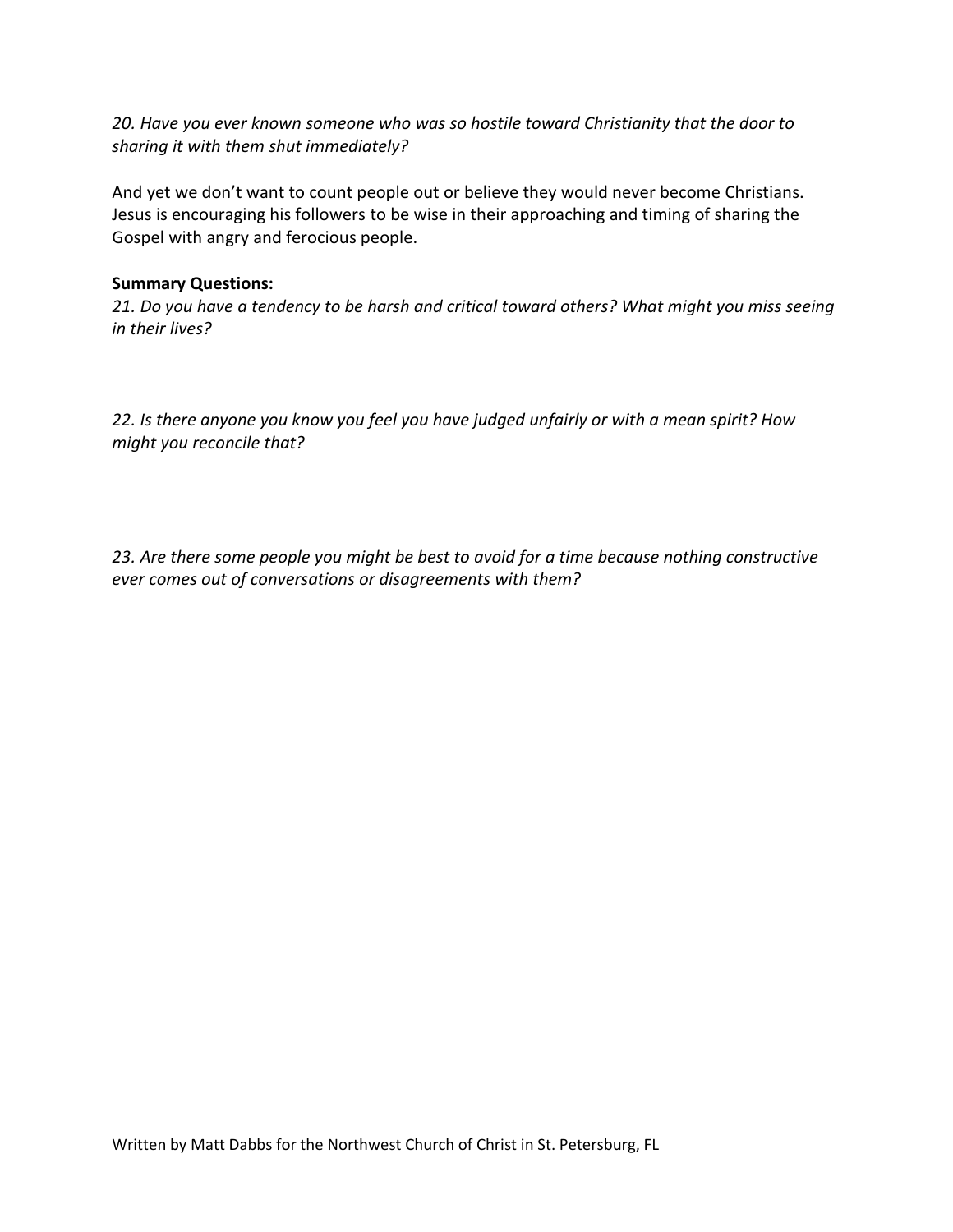# **9. Ask, Seek, Knock (Matthew 7:7-14)**

In this section Jesus continues teaching about what God expects from his people. One of the things God expects is persistence.

*1. What three things does Jesus say we are to do in order to approach God?* 1.

2.

3.

## **Persistence:**

Most English translations miss part of what is going on in 7:7. It can be translated like this, "Keep on asking and it will be given to you, keep on seeking and you will find, keep on knocking and the door will be opened."

*2. How is that a call to persistence?*

*3. Why is persistence important in how we approach God?*

*4. Why does God want to see us be persistent in approaching him with prayer?* (See **Luke 18:1- 8**)

*5. How deep would our faith and dependence on God really be if we said "jump" and God asked, "How high?" in other words…if God responded the moment we asked for anything would that create a strong faith or a weak one?*

Sometimes God doesn't act until he sees us keep on asking, seeking or knocking. Remember back in **6:11** Jesus prayed for "daily bread" that takes persistence, doesn't it. What must you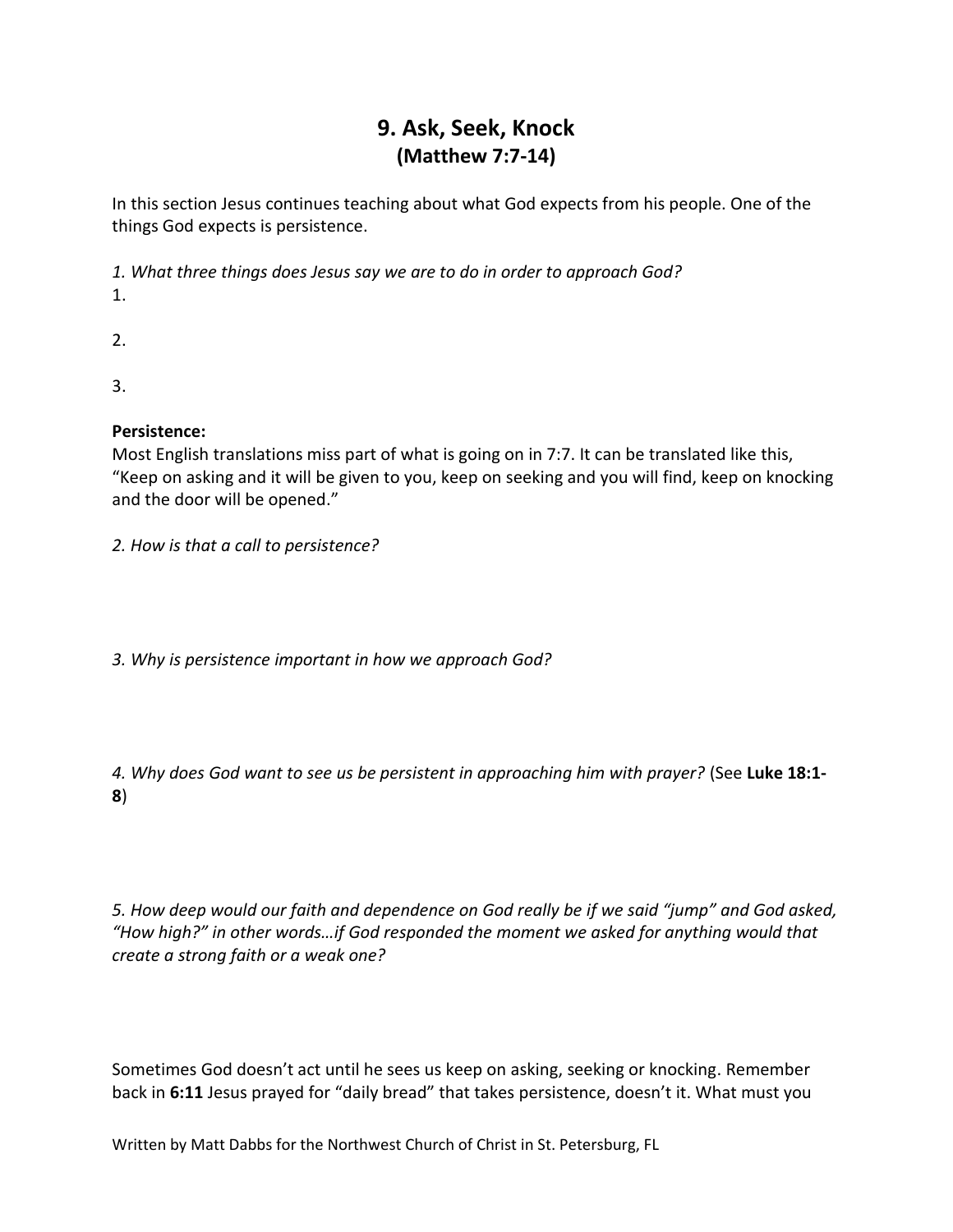ask for the next day? Daily bread. The next? More daily bread. The point is, God wants us to be persistent in trusting Him to provide what we really need.

The way Jesus makes this statement it sounds like if you just ask God will do it, whatever it may be. We know that is not the case. We can ask for things because we are greedy, a new car. Someone might ask God for vengeance on their enemy because they are angry with that person. Those motives would not reflect godly priorities.

*6. Should we expect that God answer any and all of our requests 100% of the time?*

*7. How does our motivation play into how God hears our prayers?*

Even with 100% pure motives we can still ask God for something and not receive it. You would think if something was holy and right that God would jump right in there and work. Can you get more unselfish than praying for someone's cancer to be healed or for a life to be saved? But sometimes cancer remains and sometimes people pass away even though we prayed they wouldn't.

## *8. Have you ever prayed for something that was holy and good and it not taken place?*

Why does that happen? Part of the answer has to do with God's will. Sometimes God has other plans, better plans, that are not immediately understood by us in our limited perspective. What we are praying for may be holy and righteous but not God's will for us (or someone else) at that time.

Another reason this happens might be found in the context of the sermon as a whole. How does Jesus' teaching on asking, seeking and knocking fit in with the rest of the Sermon on the Mount? In other words, if we took this sermon seriously how would it affect what we asked for, what we were seeking and where we were knocking?

Jesus' point in the sermon is to keep God in the center of our lives. If that is true in your life, then what you ask for, what you seek and what doors you knock on are all influenced by your desire to grow closer to God and to live for him.

*9. What are some things God wants us to ask for?*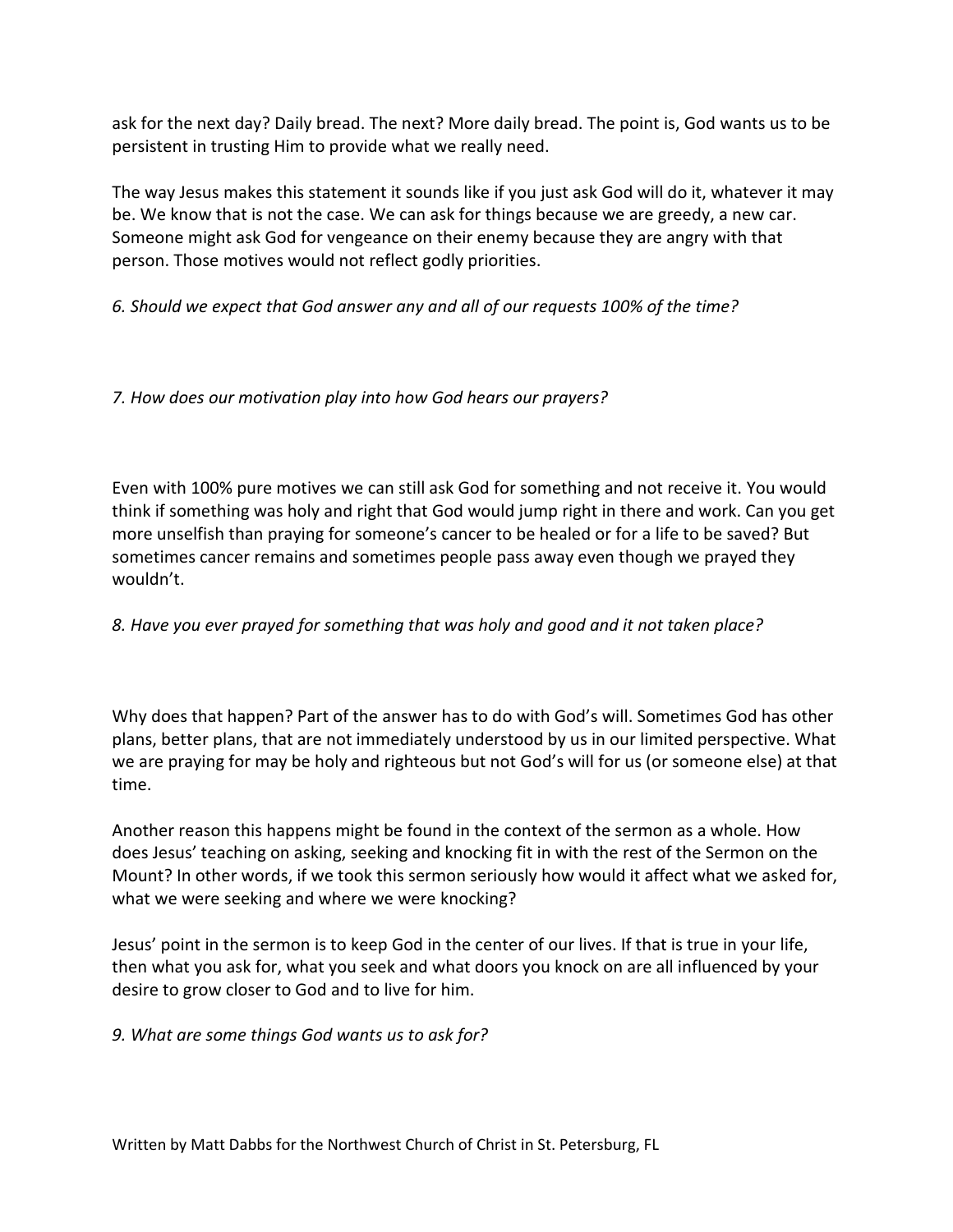*10. What are some things God wants us to seek (see 6:33 for instance)?*

*11. What are some doors God would want us to knock on?*

In all these instances we wait and see how God will respond. Often God responds in one of three ways: Yes, No, or not yet. 12. *How have you experienced those three answers in your life?*

*13. What are some things you really need to ask God about?*

*14. What are some things you are seeking you have taken to God?*

*15. What doors are you knocking on that you expect God will answer?*

### **Trust** (**7:9-12**)**:**

Next, Jesus gives us an example of how God blesses us. The example has to do with our relationship with God as our Father. 16. *Why wouldn't an earthly father give his hungry son a stone for food?*

*17. If God is our Father, and God dearly loves us, would he treat us harshly or provide what we really need? (See 6:11)*

This all comes back to trust. Do we trust God enough to ask Him for what we need? Do we actually expect God will answer? 18. *Has prayer ever become more of a ritual for you than a meaningful conversation of how you really felt or what you really needed? How did you break out of that?*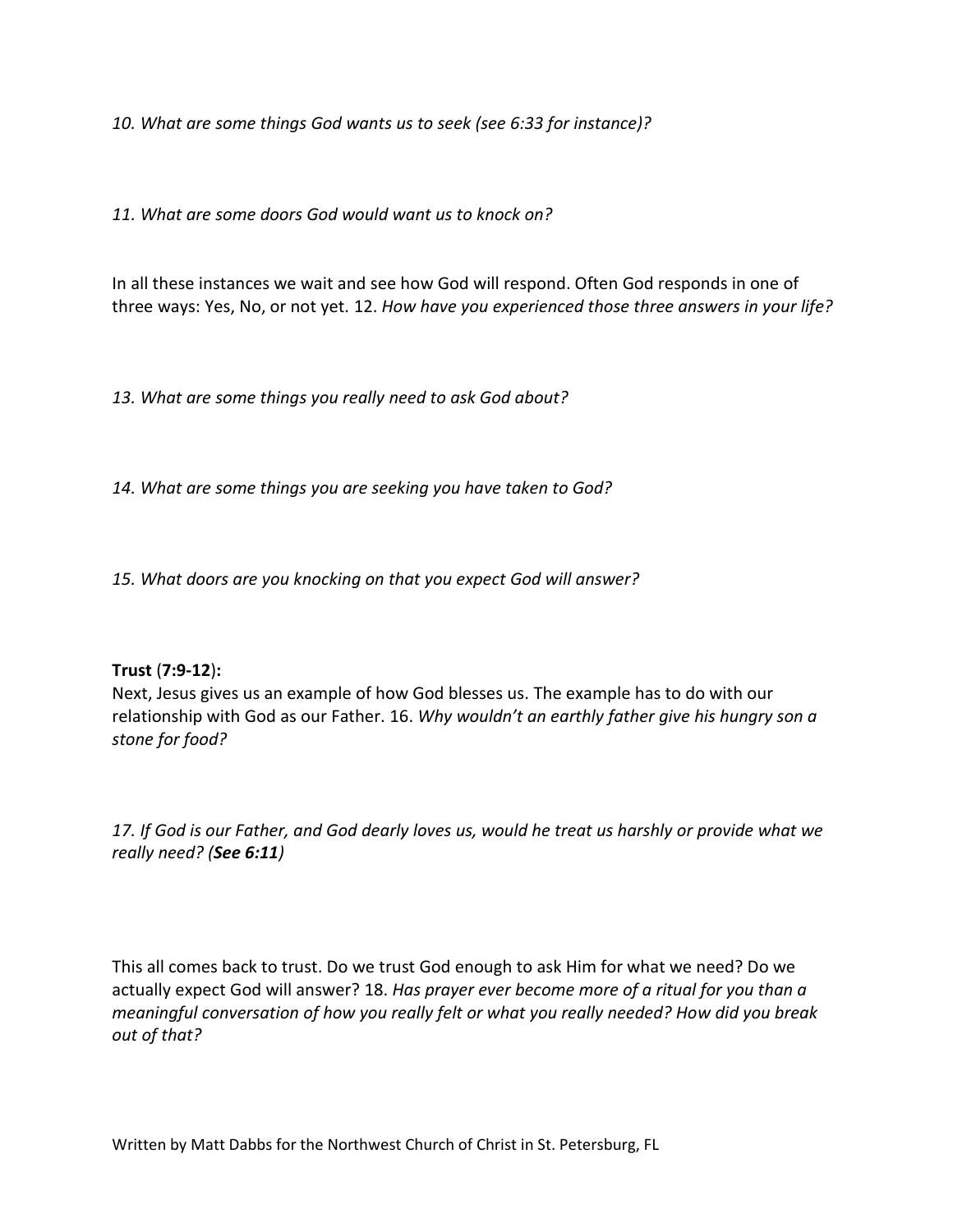God wants us to ask Him for things but not just anything. God wants us to ask Him for things that lead to righteousness. We trust that the One who knows us better than we even know ourselves and knows what we need better than we do will provide!

### **The Golden Rule (7:12):**

Other religions have had a version of the Golden rule but they state it negatively, "Don't do things to others that you wouldn't want done to yourself." That is not nearly as powerful and godly as what Jesus teaches here in this verse. Yes you might avoid hurting some people but you are just as well to avoid doing good things for others as well. This verse is really a summary verse of much of what Jesus has taught to this point.

*19. If we put God at the center of our lives, as Jesus' whole sermon teaches, why should that result in doing good to others?* (**See 1 John 4:19-21**)

*20. What might make this difficult to carry out in some instances?*

### **Summary Questions:**

*21. Are there things you stopped praying about that might be worth talking to God about again?*

*22. How might you be more persistent in prayer?*

*23. How might your trust in God, your perfect Father, grow to understand that He really will provide what you really need?*

*24. Are there any people in your life you struggle to practice the golden rule toward? How might you reconcile that?*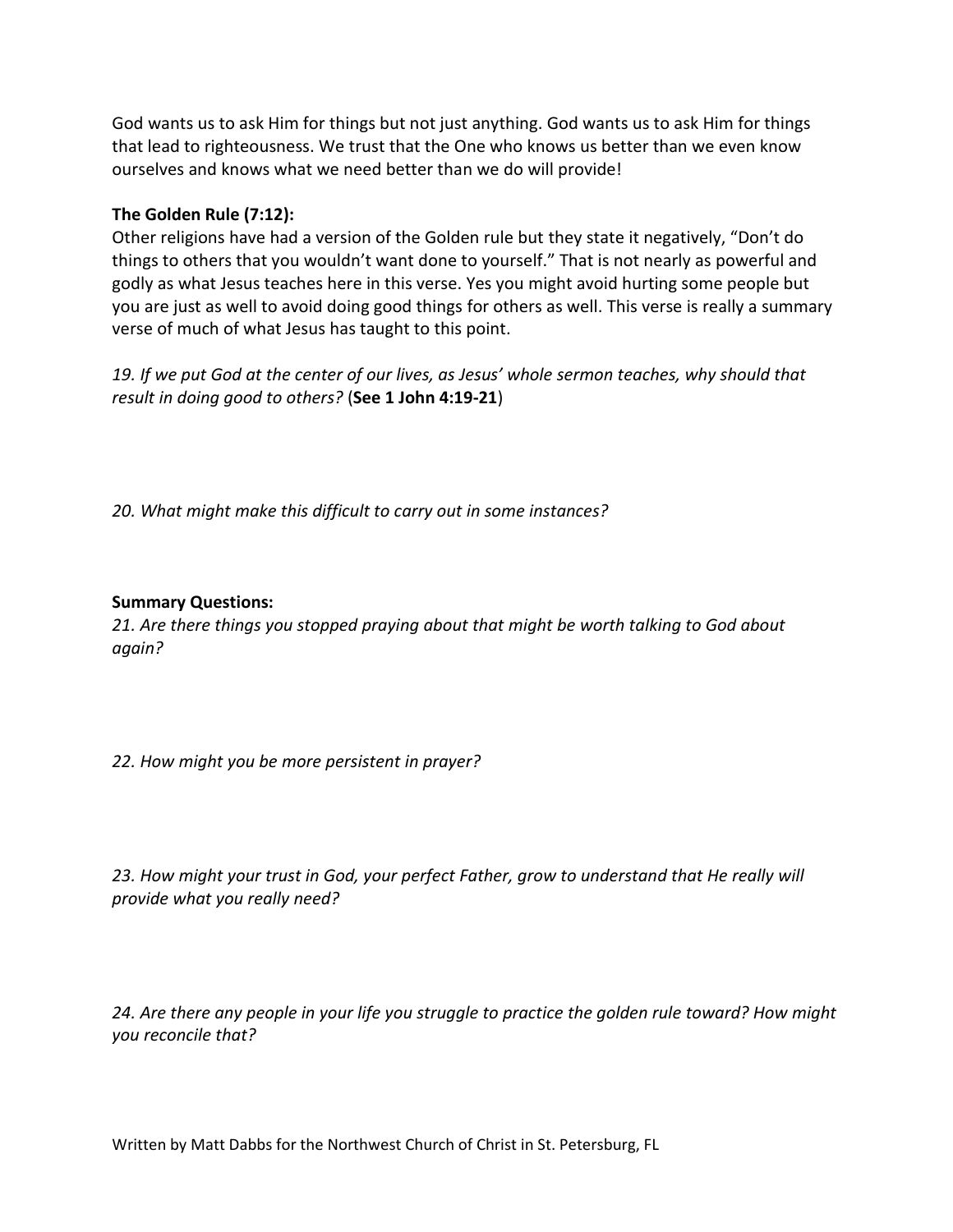## **10. The Gates & A Tree and Its Fruit (Matthew 7:13-23)**

Verse 13 marks the beginning of Jesus' concluding remarks in this sermon. After all of the things he has preached on it all boils down to this – either you will choose God and righteousness or you won't. Jesus concludes his sermon with four sets of opposing pairs that all make that point:

- 1. Two gates (7:13-14)
- 2. Two types of fruit (7:15-20)
- 3. Two groups who claim Christ (7:21-23)
- 4. Two foundations/houses (7:24-29)

There are only two ways a person can choose in life. There is no third option. D.A. Carson sums it up like this,

"It offers two ways and only two. The one ends in life (7:14), good fruit (7:17), entrance into the kingdom of heaven (7:21), stability (7:25); the other ends in destruction (7:13), bad fruit and fire (7:19), exclusion from the kingdom along with other evildoers (7:23), ruination (7:27)." (D.A. Carson, Sermon on the Mount, p.130)

This lesson will tackle the first three pairs.

### **The wide and narrow gates (7:13-14):**

Jesus tells us that in life there are two paths. 1. *How does he describe them?*

*2. Why do you think Jesus says the path to life is narrow?*

While being a Christian has great blessings and rewards it is not the "path of least resistance." *3. What results does Jesus say come with each?*

*4. What is so appealing about the wide path that so many people take in life?*

*5. Why do people take the wide path through the wide gate even though it leads to destruction?*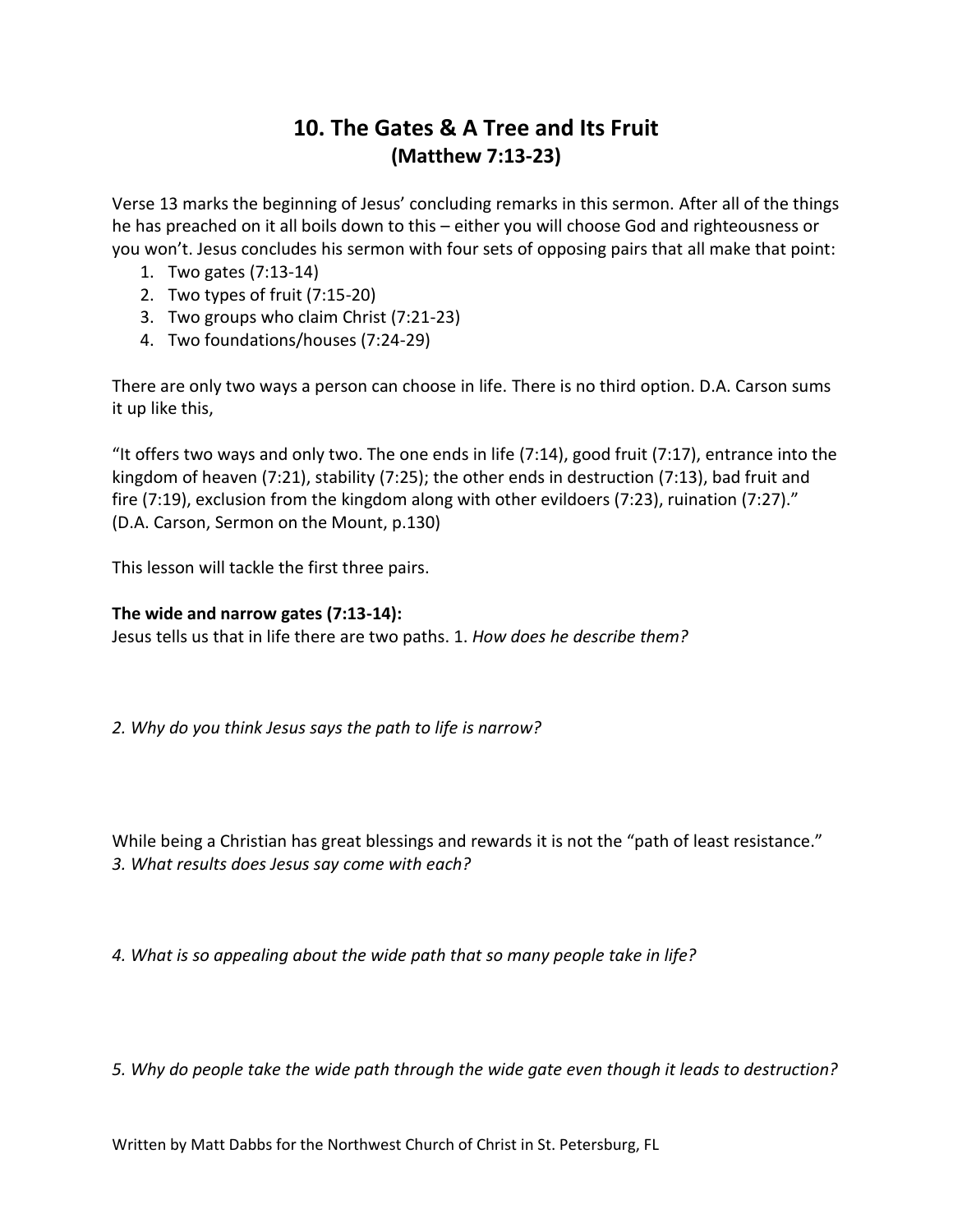One of our responsibilities as Christians is to help people choose life. We are to help them understand that the only way to have true life is through faith in Jesus Christ as God's Son. Many people today believe there are many paths to the same destination, eternal life. They believe Buddha or Muhammad or Jesus will all get you to the same place. It is popular today to be inclusive of all religions as equal/valid. Jesus reminds us that popularity and truth do not usually overlap very much.

*6. How does Jesus' teaching here show that is not true?*

*7. Why should these two verses motivate us to reach out to people who are still walking on the wide path?*

*8. Who do you know who is living a life that is leading to destruction, would you be able to reach out to them this week?*

### **Trees and their fruit (7:15-20):**

Jesus begins this part talking about false prophets. These same teachings can also be about people in general. Jesus says that even though some people will try to fool us you can always tell if they are a sheep or a wolf by what they produce.

*9. What does Jesus mean by someone's "fruit"?*

*10. Have you ever known someone who seemed nice to your face but really produced a lot of tension and turmoil wherever they went? 11. How did you figure out what they were really all about?*

*12. What kinds of fruit can people produce?* (**See Galatians 5:19-26**)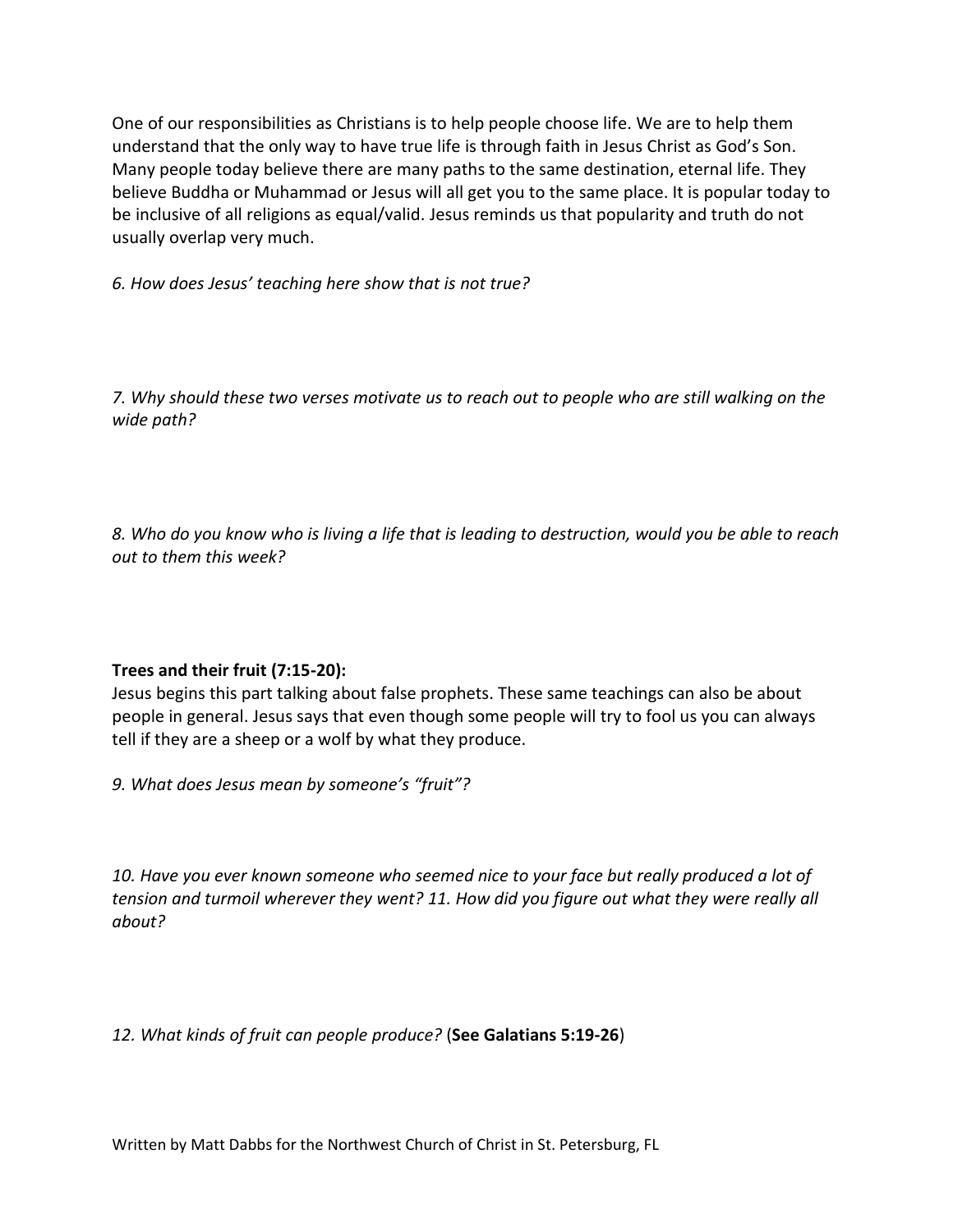### *13. How do you figure out what kind of fruit someone is producing?*

Some believe Jesus is making reference to two very similar looking plants in Jesus' day (the buckthorn and the grape vine). They looked similar and had similar looking fruit but if you tasted them you would know the difference. One was useful and the other was useless. This is parallel to the wolf in sheep's clothing. They look like sheep but in the end they are destructive.

Jesus teaches us that if a tree is good it will produce good fruit and if it is bad it will produce bad fruit. What he is saying is that what is on the inside matters and while a tree may appear healthy on the outside you can tell whether or not it is healthy or rotten by the fruit it produces.

*14. How is this true of people as well?*

God is looking for fruit (**See Luke 13:6-9**). 15. *When God looks at your life what kind of fruit does he see your life has produced?*

*16. How can we make sure our hearts are spiritually healthy so we can produce the kind of fruit God is looking for?* 

We have to be clear here. Jesus is not teaching that God saves us because we produce good fruit or that if our fruit is good enough God will save us. That would be "works righteousness" and we know we are not saved by our own good works but by God's grace (**Eph 2:8-10**). In those verses in Ephesians, Paul lays it out just like Jesus does here. If we are in the right relationship with God, saved by His grace, good works will naturally flow out of our lives.

*17. Could a non-Christian recognize your commitment to God based on the fruits they see your life producing?*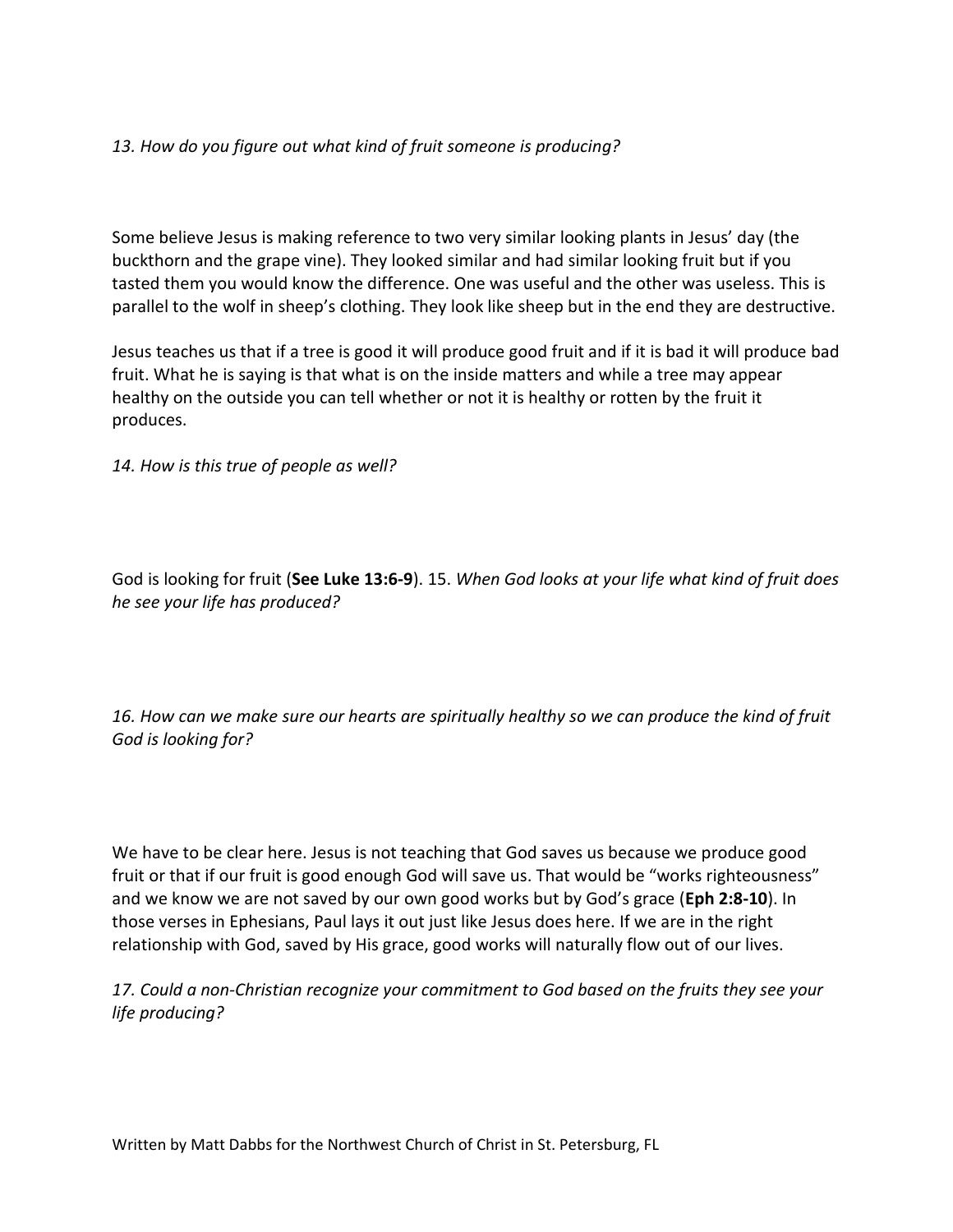### **Two groups who claim Christ (7:21-23):**

This one is particularly tough to wrap our minds around. It is intimidating to hear God turning away those who have done spectacular things in Jesus' name. Often we put a premium on the amazing but neglect the heart of the matter. It is better to be submissively obedient to God in a non-showy or famous way than it is to do marvelous works in Jesus' name but have hearts that are far from God. Big, flashy spiritual moments can be shallow and empty. Quite, humble, and often unnoticed disciples who have done nothing spectacular (in a worldly sense) have often done the most spectacular thing. They have remained faithful to God without need of some intense spiritual experience to prove their place as a disciple of Jesus Christ.

*18. Why do some feel the need to have an amazingly moving spiritual experience to confirm their faith?*

*19. Why is that not necessarily a true test of who is a disciple of Jesus?*

*20. Why is our current obedience a better indicator of discipleship than leaning on some amazing experience that may have happened decades ago?*

Jesus is calling for more than a couple of righteous acts that somehow solidify our place in heaven. Jesus is still calling for what he mentioned in the very first words of this sermon, "Blessed are the poor in spirit for theirs is the kingdom of heaven" (**5:3**). That is what we see happening in **7:21-23**. Those who recognize their dependence on God have a place in the kingdom. Those who are caught up in their own ability or amazing experiences may not be as close to the kingdom as they think.

### **Summary Questions:**

*21. Are there areas of your life you have allowed to go with what is popular over what is right in God's sight?* 

*22. How good is your fruit? Does it reflect a life dedicated to God or to self?*

*23. How much do you rely on God? Is God simply someone to call on when things are tough or do you talk with Him through all seasons and times of life (good and bad)?*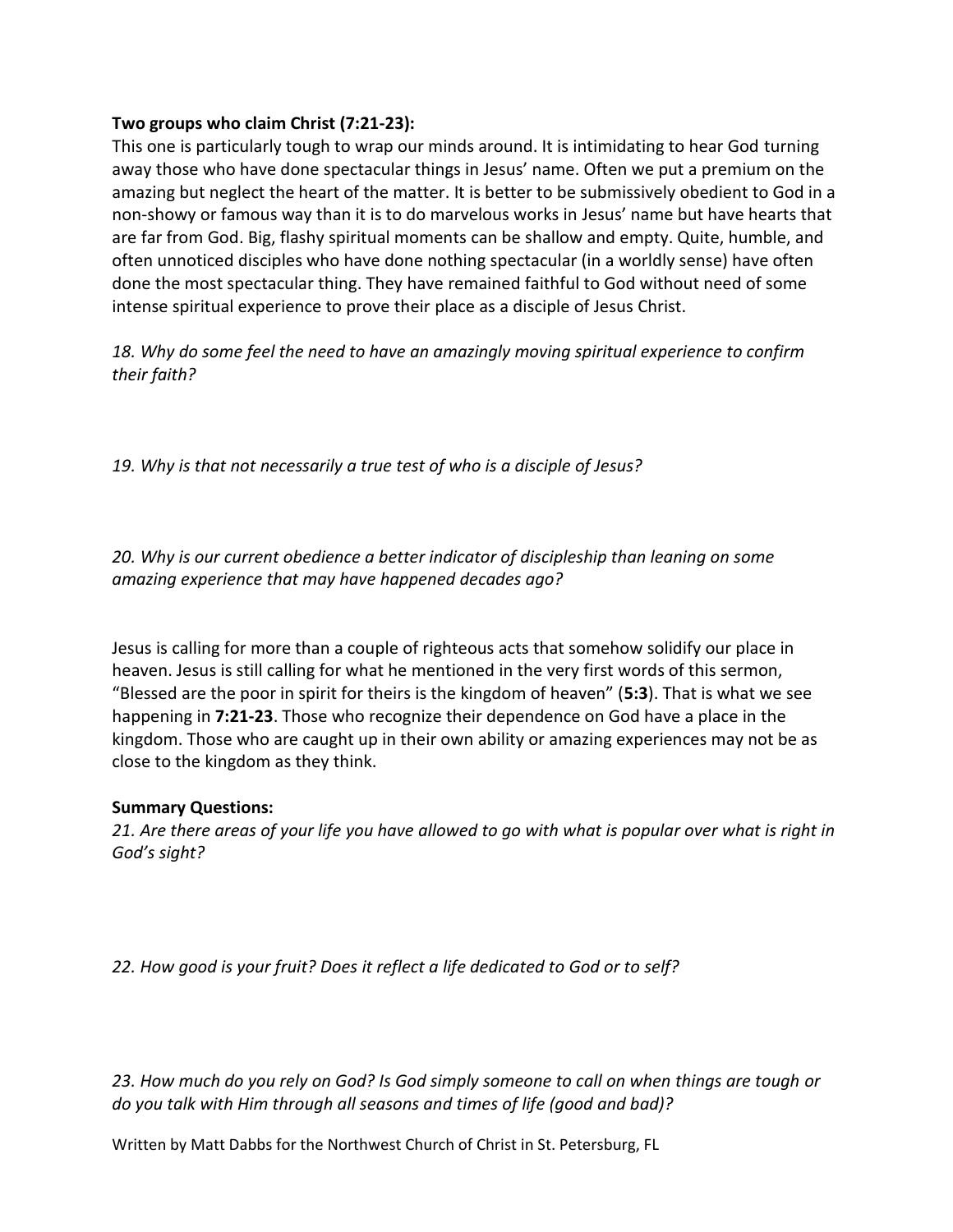# **11. Wise & Foolish Builders 7:24-29 (Matthew 7:24-29)**

### **The Wise and Foolish Builders (7:24-29):**

This section is Jesus' final teaching in the Sermon on the Mount. As mentioned in the last lesson, the preceding three sections were all about how life only has two options: Follow God or follow something else. There is no third option. Jesus has taught us that there are two paths people can take (7:13-14), two kinds of fruit people's lives can grow (7:15-20), two groups who claim to follow Christ and what determines if they really do or not (7:21-23) and finally two foundations people build their lives on (7:24-29).

This is where the entire sermon comes together into one last teaching. Jesus talks about two men who were building homes. They each choose a foundation and they each built. The final results of their work was determined by who or what they used as a foundation for their houses. Most of us know these two guys well because we grew up singing about them in Bible class or Vacation Bible School. 1. *What two kinds of men does Jesus mention in 7:24 & 26?*

*2. What does Jesus say makes the wise man wise?*

*3. What does Jesus say makes the foolish man foolish?*

*4. What is it about Jesus' words that makes it so important that we do more than listen?*

*5. Why is listening not enough from God's perspective?*

Some today argue that there is absolutely nothing we can do to contribute to our own salvation. They turn to verses like **Ephesians 2:8-9** to say that because we aren't saved by works there is absolutely nothing we can do to impact our salvation. If we take Jesus seriously we find out that is just not the case. 6. *What two things does Jesus say the wise man must do?*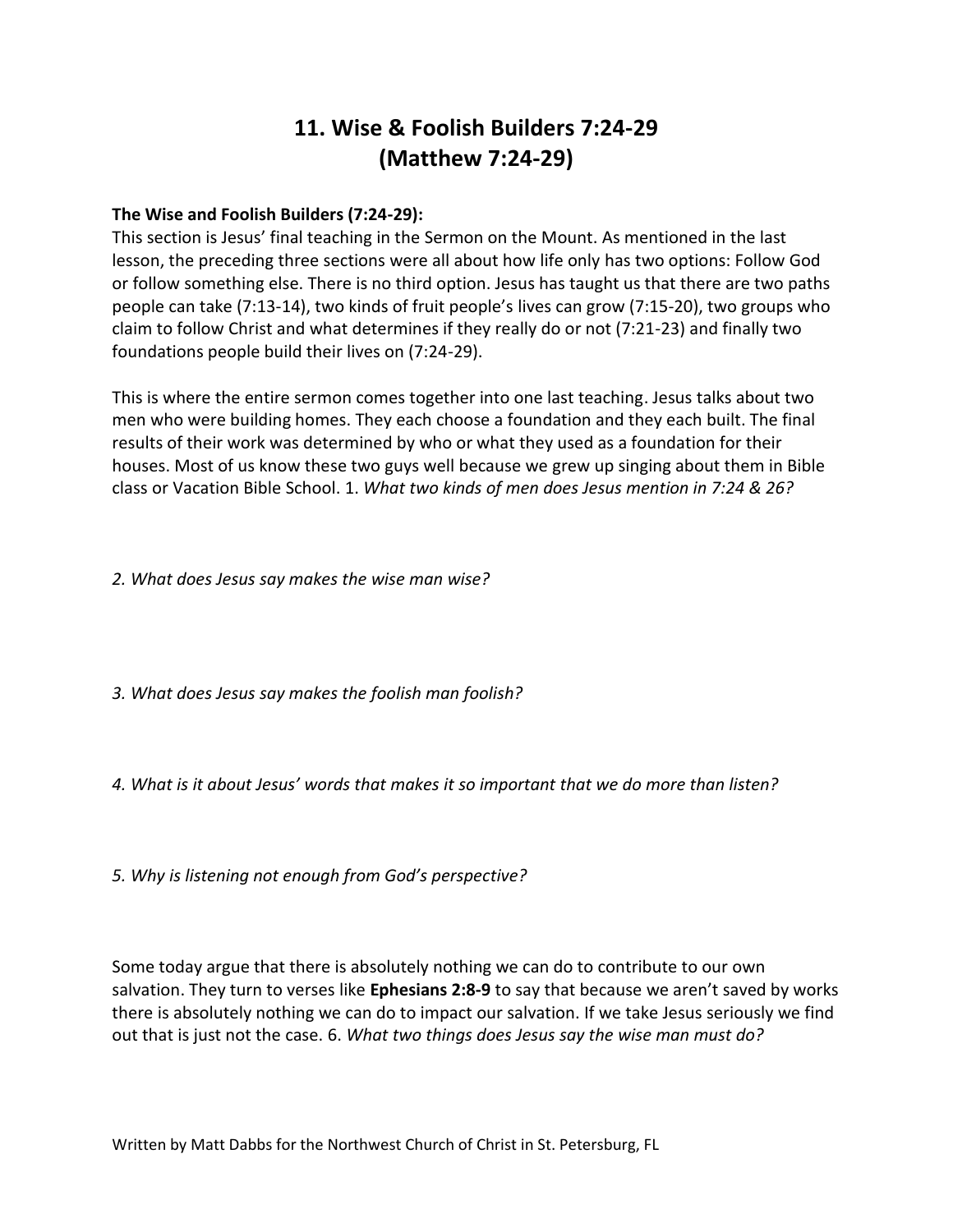You will notice that the storms hit both homes. They both encountered the same troubles, the same storms, and the same winds. The wise man's house stood firm while the foolish man's did not. 7. *Jesus keeps talking about houses…is he really talking about houses or something else? What does the house represent?*

Realize that just because you are a Christian doesn't mean that no storms will enter into your life. If anyone ever promises you that they are lying. 8. *What makes following Jesus so important to help us through the storms?*

*9. What kind of storms have you been through?*

*10. How did your faith in Jesus Christ and relationship with him give you a solid foundation to make it through?*

Jesus says that we have to build our lives on the right foundation, the rock. 11. *What/who is that rock?*

*12. How does Jesus serve as a great foundation for life?*

*13. Have you ever known anyone who said they were a Christian but it was pretty clear that they didn't pay attention to Jesus' teaching? 14. Is it enough to say we are Christians but not act like it or really be obedient to God?*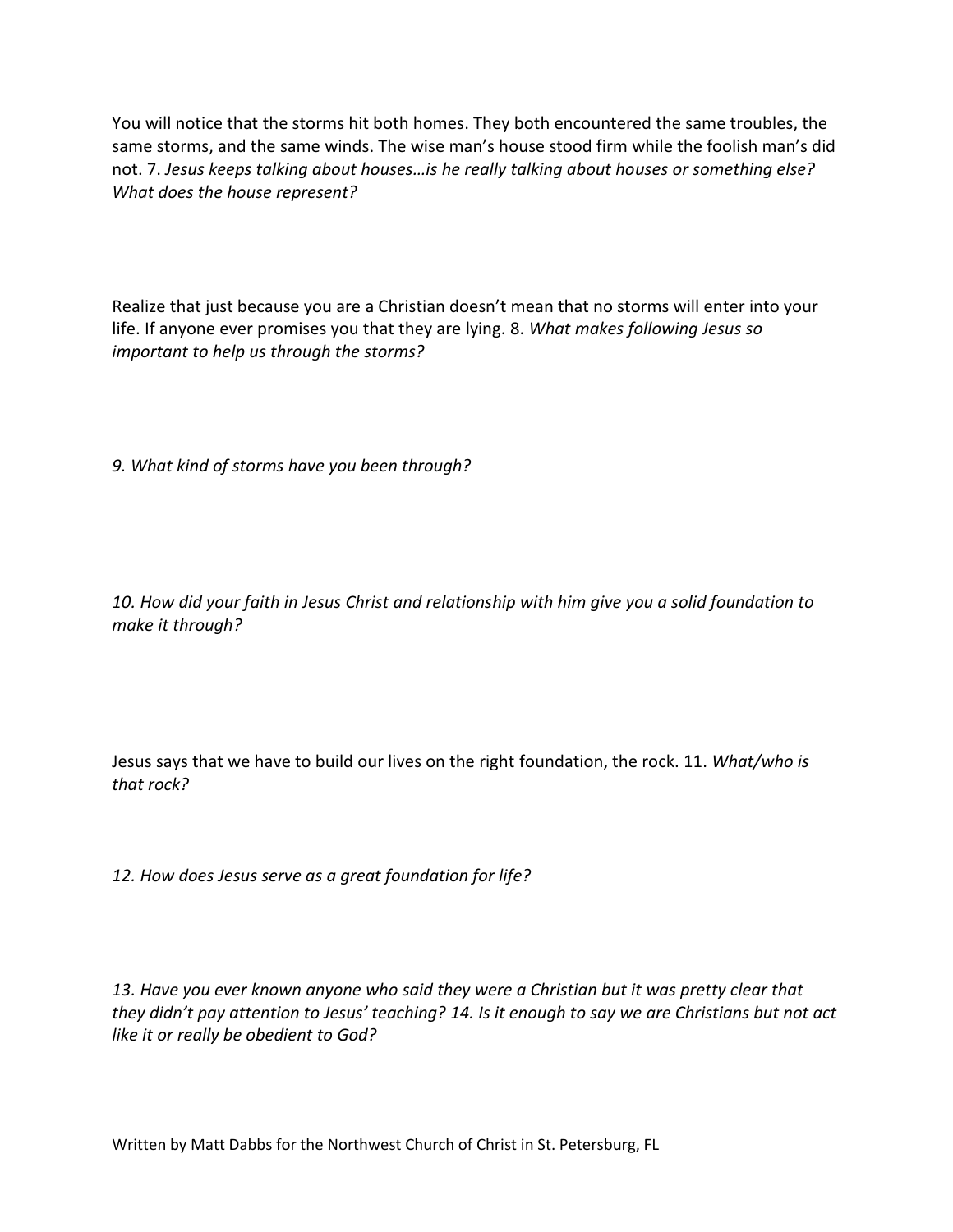These verses are really about obedience. When we are obedient to God, it doesn't earn our salvation, but it does open the door for God to work through our lives in some powerful ways. Jesus even experienced this. **Read Hebrews 5:7-9**

Jesus learned something. 15. *What does 5:8 say he learned and how did he learn it?*

We don't often think about Jesus actually learning things because he was the divine Son of God. It might just be that the Hebrew writer is telling us it is one thing to know everything but it is quite another to learn through experience. Jesus suffered. He suffered because he was obedient to God. God calls us to be obedient just like he called Jesus to be obedient. 16. *What did Jesus receive for his obedience to God (5:8)?*

*17. What will we receive if we listen to God and obey?*

Again, we are not teaching that we earn our salvation but God does want us to be repentant, to be baptized and to follow Jesus Christ throughout our lives. God does call us to obedience and the only reason we can be saved is because, even though we won't be perfectly obedient, God will forgive us for our failures and save us anyway. That is called being saved by grace but it doesn't mean our obedience is no longer important.

### **Summary Questions:**

*18. Are there things you have heard from Jesus that you have a hard time obeying? How might this teaching from Jesus encourage you to get that right?*

*19. Have you ever been in the role of the "foolish man"? What encouraged you to begin putting what you were hearing into action?*

*20. If Jesus teaches with authority (7:29) what does that say about what we are to do with Matthew 5-7 as a whole? What if something in there is hard to do?*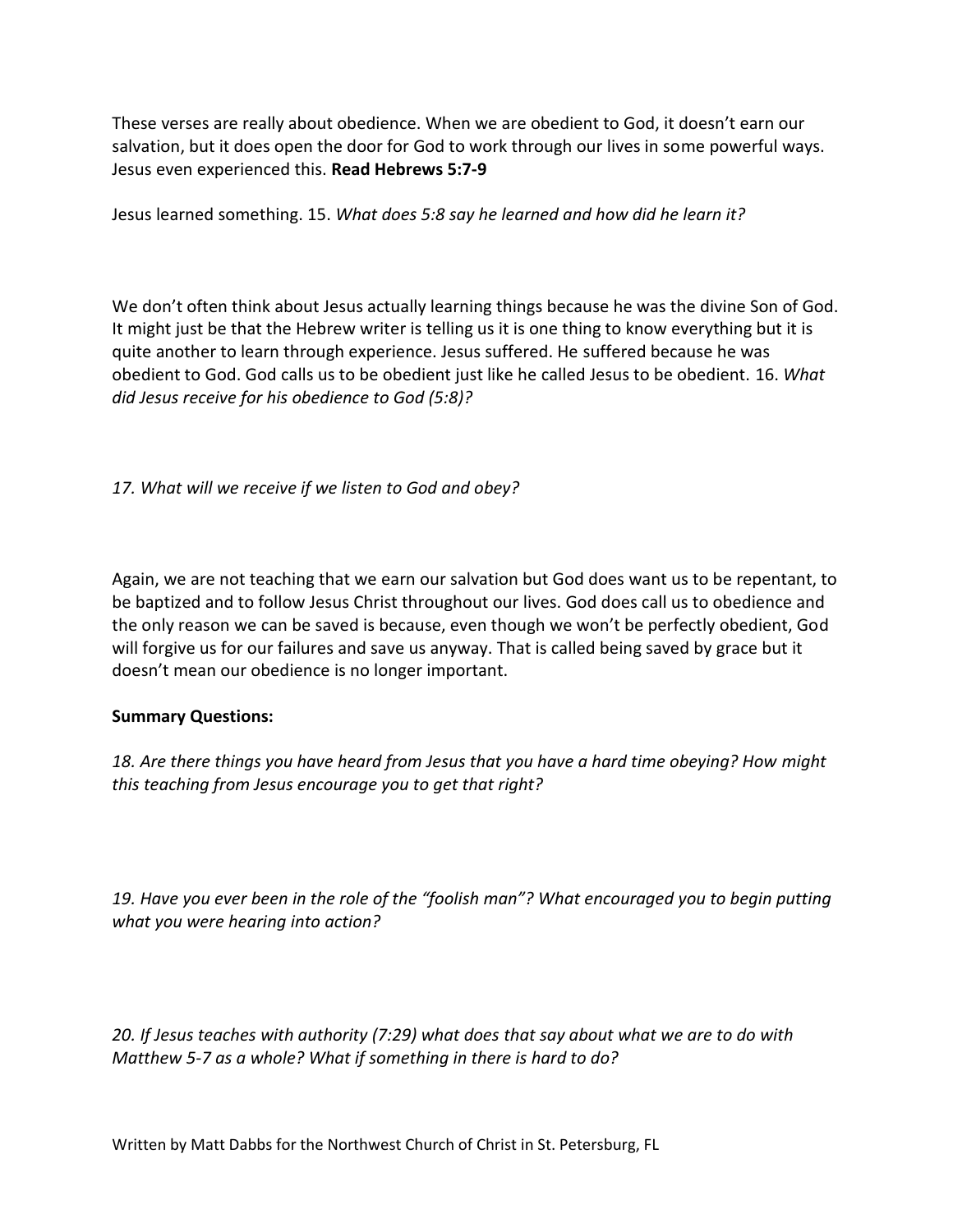# **Lesson 12. Wrap Up**

Over the last 11 weeks Jesus has taken us through some really challenging teaching. It leaves us with the question of will we just listen or will we actually do something about what we have heard. It is hard to remember back to everything he has taught in this sermon so let's mention a few highlights and then talk about which parts challenged us enough to move to action.

## **Matthew 5:**

1 – Beattitudes: Jesus teaches us what kind of people God is working in and through. It is not always what the world considers the "cream of the crop"

2 – Salt and Light: Jesus' encouragement to stand out in the world, to evangelize, and to hold out life and preservation in a world of death and decay

3 – Jesus clarifies several laws on murder, adultery, divorce, oaths, an eye for an eye and how we are to love our enemies. In each case, Jesus is helping us get back to God's original intention when He gave them the Law of Moses. God is looking for a new kind of living and a new kind of thinking and not just outward obedience.

## **Matthew 6:**

1 – Jesus teaches on several religious acts: Giving, Prayer and Fasting

2 – Jesus reminds us that we are not to do things for the temporary approval of men but rather for God's rich and gracious rewards that are eternal.

3 – Worry – Jesus closes this chapter with a teaching about God's provision for his people so that we need not worry about life. Instead we are to seek God's kingdom and God will take care of the rest.

## **Matthew 7:**

1 – God's standards on judging: God does not want us to be harsh critics but wants us to be fair and gracious with others

2 – Ask, Seek, and Knock: If we approach God he will respond in the way that is best for us. 3 – Two options: The last sets of teaching are about life only having two options. Either we choose God and life or we choose something else over God and have a resulting judgment on our lives. God wants us to choose life and that requires both hearing what God and Christ have to say and to live accordingly.

*How would you sum up Jesus' message in the sermon on the mount? What was/were his main point(s)?*